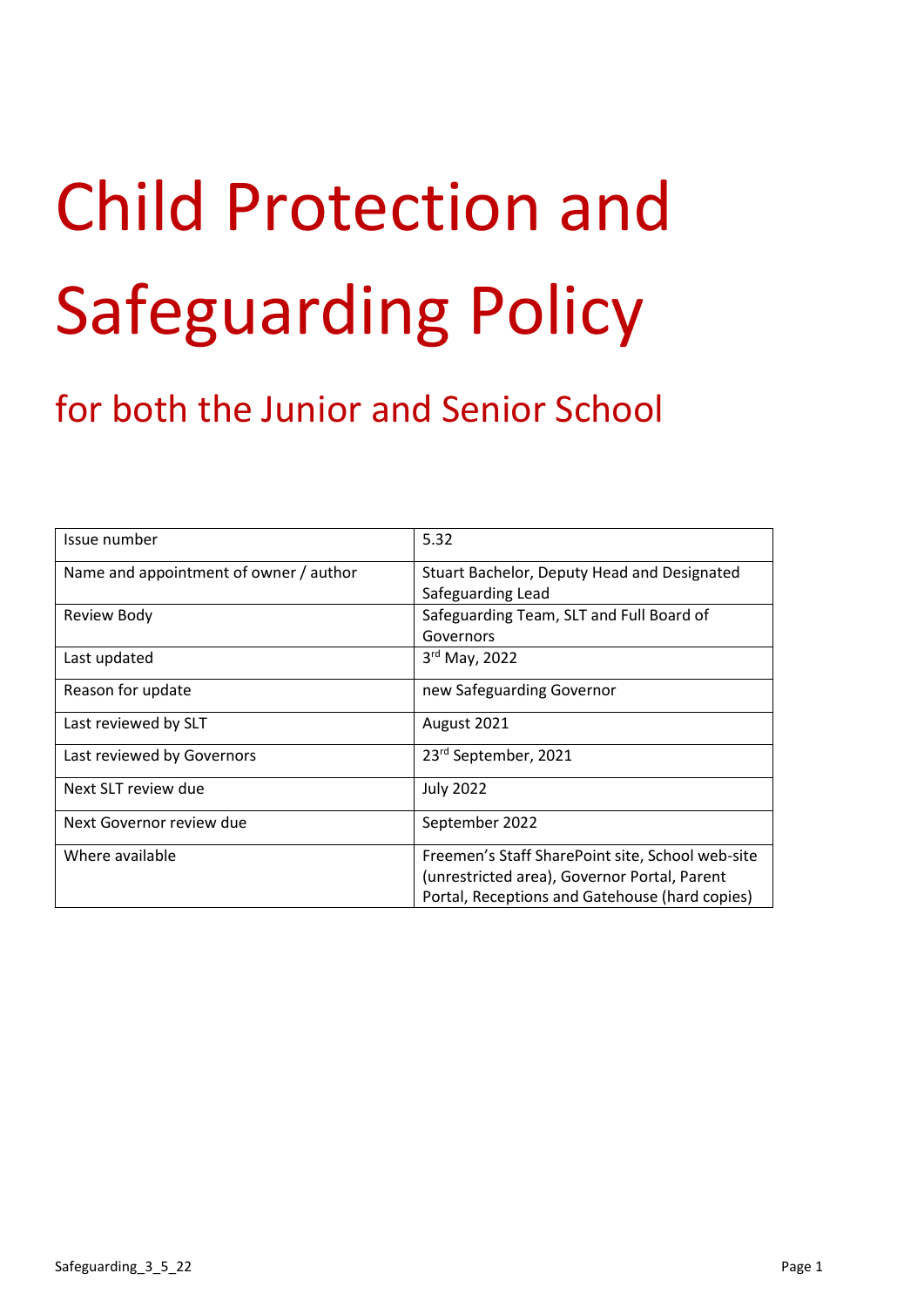# **Contents**

| 1.  |  |
|-----|--|
| 2.  |  |
| 3.  |  |
| 4.  |  |
| 5.  |  |
| 6.  |  |
| 7.  |  |
| 8.  |  |
| 9.  |  |
| 10. |  |
| 11. |  |
| 12. |  |
| 13. |  |
| 14. |  |
| 15. |  |
|     |  |
|     |  |
|     |  |
|     |  |
|     |  |
|     |  |
|     |  |
|     |  |
|     |  |
| 25. |  |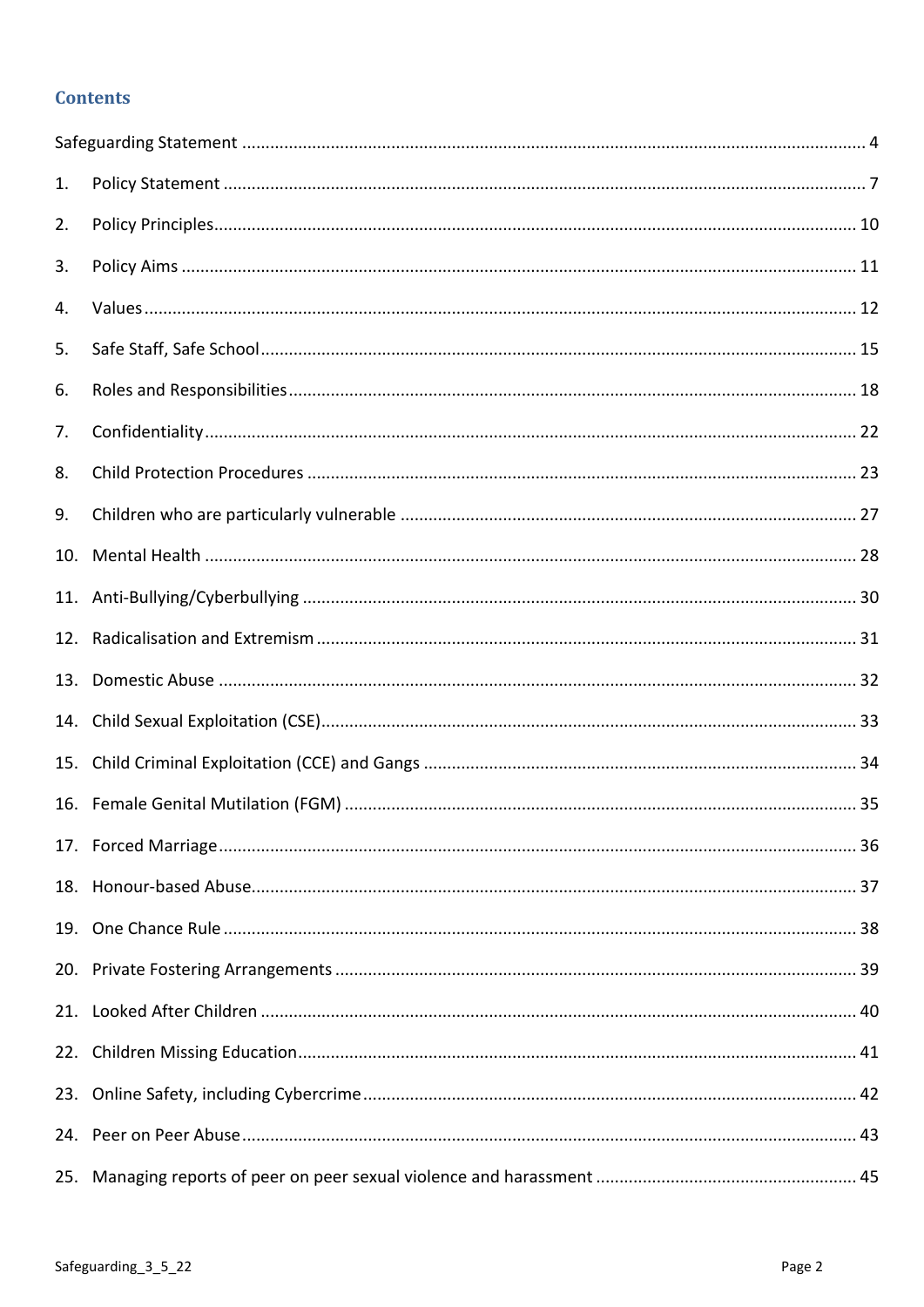| 27. Allegations made against / concerns raised in relation to staff, supply staff, volunteers and contractors |  |
|---------------------------------------------------------------------------------------------------------------|--|
|                                                                                                               |  |
|                                                                                                               |  |
|                                                                                                               |  |
|                                                                                                               |  |
|                                                                                                               |  |
|                                                                                                               |  |
|                                                                                                               |  |
|                                                                                                               |  |
|                                                                                                               |  |
|                                                                                                               |  |
|                                                                                                               |  |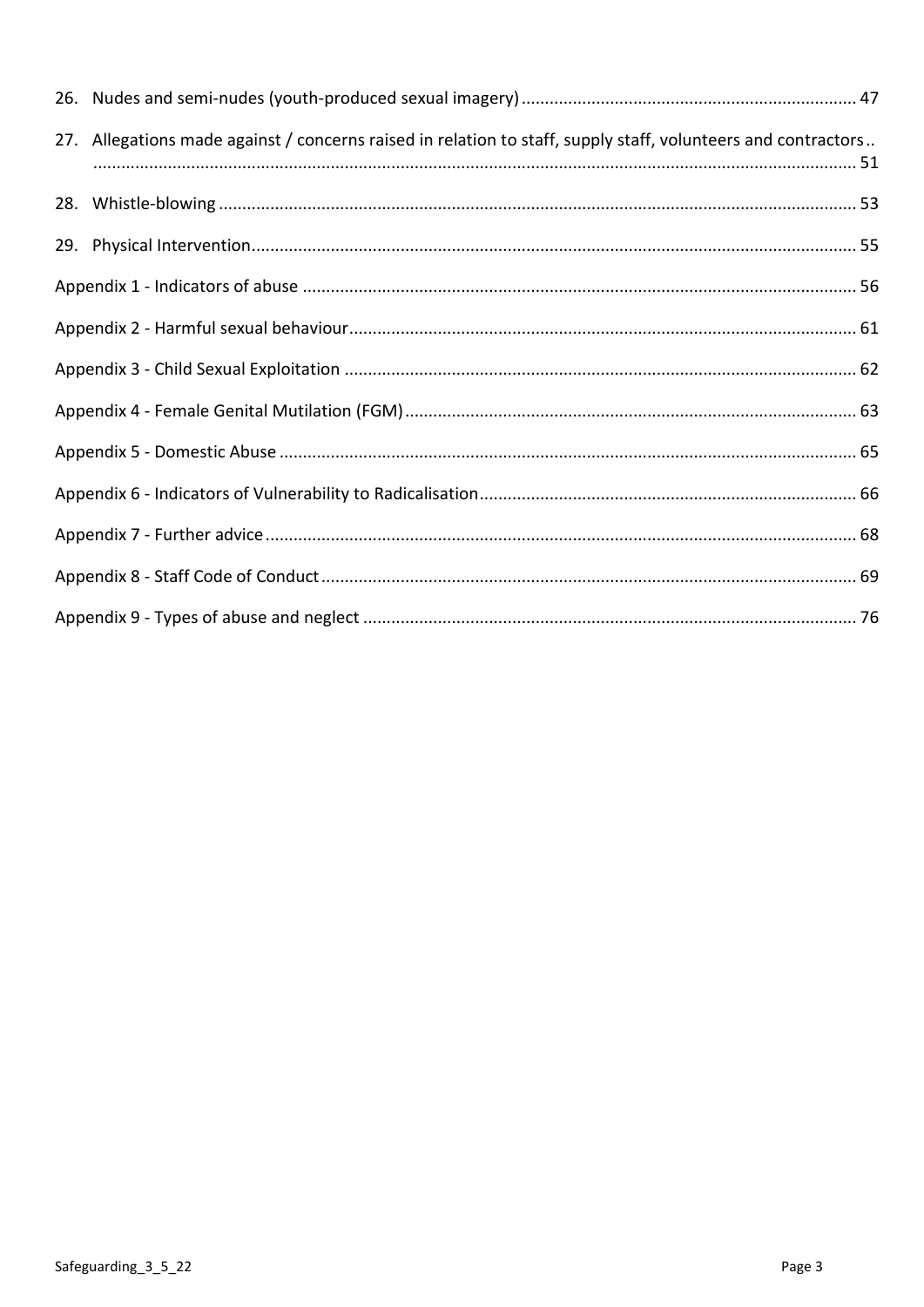# <span id="page-3-0"></span>**Safeguarding Statement**

City of London Freemen's School recognise our moral and statutory responsibility to safeguard and promote the welfare of all pupils, which is defined as follows:

- protecting children from maltreatment;
- preventing impairment of children's mental and physical health or development;
- ensuring that children grow up in circumstances consistent with the provision of safe and effective care; and
- taking action to enable all children to have the best outcomes.

Therefore, we:

- make every effort to provide an environment in which children and adults feel safe, secure, valued and respected, and feel confident to talk if they are worried, believing they will be effectively listened to.
- are alert to the signs of abuse and neglect and follow our procedures to ensure that children receive effective support, protection and justice
- are always guided by the imperative to act in the best interests of the child

#### **Key Personnel and Contact Details**

Designated Safeguarding Lead (DSL)

Mr. Stuart Bachelor (Deputy Head) [stuart.bachelor@freemens.org](mailto:stuart.bachelor@freemens.org) 01372 822434

Deputy Designated Safeguarding Leads (DDSLs)

Mr. Matt Robinson (Head of Junior School) [matt.robinson@freemens.org](mailto:matt.robinson@freemens.org) 01372 822465

Mrs. Justine Marvin (Head of Upper Sixth (Year 13)) [justine.marvin@freemens.org](mailto:justine.marvin@freemens.org) 01372 822478

Mrs. Jemima Edney (Head of Upper School) [jemima.edney@freemens.org](mailto:jemima.edney@freemens.org) 01372 822484

Mrs. Janet Wilby-King (Head of Form 1 (Year 3)) [janet.wilby@freemens.org](mailto:janet.wilby@freemens.org) 01372 822482

Miss Kate Lynch (School Nurse Manager) [kate.lynch@freemens.org](mailto:kate.lynch@freemens.org) 01372 822451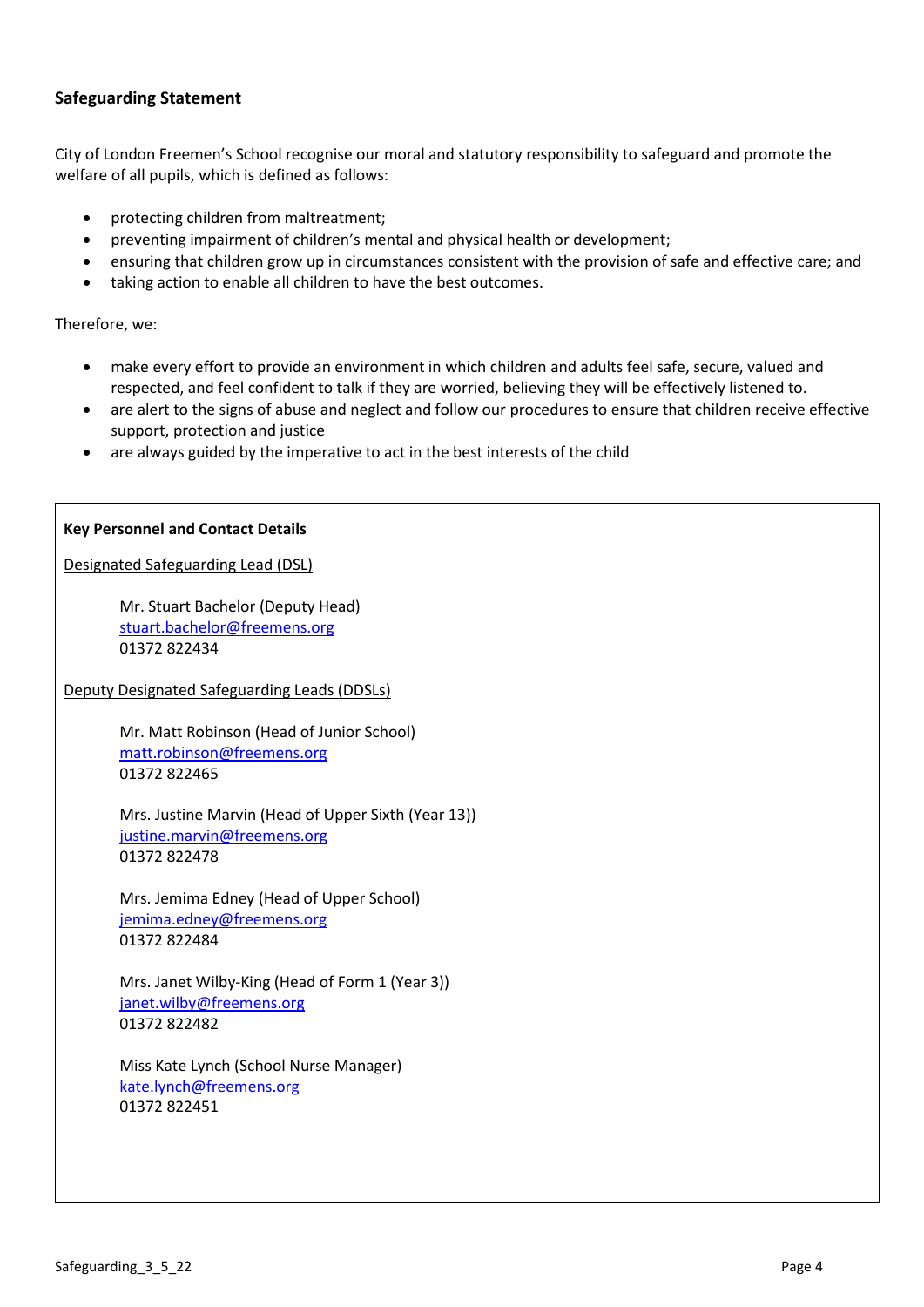Miss Elizabeth Holmden (School Nurse Manager) [elizabeth.holmden@freemens.org](mailto:elizabeth.holmden@freemens.org) 01372 822451

Mrs. Sarah Stewart (Head of Sixth Form) [sarah.stewart@freemens.org](mailto:sarah.stewart@freemens.org) 01372 822486

Mrs. Kathryn de Villiers (Assistant Head of Upper School, Online Safety Co-ordinator) [Kathryn.deVilliers@freemens.org](mailto:Kathryn.deVilliers@freemens.org) 01372 822419 ext. 266

Mr. Alan Auld (Head of Boarding) [alan.auld@freemens.org](mailto:alan.auld@freemens.org) 01372 822439

Chairman of Governors

Deputy Philip Woodhouse c/o Guildhall, London, EC2P 2EJ [philip.woodhouse@cityoflondon.gov.uk](mailto:philip.woodhouse@cityoflondon.gov.uk)

Safeguarding Governor

Ms Clare Verga [Clare.Verga@cityoflondon.gov.uk](mailto:Clare.Verga@cityoflondon.gov.uk)

Deputy Safeguarding Governor

Lady Yarrow [gillian.yarrow@cityoflondon.gov.uk](mailto:gillian.yarrow@cityoflondon.gov.uk)

Headmaster

Roland Martin [roland.martin@cityoflondon.gov.uk](mailto:roland.martin@cityoflondon.gov.uk) 01372 822426

Our local safeguarding partnership, which sets locally agreed multi-agency safeguarding arrangements, is Surrey Safeguarding Children Partnership

Surrey Local Authority Designated Officer (LADO) - 0300 123 1650

Surrey County Council Children's Single Point of Access (C-SPA) 0300 470 9100 (Mon.-Fri. 0900-1700) [cspa@surreycc.gov.uk](mailto:cspa@surreycc.gov.uk)

Surrey County Council Emergency Duty team (out of hours) - 01483 517898

Surrey Schools Child Protection Consultation Line – 0300 470 9100 (Mon.-Fri. 0900-1700)

NSPCC Whistleblowing Helpline - 0800 028 0285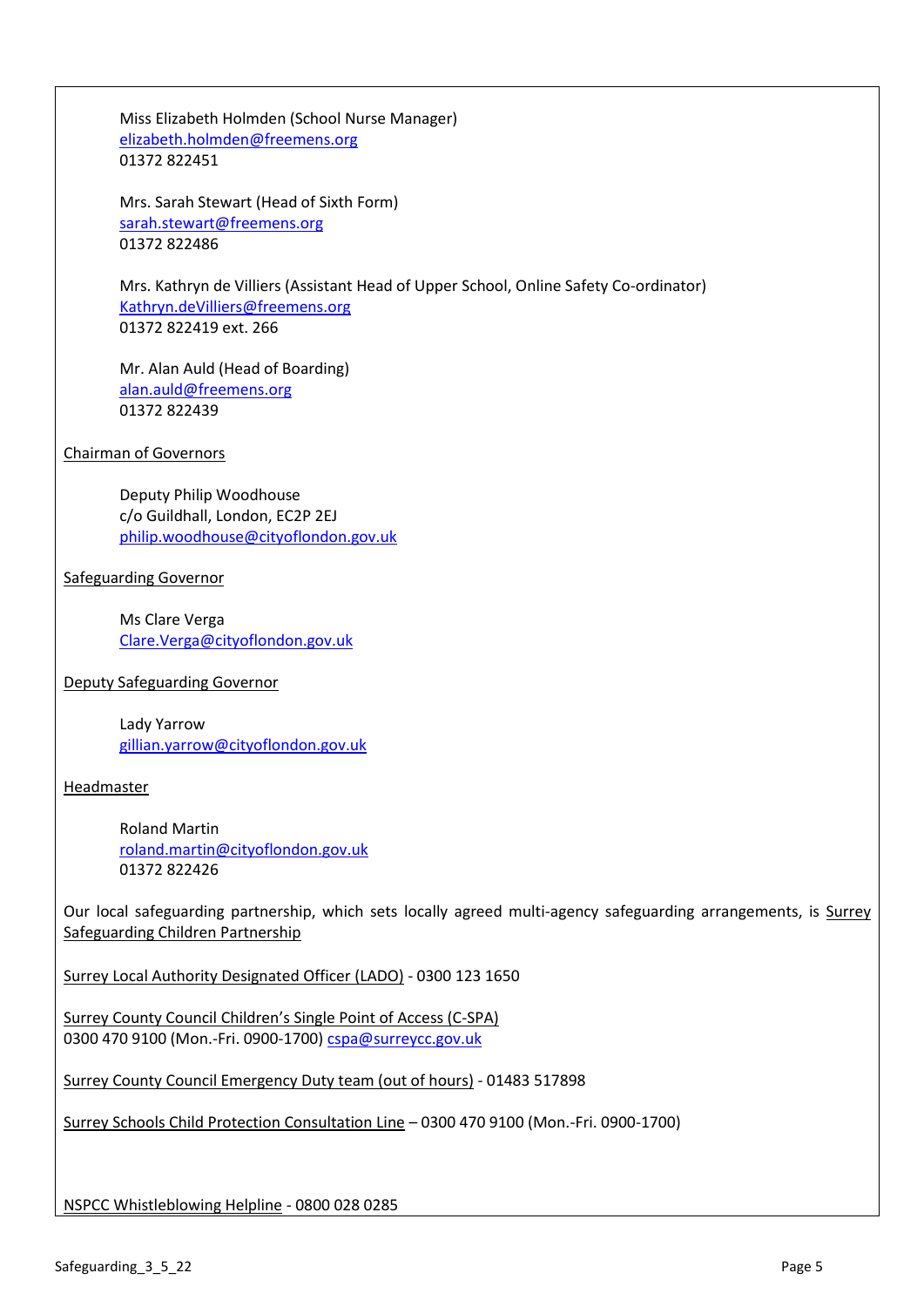Local Children's Services (South East Surrey) - 0300 123 1620 / 01483 518104 (out of hours) Any issues surrounding Female Genital Mutilation – Contact Police on 101 City of London safeguarding contact person: Chris Pelham Assistant Director People Department of Community & Children's Services City of London PO Box 270 Guildhall, London EC2P 2EJ E: chris.pelham@cityoflondon.gov.uk T: 020 7332 1636 (Switchboard is 020 7303 6060)

**t**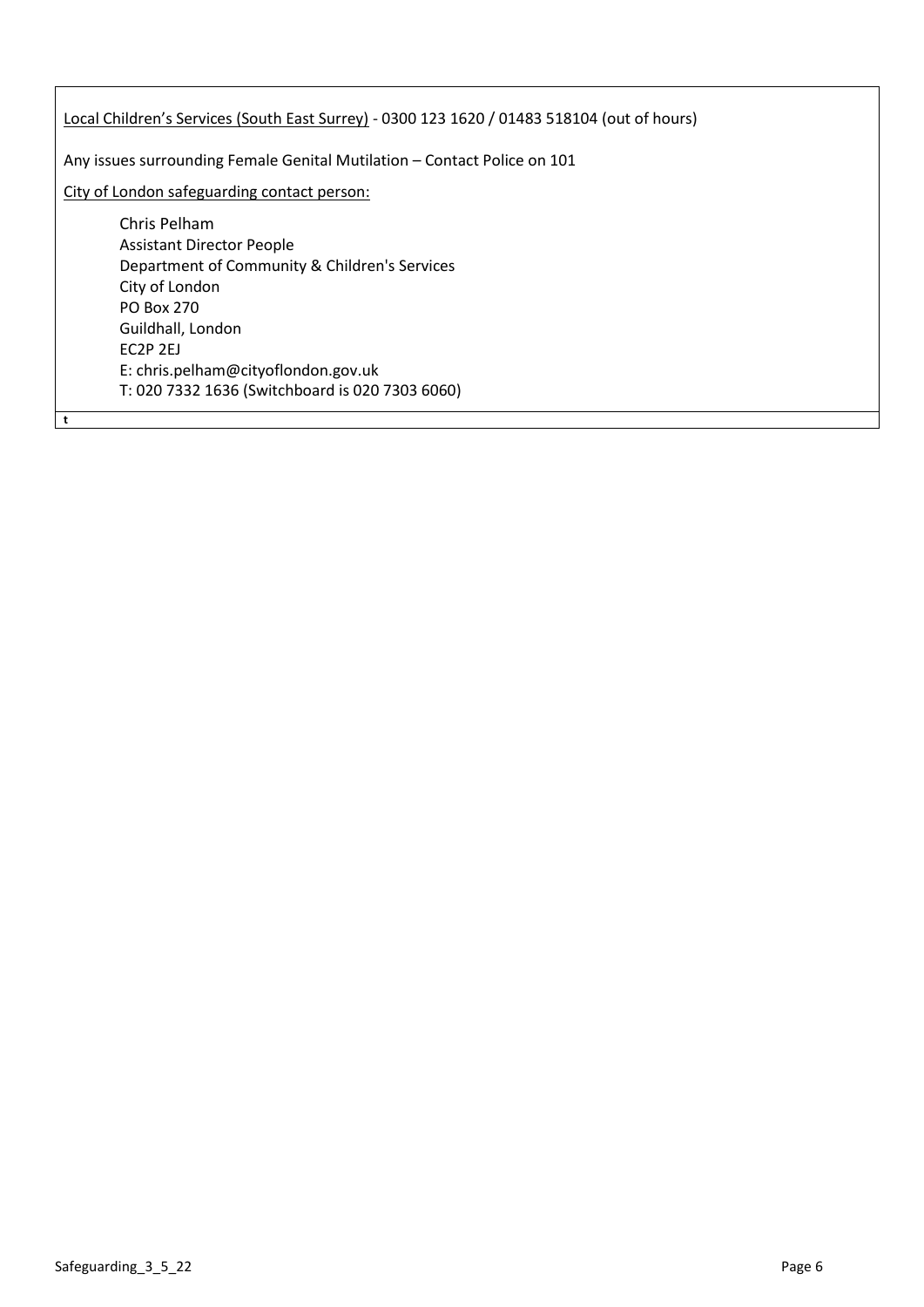# <span id="page-6-0"></span>**1. Policy Statement**

- 1.1. The Board of Governors takes seriously its responsibility under section 175/157 of the Education Act 2002 to: safeguard and promote the welfare of children; work together with other agencies to ensure adequate arrangements within the School to identify, assess, and support those children who are suffering harm, be it physical or mental. Accordingly, a member of the Board (currently Miss Elizabeth Rogula) is appointed as Safeguarding Governor to take leadership responsibility for the organisation's safeguarding arrangements. A Deputy Safeguarding Governor (currently Lady Yarrow) deputises in her absence.
- 1.2. This policy has been developed in accordance with the principles established by the Children Acts 1989 and 2004 and the Education Act 2002. It has regard to (i.e. complies with):
	- *Keeping Children Safe in Education* (September 2021) (KCSIE)
	- KCSIE also provides links to various toolkits and to additional advice and support on: abuse; bullying; children missing from education, home or care; children with family members in prison; child exploitation; drugs; so-called 'honour-based abuse' including FGM and forced marriage; health and wellbeing; homelessness; private fostering; radicalisation and violence.

• Non-statutory interim supplement to KCSIE: *Safeguarding and remote education during coronavirus (COVID-19)*

• KCSIE incorporates the additional statutory guidance, *Disqualification under the Childcare Act 2006* (September 2018)

• KCSIE also refers to the non-statutory advice for practitioners: *What to do if you're worried a child is being abused* (March 2015)

•*Relationships Education, Relationships and Sex Education (RSE) and Health Education* (2019, updated September 2021)

#### • **KCSIE refers also to** *When to call the police***, non-statutory guidance from the National Police Chiefs' Council**

• *Working Together to Safeguard Children* (September 2018 – updated in 2020 but without changing the date on the published version) (WT)

• WT refers to the non-statutory but important advice: *Information sharing* (2018)

• DfE advice: *Sexual violence and sexual harassment between children in schools and colleges* (September 2021)

- *Prevent Duty Guidance: for England and Wales* (July 2015, updated April 2021). This is supplemented by on-statutory advice and a briefing note:
- *The Prevent duty: Departmental advice for schools and childminders* (June 2015)
- *The use of social media for on-line radicalisation* (July 2015)
- *Schools COVID-19 operational guidance* (September 2021)
- 1.3. This Policy is in line with Surrey Safeguarding Children Partnership's procedures, which can be found at <https://surreyscb.procedures.org.uk/>
- 1.4. It is based on SSCP's model safeguarding policy but has been adapted to reflect local procedures.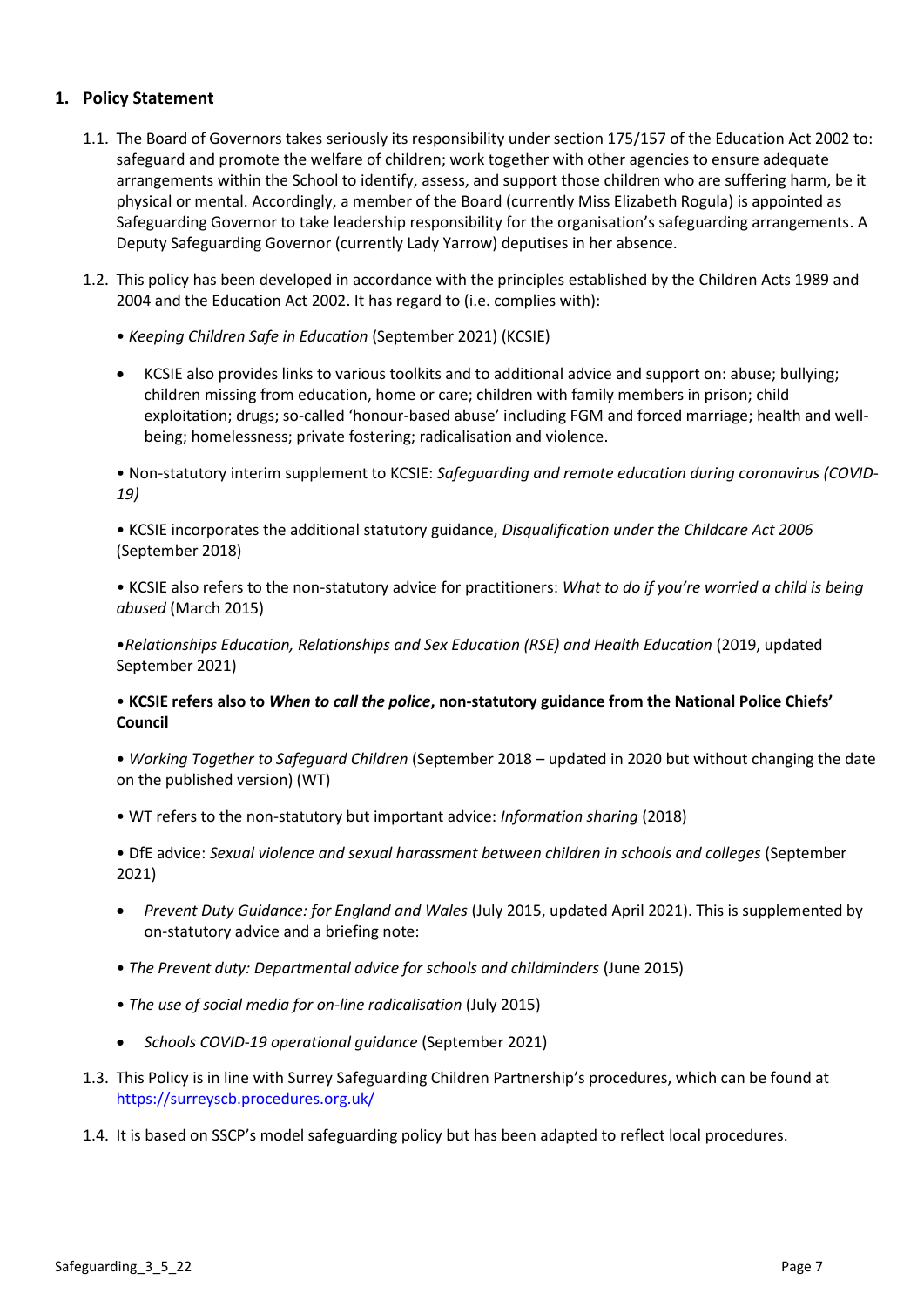- 1.5. This Policy is made available to parents of pupils and parents of prospective pupils on an unrestricted part of the School's web-site and is provided, on request and free of charge, in paper format via post or in electronic format via e-mail. A hard copy can be inspected at the School's Gatehouse, and hard copies are also available from Junior and Senior School Receptions.
- 1.6. This policy is amended as soon as any part of it becomes out of date. Amendments are made by Stuart Bachelor (Deputy Head and Designated Safeguarding Lead). Any changes to the policy are reviewed by the Headmaster and discussed in an SLT meeting.
- 1.7. This policy is reviewed at least annually by the Board of Governors or as events or changes to legislation require.
- 1.8. This Policy should be read in conjunction with the following documents / guidance / policies, all of which are available on request and free of charge from the Deputy Head's office:

Anti-bullying Admissions Attendance Behaviour Boarding Boarding A-Z (pupil's guide) Boarding Staff Handbook Contractors on School Premises Curriculum Drugs and Drug Testing Equality, Diversity and Inclusion First Aid Guardianship Health & Safety Missing Child- Boarders Missing Child- Day Pupils Online Safety Physical Restraint of Pupils PSHE schemes of work Recruitment Guide Recruitment and Selection Policy (City of London Corporation) Relationships and Sex Education Reporting Safeguarding Concerns Risk Assessment Guide Risk Policy Searches and Confiscation Policy Security Policy Staff Code of Conduct (Appendix 8 of this Policy) Teaching and Learning Whistleblowing (City of London Corporation)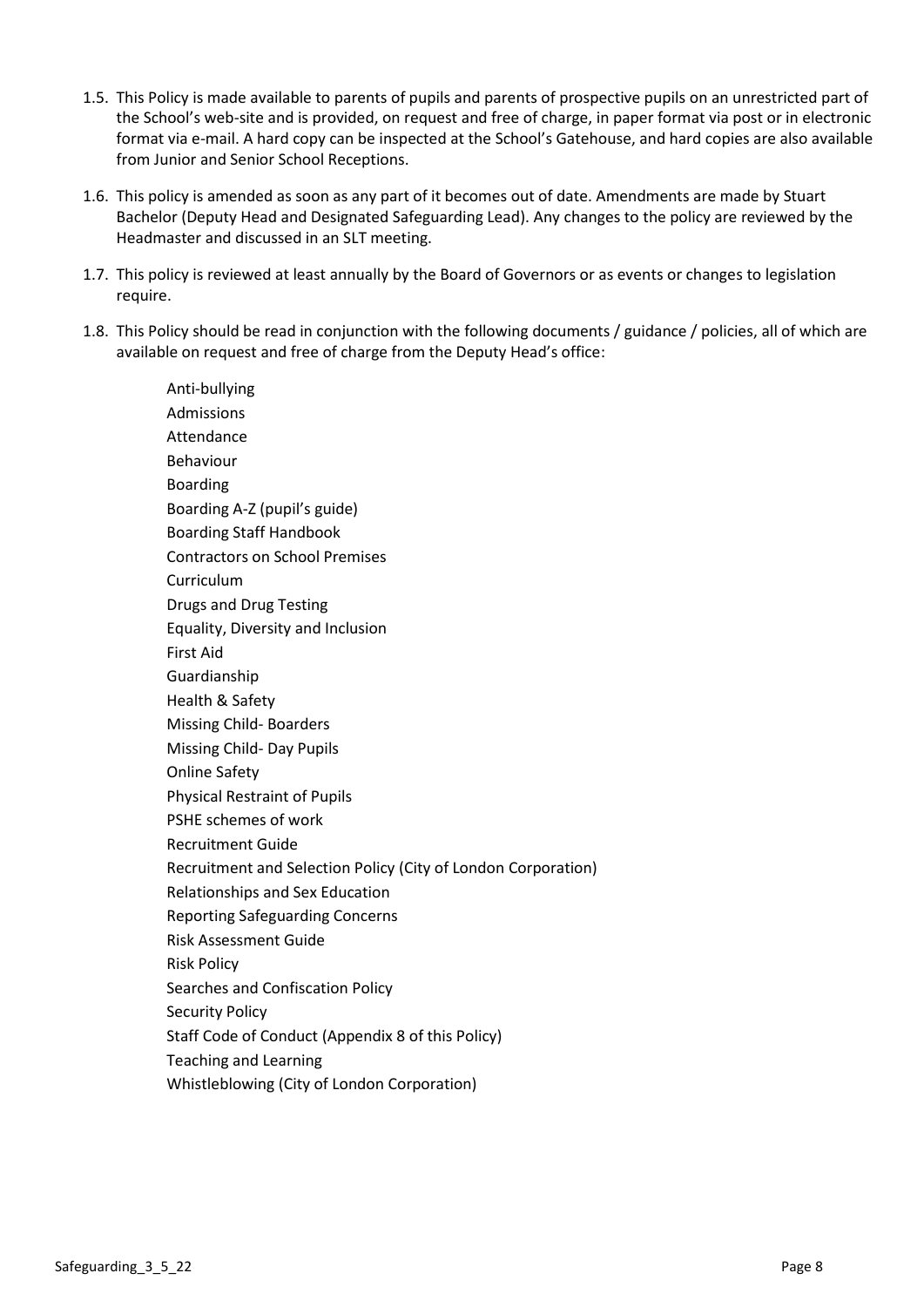- 1.9. Safeguarding issues specific to boarding include: overnight stays; unaccompanied free time; guardianship arrangements; increased opportunity for use of the School's internet facility; potential for using Virtual Private Networks in order to circumvent the School's filtering and monitoring systems; maintaining personal privacy from staff and other boarders; security during night hours. These are addressed in the following supporting documents: Guardianship Policy; Boarding Policy; Boarding Staff Handbook; A-Z of Boarding; Missing Child (Boarders).
- 1.10. This policy applies to all members of our school community, including boarders.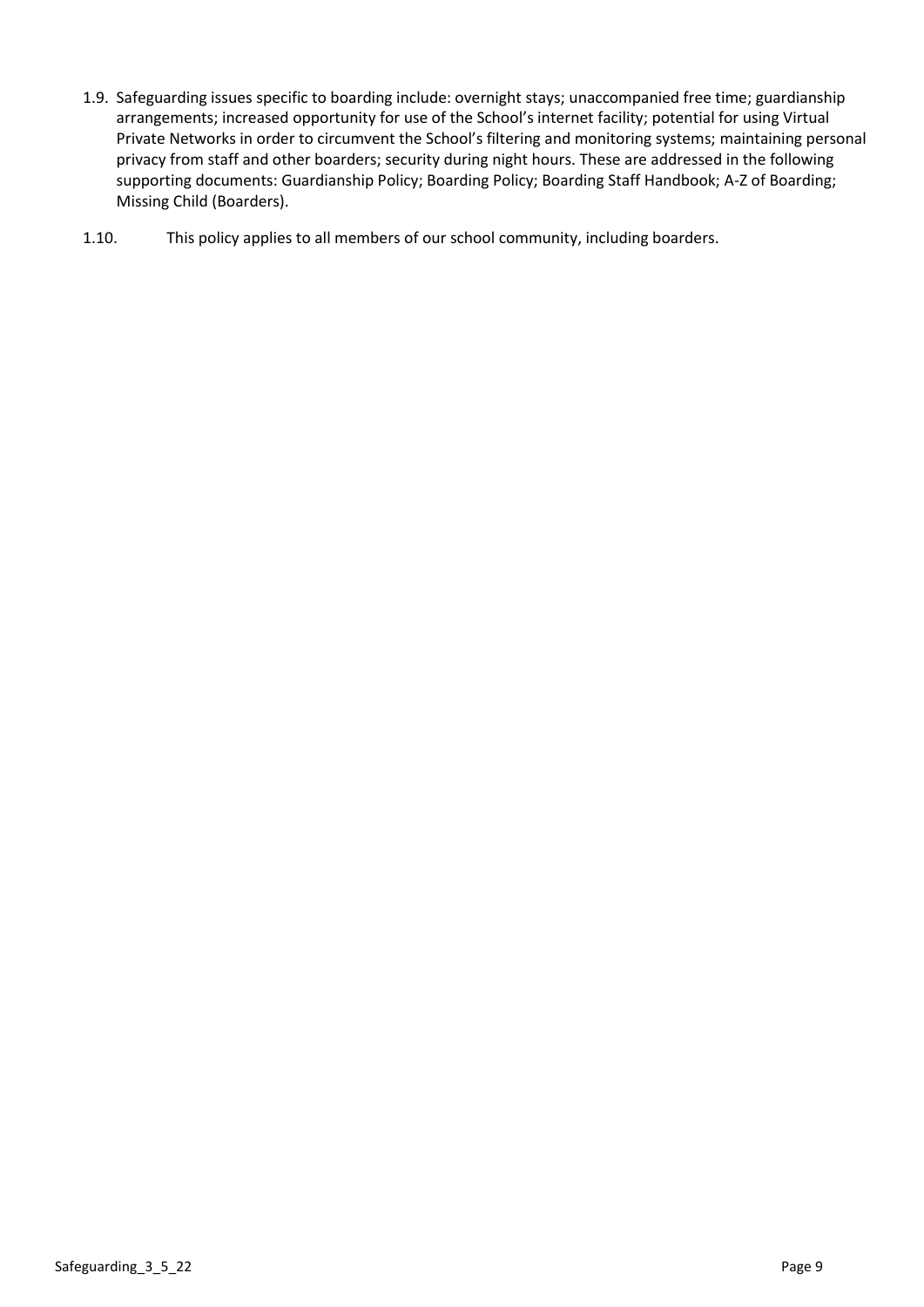# <span id="page-9-0"></span>**2. Policy Principles**

- 2.1. The welfare of the child is paramount.
- 2.2. All children regardless of age, gender, culture, language, race, ability, sexual identity or religion have equal rights to protection, safeguarding and opportunities.
- 2.3. We recognise that all adults, including temporary staff<sup>1</sup>, volunteers and governors, have a full and active part to play in protecting our pupils from harm and have an equal responsibility to act on any suspicion or disclosure that may suggest a child is at risk of harm.
- 2.4. All staff believe that our school should provide a caring, positive, safe and stimulating environment that promotes the social, physical and moral development of the individual child.
- 2.5. Young people should feel safe, secure, valued and respected. They should also feel confident to, and know how to, approach adults if they are in difficulties, believing they will be effectively listened to.
- 2.6. Pupils and staff involved in child protection issues will receive appropriate support.

<sup>1 &</sup>quot;staff" covers ALL staff on site, including ancillary supply and self-employed staff, contractors, volunteers working with children etc. and governors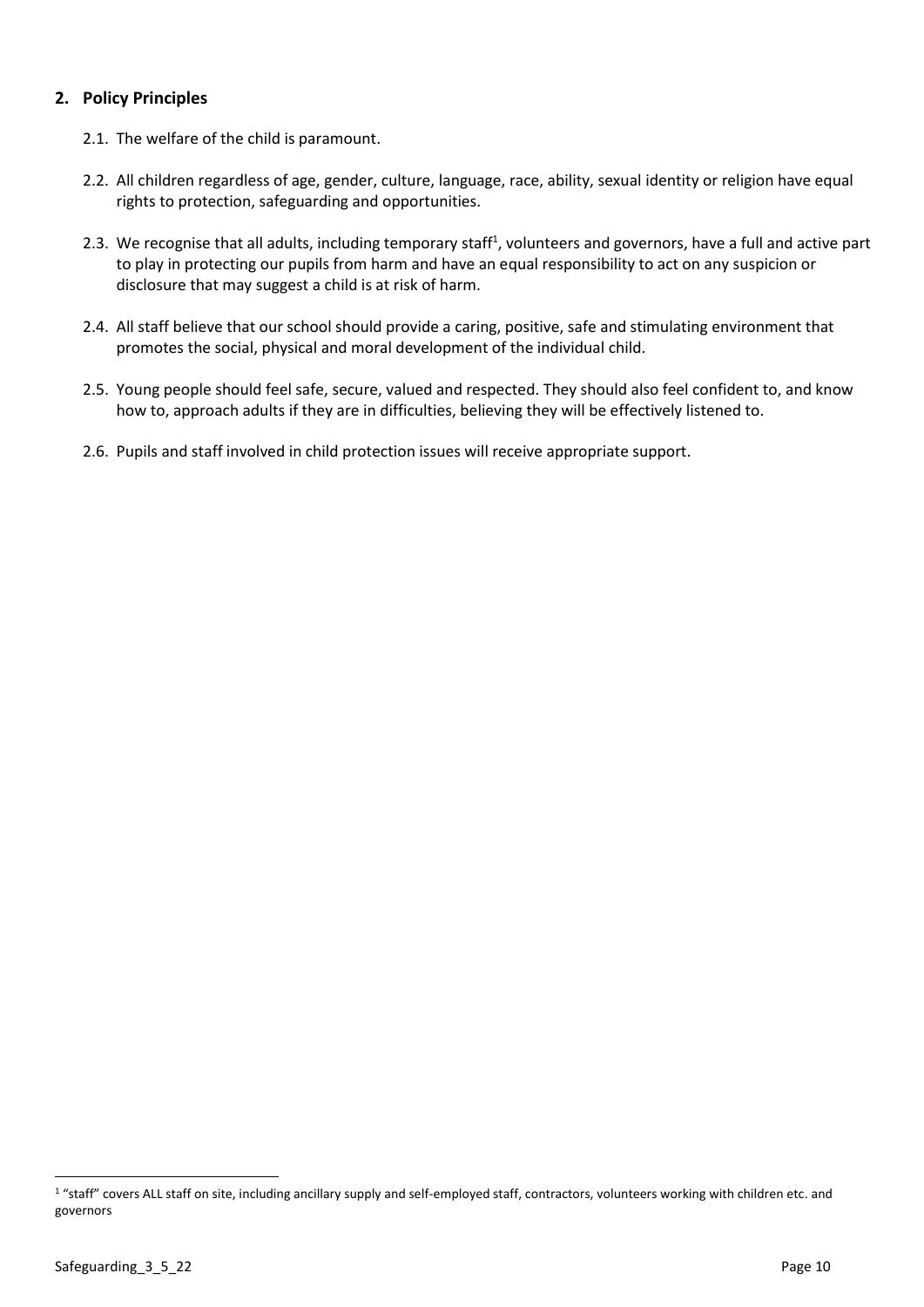# <span id="page-10-0"></span>**3. Policy Aims**

- 3.1. To demonstrate the School's commitment with regard to safeguarding and child protection to pupils, parents and other partners.
- 3.2. To raise the awareness of all teaching and non-teaching staff of the need to safeguard children and of their responsibilities in identifying and reporting possible cases of abuse.
- 3.3. To provide a systematic means of monitoring children known or thought to be at risk of harm, and ensure we, the school, contribute to assessments of need and support packages for those children.
- 3.4. To emphasise the need for good levels of communication between all members of staff.
- 3.5. To develop a structured procedure within the School which will be followed by all members of the school community in cases of suspected abuse.
- 3.6. To develop and promote effective working relationships with other agencies, especially the Police and Social Care.
- 3.7. Clarifying procedures to ensure that all staff working within our School who have substantial access to children have been checked as to their suitability, including verification of their identity, qualifications, and a satisfactory DBS check (according to guidance)<sup>2</sup>, and that a single central record is kept for audit.
- 3.8. We comply with the Disqualification under the Childcare Act 2006 guidance issued in August 2018.

<sup>2</sup> <https://www.gov.uk/government/collections/dbs-checking-service-guidance--2>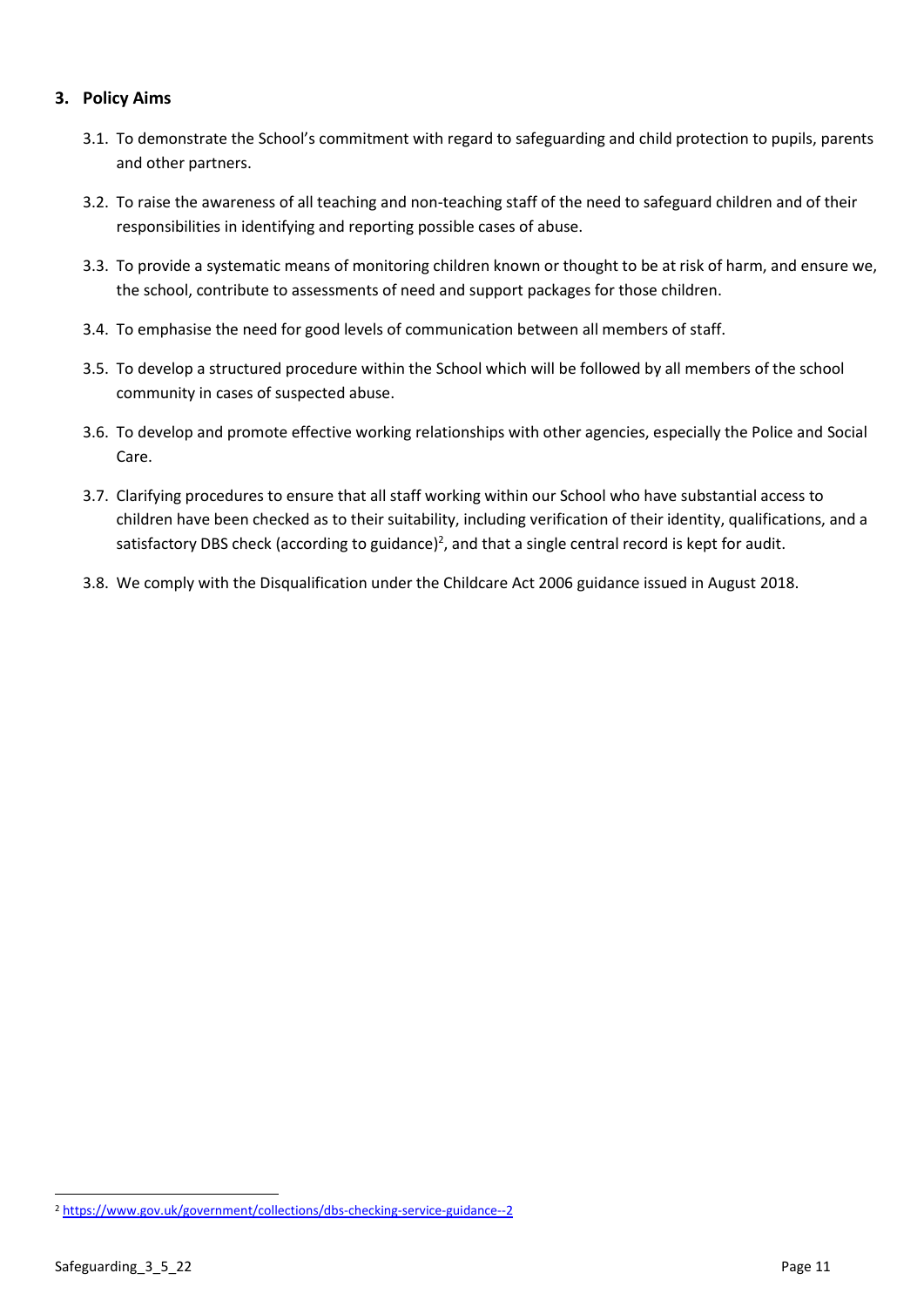# <span id="page-11-0"></span>**4. Values**

#### 4.1. **Supporting Children**

- 4.1.1. We recognise that a child who is abused or witnesses violence may feel helpless and humiliated, may blame themselves, and find it difficult to develop and maintain a sense of self-worth.
- 4.1.2.We recognise that the School may provide the only stability in the lives of children who have been abused or who are at risk of harm.
- 4.1.3. We accept that research shows that the behaviour of a child in these circumstances may range from that which is perceived to be normal to aggressive or withdrawn.
- 4.1.4. The School supports all children by:
	- 4.1.4.1. encouraging self-esteem and self-assertiveness, through the curriculum as well as our relationships, whilst not condoning aggression or bullying;
	- 4.1.4.2. promoting a caring, safe and positive environment within the school;
	- 4.1.4.3. responding sympathetically to any requests for time out to deal with distress and anxiety;
	- 4.1.4.4. offering details of helplines, counselling or other avenues of external support such as [www.kooth.com](http://www.kooth.com/) and ChildLine;
	- 4.1.4.5. liaising and working together with all other support services and those agencies involved in the safeguarding of children;
	- 4.1.4.6. notifying social care as soon as there is a significant concern;
	- 4.1.4.7. providing a coordinated offer of early help when additional needs of children are identified and contributing to early help arrangements and inter-agency working and plans;
	- 4.1.4.8. providing continuing support to a child about whom there have been concerns who leaves the school by ensuring that appropriate information is copied under confidential cover to the child's new setting and ensuring that the school medical records are forwarded as a matter of priority. This is ensured by the Admissions Officer notifying the DSL of any leavers (other than those leaving for university who have turned 18). The DSL then liaises with the Medical Centre.
- 4.1.5. Children are taught to understand and manage risk through our personal, social, health and economic (PSHE) education programme and through all aspects of school life. This includes online safety.
- 4.1.6. We help pupils to use the internet safely by filtering unsuitable websites and monitoring usage. A daily Smoothwall categorised report (including a category for radicalisation) of attempts by pupils to access unsuitable sites is sent to the DSL, Head of Boarding and Heads of Section (all of whom are DDSLs). If any of those colleagues have concerns, they share them with the DSL and agree what action, if any, to take.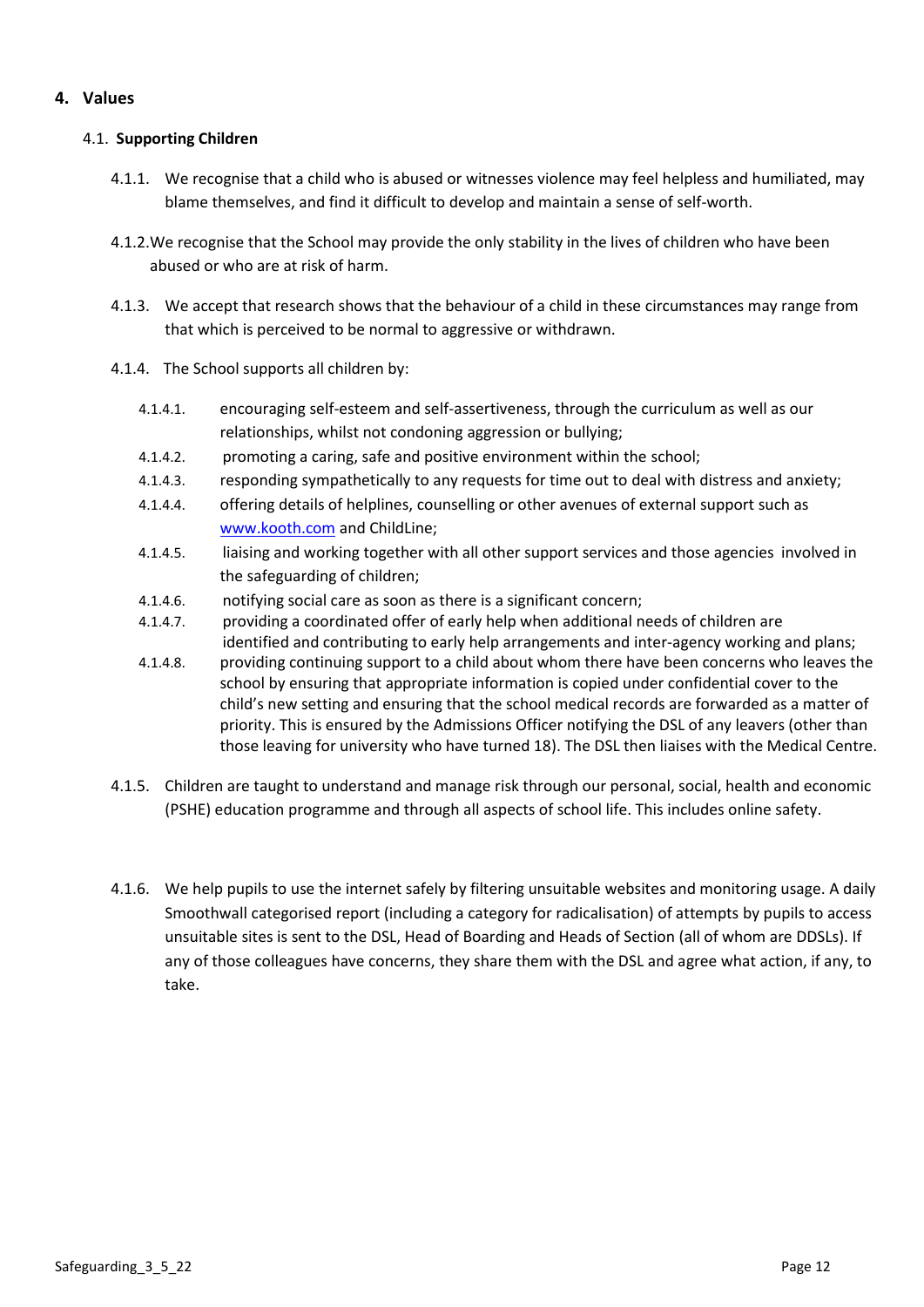#### 4.2. **Prevention / Protection**

4.2.1. We recognise that the School plays a significant part in the prevention of harm to our children by providing children with good lines of communication with trusted adults, supportive friends and an ethos of protection; systems for children reporting abuse should be well promoted, easily understood, easily accessible and reassure pupils that their concerns will be taken seriously.

#### 4.2.2. We therefore:

- 4.2.2.1. work to establish and maintain an ethos where children feel secure, are encouraged to talk and are always listened to; e.g. by marking national Time to Talk Day with stands in the Junior and Senior Schools, which has the aim of reducing the stigma surrounding mental health;
- 4.2.2.2. promote Wellbeing and thus seek to prevent the low mood / depression / anxiety that can develop into suicidal ideation, self-harm, eating disorders and children becoming a risk to themselves, including by the following measures:
	- compulsory Wellbeing Module in KS4 Enrichment
	- School Counsellor available three days a week
	- nurse-led Medical Centre with mental ill health suite
	- ~12 staff and ~20 pupils every year trained in Mental Health First Aid by certified provider
	- 6 CPL seminars on pastoral themes per year
	- Advertisement of online counselling services (e.g. Kooth)
	- developing an 'Assessment for Wellbeing' approach for academic assessment to reduce counter-productive pressure and anxiety
	- use of Suicidal Thoughts Disclosure risk assessments as standard procedure
	- 'Time to Talk' Day marked each February with stands in JS and SS promoting positive mental health
	- High-performance stress management workshops for KS4 pupils and parents by outside speaker
	- eating disorders covered in U4 PSHE; healthy eating and positive body image also promoted in PSHE
	- eating disorders covered in safeguarding slot in January 2018
	- self-harm covered in safeguarding slot in Staff Briefing January 2019
	- non-judgemental approach by staff towards self-harm and eating disorders
	- an anonymous reporting facility that can be used by any pupil at the School to report concerns about another pupil
- 4.2.2.3. initiate and act upon regular consultation with children e.g. L5 presenting an Assembly in November 2017 on homophobic bullying; training and empowering U5 wellbeing prefects; our pupil-led Equality Society;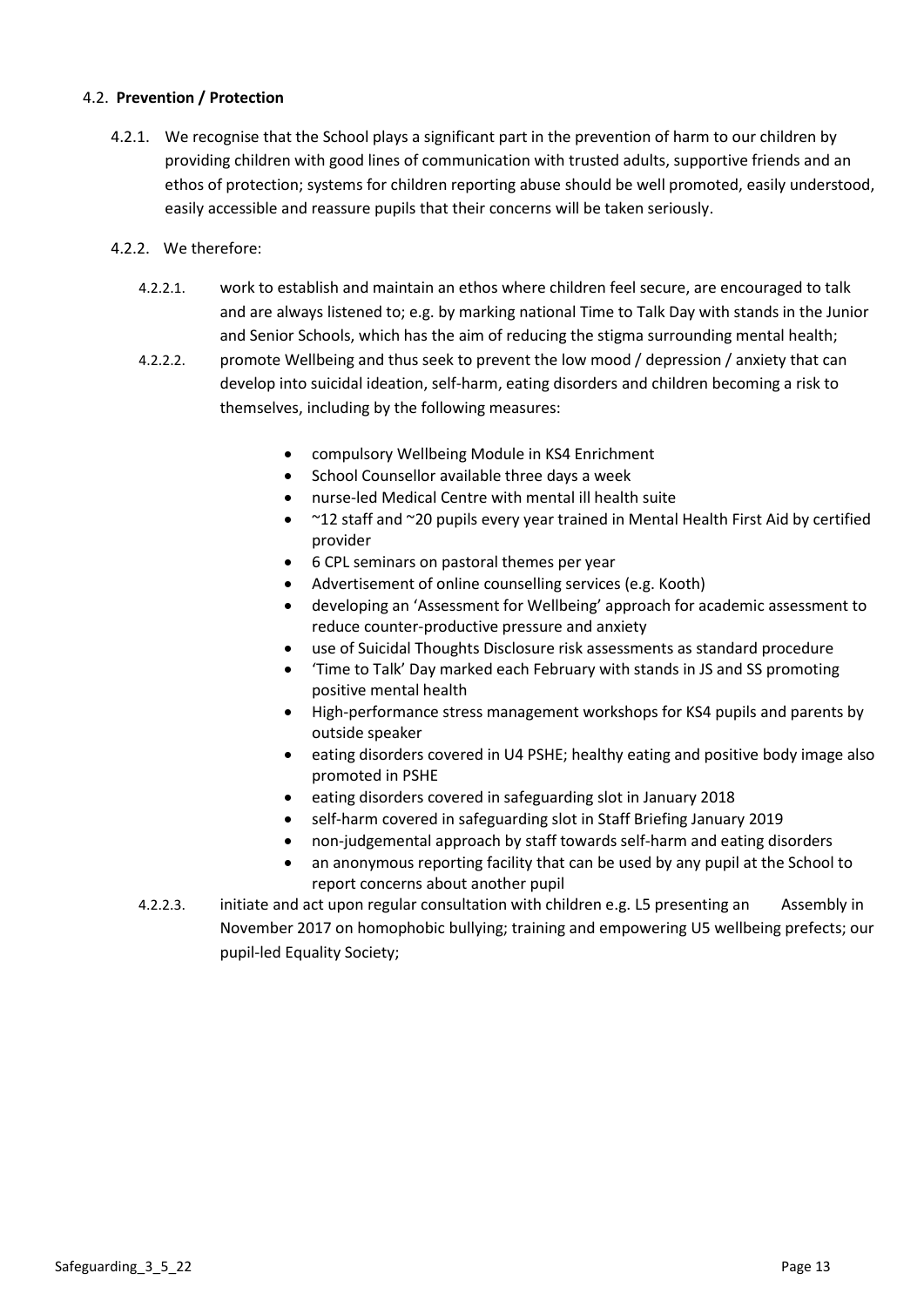- 4.2.2.4. ensure that all children know there is an adult in the school whom they can approach if they are worried or in difficulty. For example: posters advertising the school counsellor are displayed around the school; in the Upper School, it is advertised that a senior pastoral member of staff can always be found in a specified location 1.15-.145 p.m. every day; the DSL speaks to all Senior School pupils at the beginning of the year about who the Safeguarding Team is and that their contact details can be found on posters around the school; regular mentions in Junior School Assemblies about whom to approach if help is needed;
- 4.2.2.5. display and proactively advertise a pupil-inspired Bullying and Discrimination Flow-Chart, specifically designed to reassure pupils that their concerns will be taken seriously and acted upon;
- 4.2.2.6. include safeguarding in PSHE. In particular this will include anti-bullying work, online-safety, road safety, pedestrian and cycle training, with a view to preparing pupils for more independent travel as they get older;
- 4.2.2.7. give L6 Junior School prefects a dedicated safeguarding training session run by Head of Sixth Form;
- 4.2.2.8. ensure that all staff are aware of school guidance for their use of mobile technology and have discussed safeguarding issues around the use of mobile technologies and their associated risks.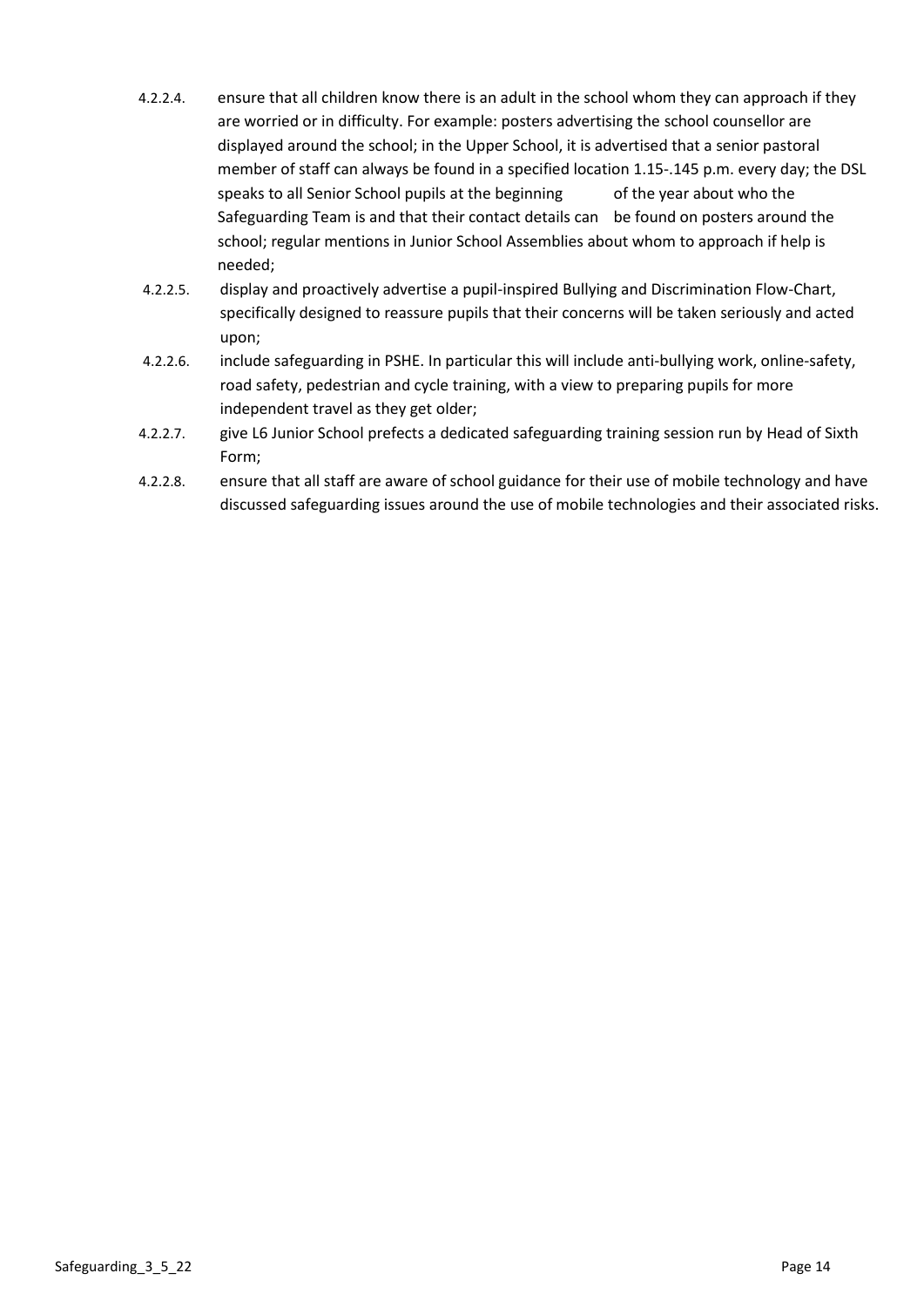# <span id="page-14-0"></span>**5. Safe Staff, Safe School**

#### 5.1. **Safeguarding Training and raising awareness**

- 5.1.1.The DSL is alerted by the HR Officer of any member of staff joining the School so that he can ensure that he/she receives the correct safeguarding training. All new non-temporary staff receive safeguarding induction training, which covers:
- how we foster a 'culture of safeguarding' at Freemen's;
- signs of abuse;
- how to respond if a pupil discloses;
- how to report safeguarding concerns about a child and about a member of staff;
- the Early Help process and how statutory services (Child in Need / Child Protection) are accessed;
- our Child Protection and Safeguarding Policy;
- our Behaviour Policy for pupils;
- our Staff Code of Conduct, including whistleblowing and acceptable use of IT;
- the identity and role of the Designated Safeguarding Lead and DDSLs;
- online safety;
- the School's safeguarding response to children who go missing from education;
- managing a report of peer-on-peer sexual violence / harassment;
- Channel Awareness / Prevent Duty (radicalisation and extremism).

With the exception Channel Awareness / Prevent, which is delivered through the City of London's Prevent module (compulsory for all new City employees), this training is delivered by the DSL or, if necessary, a DDSL.

In addition, new non-temporary staff, depending on the prior training they have had and when they've had it, receive either full or refresher versions of Surrey's *Working Together to Safeguard Children* (exempt if they've had training that academic year). This training is designed to raise staff awareness and understanding of a wide range of safeguarding issues (e.g. FGM, modern slavery, online safety).

A risk-based approach is taken to the level of information and training provided to supply staff, temporary staff and volunteers. As a minimum, the following are covered in training delivered by the DSL: signs of abuse; how to respond if a pupil discloses; how to report safeguarding concerns; identity and role of DSL and DDSLs; Staff Code of Conduct.

As a minimum, all supply staff, temporary staff and volunteers are provided with a copy of the in-house guidance *Reporting Safeguarding Concerns*, our *Staff Code of Conduct* and, unless they can declare that they have already read and understood it, a copy of *Keeping Children Safe in Education* Part 1 and Annex B (if they work directly with children or are in SLT) or (for those who do not work directly with children) Annex A.

5.1.1.1. All new non-temporary staff are provided with electronic copies of:

- *Keeping Children Safe in Education* Part 1 and Annex B (for SLT and those who work directly with children) or Annex A (for those who do not work directly with children);
- our *Child Protection and Safeguarding Policy*;
- the in-house guidance *Reporting Safeguarding Concerns*;
- our policy on Pupils Missing Education (which is contained within our *Child Protection and Safeguarding Policy*);
- our *Staff Code of Conduct* (appended to our *Child Protection and Safeguarding Policy*);
- City of London's *Whistleblowing Policy*;
- City of London's *Acceptable Use of IT Policy*;~
- City of London's *Social Media Policy*;
- our *Staff Social Media and Photography Guidelines;*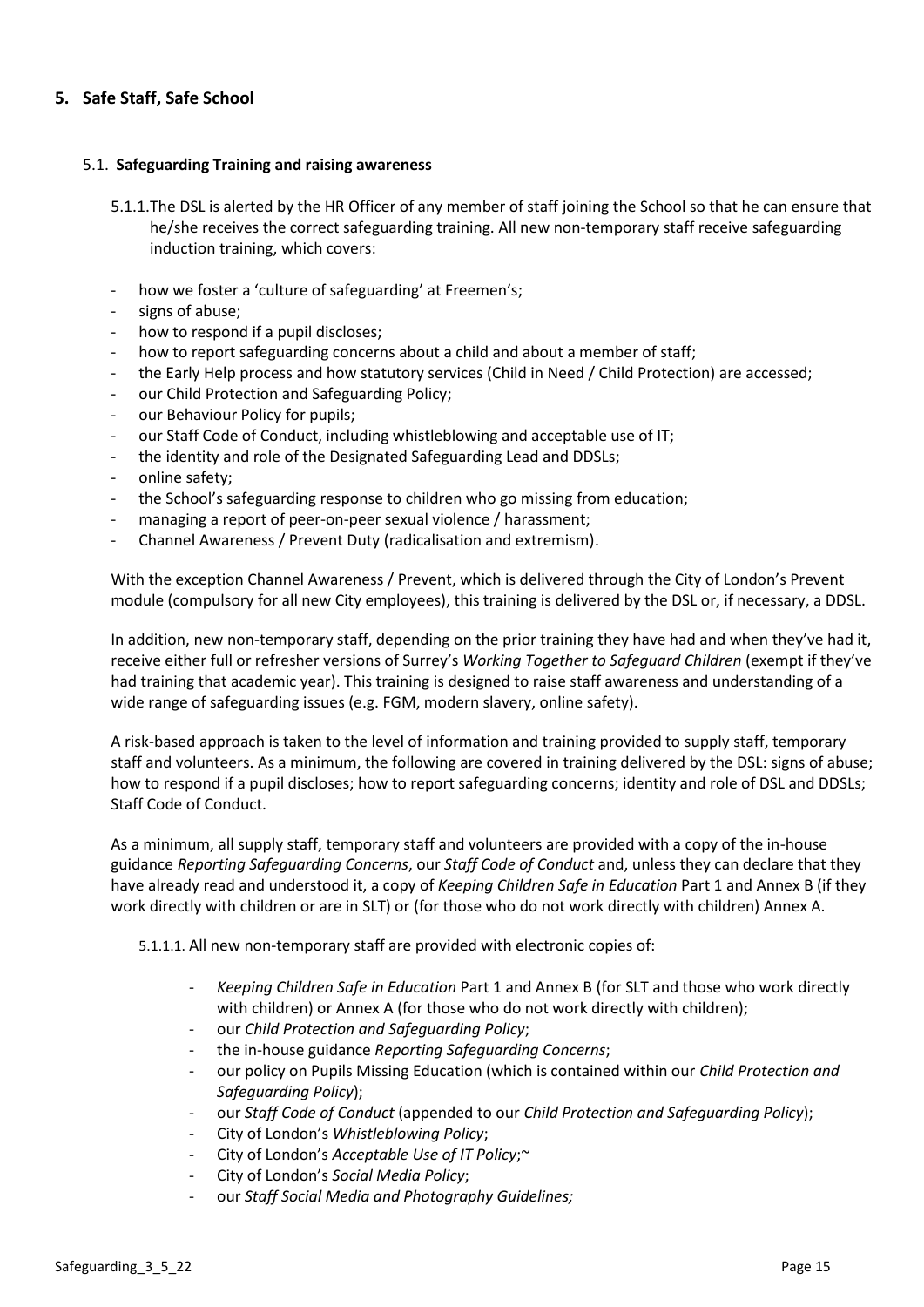- our *Behaviour Policy* for pupils;

which they then read and declare that they have done so.

- 5.1.2. All staff receive regularly up-dated safeguarding and child protection training in line with advice from Surrey Safeguarding Children's Partnership. At Freemen's, this takes two forms, namely:
	- 5.1.2.1. frequent, punchy up-dates at Staff Briefings, Non-teaching Staff Safeguarding Briefings and via email; these may focus on a specific safeguarding issue, including online safety, in order to top up staff knowledge, or may be in response to recent national, local or school-specific developments;
	- 5.1.2.2. annual refresher of: Surrey's *Working Together to Safeguard Children* training, which is designed to raise staff awareness and understanding of a wide range of safeguarding issues (e.g. FGM, modern slavery, online safety); signs of abuse, how to respond to a disclosure, how to report safeguarding concerns, identity and role of DSL and DDSLs.
	- 5.1.2.3. Helen Lambert lets the DSL know of any colleagues returning from maternity leave or other longterm absence so that they can receive any annual training that they missed.
- 5.1.3. All Governors have regular child protection awareness training, updated by the DSL as appropriate.
- 5.1.4. Whenever *Keeping Children Safe in Education* is up-dated, staff receive a copy and declare that they have read and understood either Part 1 and Annex B (for SLT and those who work directly with children) or Annex A (for those who do not work directly with children).
- 5.1.5. Members of the Board of Governors receive a copy of *Keeping Children Safe in Education* 2021 and sign to declare that they have read and understood Part 2.
- 5.1.6. An accurate record is kept of who has received what safeguarding training and when that training was completed.
- 5.1.7. The names and photographs of the Designated Safeguarding Lead and Deputy Designated Safeguarding Leads are clearly advertised in the School via posters in classrooms, staff rooms and corridors.
- 5.1.8. The regular contractor staff whom we have on site (currently catering and gatehouse staff employed by Sodexo) know the identity of the DSL and DDSLs and their duty to report any concerns directly to him/them. Sodexo is responsible for their safeguarding training, but the DSL scrutinises their training arrangements from time to time.

#### 5.2. **Hiring of premises**

- 5.2.1. We are vigilant regarding the suitability of adults working with children on school sites as a result of the School's premises being let out.
- 5.2.2.CLFS has, by intention, very few term-time lets. The following control measures feature in our risk assessment for safeguarding our pupils:
	- For term-time lets, we insist upon a written assurance that all adults supervising children are DBS Enhanced- checked.
	- For term-time lets with no children involved, the activity leader is required to have a DBS Basic Check
	- All lessees are sent a link to our *Safeguarding Policy* and asked to read it
	- The Head of Boarding is aware of the times and locations of term-time lets
	- Boarders do not use the sports facilities at the same time as lessees
	- Our Gatehouse, which is manned by security staff during the evenings and at weekend (daytime), is aware of when any lessees are on the premises and steps up patrols accordingly
	- We have CCTV covering much of the school grounds
- 5.2.3.Our written agreements with all lessees include a requirement to assure us that all adults supervising children are DBS-checked and that we are in receipt of their safeguarding policy. These policies are passed to the DSL for examination.
- 5.2.4.The Head of Operations is made aware of the identity of lessees. If he has any concerns regarding a lessee in respect of Prevent, he shares them with the DSL. Written agreements with lessees include a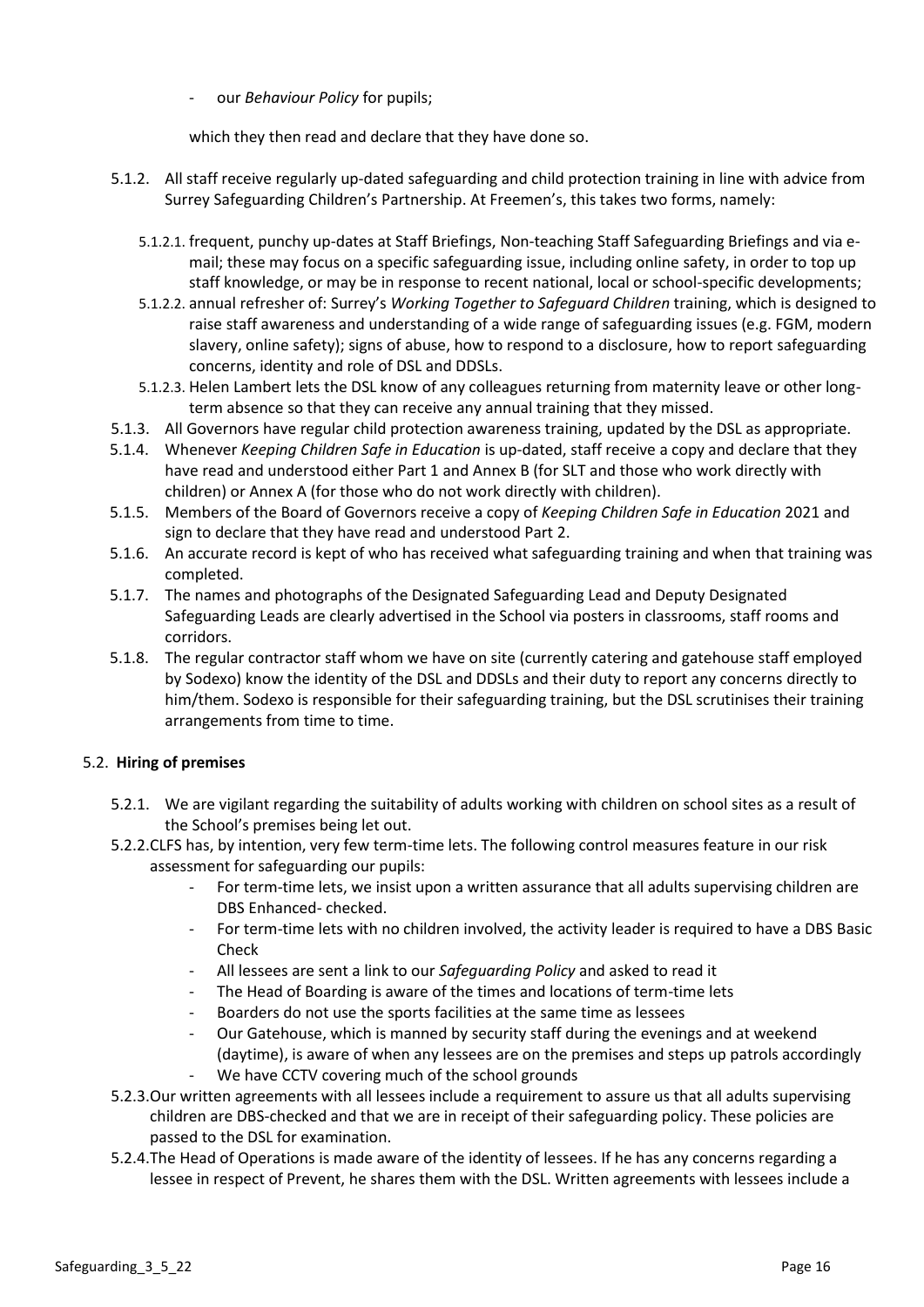clause requiring them to disclose at least two weeks in advance the names of visiting speakers. This information is passed to the Head of Operations, who approaches the DSL if he has any concerns.

5.2.5.Liaison with lessees, the Bursar, the Head of Boarding and the DSL in respect of the above is the responsibility of the Bursary Lettings Assistant.

#### 5.3. **Visitors and Contractors**

- 5.3.1.Visitors to the School are signed in at Reception, given a yellow lanyard to wear and accompanied at all times. Staff challenge unaccompanied visitors. There are certain exceptions to this rule (e.g. parents on site to drop off / pick up their children at normal times), details of which can be found in our *Security Policy*.
- 5.3.2.In common with most schools, we allow prospective families (but not lone individuals) to be shown around the School by a pupil tour guide.
- 5.3.3.The School has a separate document *Procedures for Contractors on School Premises*, which has been written with regard to Surrey's *Guidance on contractors working in education settings* (September 2019). Among other things it covers: the need for a sponsor who takes responsibility for co-ordinating the visit of a particular contractor; DBS requirements; signing-in/out procedures; when contractors must and need not be supervised; contact with children; a Code of Conduct that must be consented to by all contractors. Contractors who need not be supervised wear a blue lanyard.

#### 5.4. **Internet filtering and monitoring**

- 5.4.1.Staff usage of the School's internet is filtered by Smoothwall and a categorised report created of any activity that might be of concern.
- 5.4.2.This report is seen only by Stuart Bachelor, DSL, and Matt Robinson, DDSL. Concerns are followed up by the DSL, who informs the Headmaster if necessary. If the report gives cause for concern regarding the DSL, Matt Robinson informs the Headmaster directly.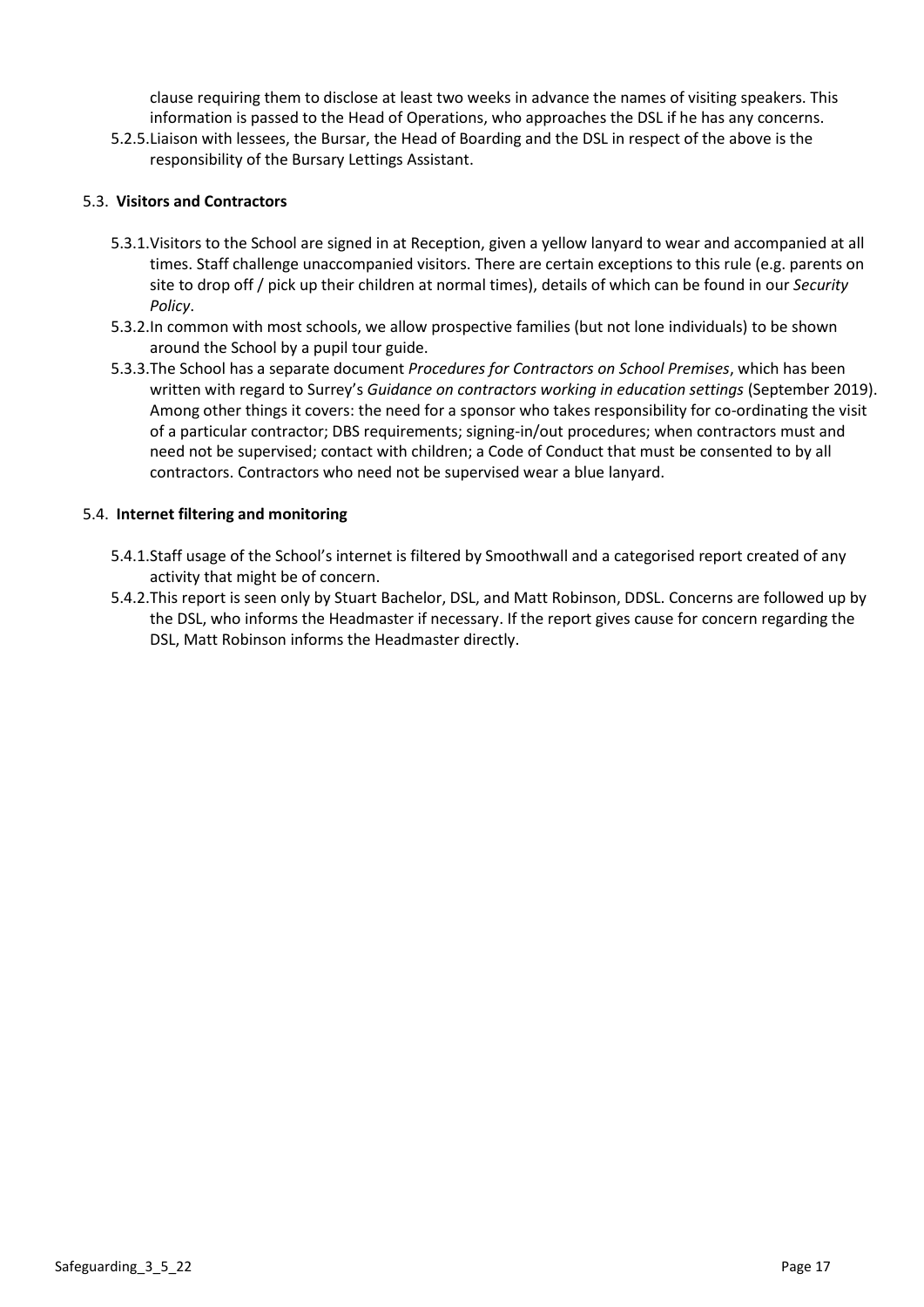# <span id="page-17-0"></span>**6. Roles and Responsibilities**

#### 6.1. **All members of The Governing Body understand and fulfil their responsibilities, namely to ensure that:**

- 6.1.1. there is a Child Protection and Safeguarding policy together with a Staff Code of Conduct;
- 6.1.2. child protection, safeguarding, recruitment and managing allegations policies and procedures, including the staff code of conduct, are consistent with Surrey Safeguarding Children Partnership and statutory requirements, are reviewed annually and that the Child Protection policy is publicly available on the School website;
- 6.1.3. all staff including temporary staff and volunteers are provided with the School's child protection policy and staff code of conduct;
- 6.1.4. all SLT and staff who work directly with children have read Keeping Children Safe in Education (2021) part 1 or (in the case those who do not work directly with children) Annex A and that mechanisms are in place to assist staff in understanding and discharging their roles and responsibilities as set out in the guidance;
- 6.1.5. the School follows the City of London's *Recruitment and Selection Policy*, *Safer Recruitment Checklist*  and *Disclosure and Barring Service Policy*, which include statutory checks on staff suitability to work with children and disqualification by association regulations;
- 6.1.6. Senior Leadership Team members undergo safer recruitment training at regular intervals to ensure that at least one member of every selection panel has completed the training within the last five years; the Headmaster and HR Manager are qualified to deliver this training and last did so to the whole of SLT in January 2020.
- 6.1.7. the School has procedures for dealing with allegations of abuse against staff (including the Headmaster), volunteers and against other children and that a referral is made to the DBS if a person in regulated activity has been dismissed or removed due to safeguarding concerns, or would have had he or she not resigned;
- 6.1.8. a member of the Governing Body is nominated to liaise with the LA on Child Protection issues and in the event of an allegation of abuse made against the Headmaster.
- 6.1.9. a member of the Senior Leadership Team has been appointed as the DSL by the Governing Body who will take lead responsibility for safeguarding and child protection and that the role is explicit in the role holder's job description;
- 6.1.10. on appointment, the DSL and DDSLs undertake interagency training (SSCB Foundation Modules 1&2) and also undertake DSL 'New to Role' and 'Update' training every two years;
- 6.1.11. all other staff have safeguarding training updated as appropriate;
- 6.1.12. at least one member of the governing body has completed safer recruitment training, to be repeated every five years;
- 6.1.13. children are taught about safeguarding (including online safety) as part of a broad and balanced curriculum covering relevant issues through personal social health and economic education (PSHE);
- 6.1.14. appropriate safeguarding responses are in place for children who go missing from education, particularly on repeat occasions, to help identify the risk of abuse and neglect including sexual abuse or exploitation and to help prevent the risks of their going missing in future;
- 6.1.15. appropriate online filtering and monitoring systems are in place;
- 6.1.16. enhanced DBS checks (without barred list checks, unless the Governor is also a volunteer at the School) are in place for all Governors;
- 6.1.17. any weaknesses in Child Protection are remedied immediately.

#### 6.2. **The Headmaster ensures that:**

- 6.2.1. The Child Protection and Safeguarding Policy and procedures are implemented and followed by all staff;
- 6.2.2. sufficient time, training, support, resources, including cover arrangements where necessary, is allocated to the DSL and DDSLs to carry out their roles effectively, including the assessment of pupils and attendance at strategy discussions and other necessary meetings;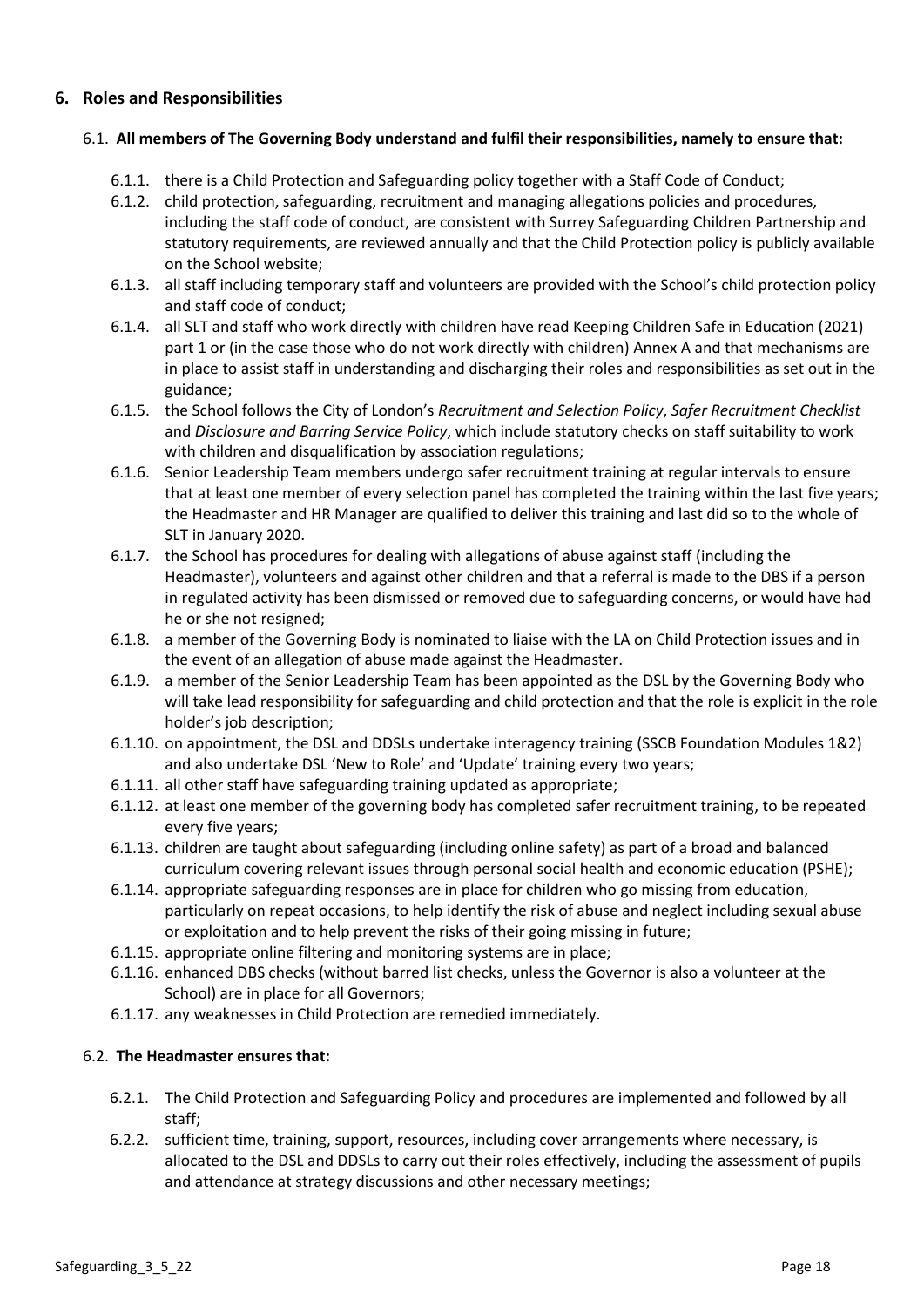- 6.2.3. where there is a safeguarding concern, the child's wishes and feelings are taken into account when determining what action to take and what services to provide;
- 6.2.4. systems are in place for children to express their views and give feedback which operate with the best interest of the child at heart;
- 6.2.5. all staff feel able to raise concerns about poor or unsafe practice and that such concerns are handled sensitively and in accordance with the whistle-blowing procedures;
- 6.2.6. that pupils are provided with opportunities throughout the curriculum to learn about safeguarding, including keeping themselves safe online;
- 6.2.7. the responsibilities of the DSL and DDSLs are stated explicitly in their respective job descriptions;
- 6.2.8. he liaises with the Local Authority Designated Officer (LADO) before taking any action an on an ongoing basis, where an allegation is made against a member of staff or volunteer;
- 6.2.9. anyone who has harmed or may pose a risk to a child is referred to the Disclosure and Barring Service.

# 6.3. **The Designated Safeguarding Lead:**

- 6.3.1. holds ultimate responsibility for safeguarding and child protection in the School;
- 6.3.2. has overall responsibility for online safety in the School and oversees the work of the Online Safety Coordinator;
- 6.3.3. acts as a source of support and expertise in carrying out safeguarding duties for the whole school community;
- 6.3.4. encourages a culture of listening to children and taking account of their wishes and feelings;
- 6.3.5. is appropriately trained with updates every two years and will refresh his knowledge and skills at regular intervals but at least annually;
- 6.3.6. refers a child if there are concerns about possible abuse, to the Surrey Children's Single Point of Access (C-SPA)<sup>3</sup>, and act as a focal point for staff to discuss concerns. Referrals are made in writing, following a telephone call, using the Request For Support Form<sup>4</sup>. If unsure as to whether or not to make a referral or to seek advice about which services would best benefit a child, the DSL rings the Surrey Schools Child Protection Consultation Line. 5
- 6.3.7. keeps detailed, accurate written records of all concerns about a child even if there is no need to make an immediate referral, together with details of decisions reached, action taken and outcomes achieved;
- 6.3.8. ensures that all such records are kept confidential, stored securely and are separate from pupil records, until the child's 25<sup>th</sup> birthday;
- 6.3.9. ensures that an indication of the existence of the additional file in 6.3.8 above is marked on the pupil records;
- 6.3.10. ensures that, when a pupil leaves the school, his/her child protection file is passed to the new school within 5 days of the pupil starting there (separately from the main pupil and ensuring secure transit) and that confirmation of receipt is obtained and kept for 6 years;
- 6.3.11. ensures that a copy of the CP file is retained until such a time that the new school acknowledges receipt of the original file, following which the copy is shredded;
- 6.3.12. in addition to sending any CP file, is proactive in sharing other relevant information about the child with his/her new school's DSL so that the best support can be put in place at the earliest juncture;
- 6.3.13. if we need to keep a copy of the CP records even though the child has transferred to another school, e.g. because legal proceedings are pending, a short Retention Policy is written giving the reasons why such records are retained;
- 6.3.14. liaises with the Admissions Department to the end that the latter send out letters to the schools of pupils joining Freemen's asking them to send any CP records;
- 6.3.15. receives any CP records for new joiners and shares this information on a 'need to know' basis, including with SEN staff if appropriate, so that the best support is in place for when they begin at the School;

<sup>&</sup>lt;sup>3</sup> All new referrals go to th[e Surrey Children's Single Point of Access \(C-SPA\)](https://www.surreycc.gov.uk/social-care-and-health/childrens-social-care/contact-childrens-services) on 0300 470 9100 operating 9.00am to 5.00pm. In an emergency out of hours, referrals can be made to the Emergency Duty Team on 01483 517898.

<sup>&</sup>lt;sup>4</sup> Online forms can be downloaded from the **SSCP website**.

<sup>5</sup> [Surrey Schools Child Protection Consultation Line:](https://www.surreycc.gov.uk/social-care-and-health/childrens-social-care/contact-childrens-services) 0300 470 9100 operating 9.00am to 5.00pm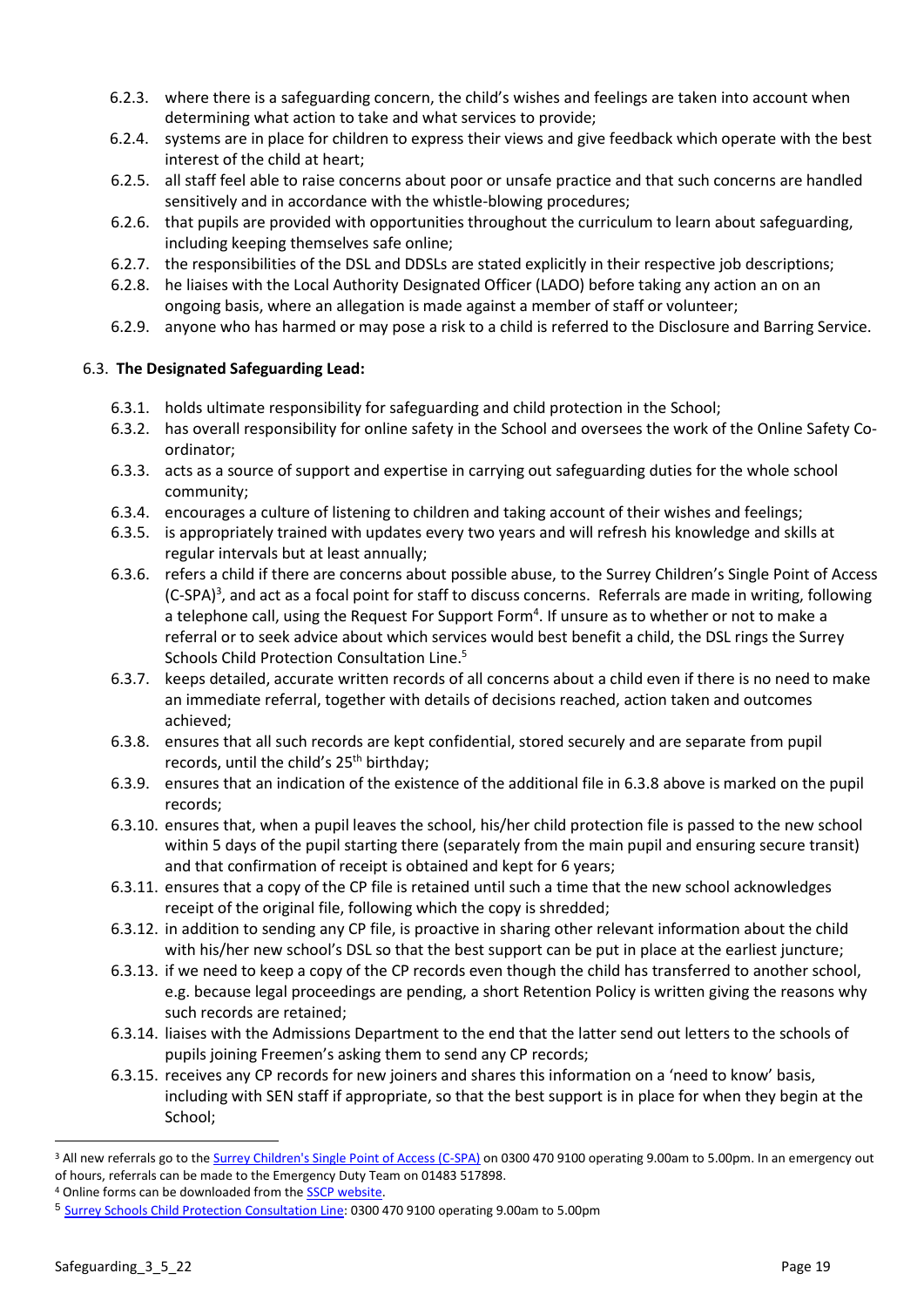- 6.3.16. liaises with the Local Authority and works with other agencies and professionals in line with *Working Together to Safeguard Children*;
- 6.3.17. has a working knowledge of SSCB procedures;
- 6.3.18. ensures that either he, or a DDSL, attend case conferences, core groups, or other multi-agency planning meetings, contributes to assessments, and provides a report where required which has been shared with the parents;
- 6.3.19. ensures that any pupil currently with a child protection plan who is absent in the educational setting without explanation for two days is referred to his/her key worker's Social Care Team;
- 6.3.20. ensures that all staff sign to say they have read, understood and agree to work within the School's Child Protection Policy, Staff Code of Conduct and *Keeping Children Safe in Education* 2021 Part 1 and Annex B or (for those non-SLT members of staff who do not work directly with children) Annex A, and ensures that the policies are used appropriately;
- 6.3.21. organises child protection and safeguarding induction, regularly updated training and a minimum of annual updates (including online safety) for all school staff, keeps a record of attendance and addresses any absences;
- 6.3.22. contributes to and provides, with the Headmaster and Chair of Governors, the *Audit of Statutory Duties and Associated Responsibilities* to be submitted annually to the education safeguarding team at Surrey County Council;
- 6.3.23. completes the safeguarding audit as required at regular intervals by the City of London;
- 6.3.24. has an understanding of locally agreed processes for providing early help and intervention and supports members of staff where early help is appropriate;
- 6.3.25. organises the monitoring of the school's online filters and co-ordinates the following up of any concerns that are raised as a result;
- 6.3.26. keeps the Headmaster informed of all safeguarding matters;
- 6.3.27. keeps the Safeguarding Governor informed of all major safeguarding matters;
- 6.3.28. attends all Board of Governors meetings, giving a concise, verbal and anonymised update of safeguarding developments at every meeting, together with a full, written report at the June meeting;
- 6.3.29. ensures that the name of the DSL and DDSLS are clearly advertised in the school;
- 6.3.30. convenes, chairs and arranges for circulation of agenda/minutes of half-termly safeguarding team meetings;
- 6.3.31. convenes and chairs fortnightly meetings to monitor progress of 'High Risk' pupils;
- 6.3.32. nominates a DDSL to stand in for him if he is absent from school during school hours and communicates this arrangement to all staff in advance.

#### 6.4. **The Deputy Designated Safeguarding Leads:**

- 6.4.1. together with the DSL form the School's Safeguarding Team (see 6.5 below);
- 6.4.2. are deliberately drawn from different parts of the School, and include both SLT and non-SLT colleagues;
- 6.4.3. are trained to the same standard as the Designated Safeguarding Lead and, in the absence of the DSL, carry out those functions necessary to ensure the ongoing safety and protection of pupils. In the event of the long-term absence of the DSL, the Headmaster nominates a DDSL to assume all of the functions above.
- 6.4.4. commit to refreshing their knowledge and current awareness of safeguarding issues, including Prevent and Channel.
- 6.4.5. under the direction of the DSL, take responsibility for devising and delivering portions of safeguarding training to staff and pupils.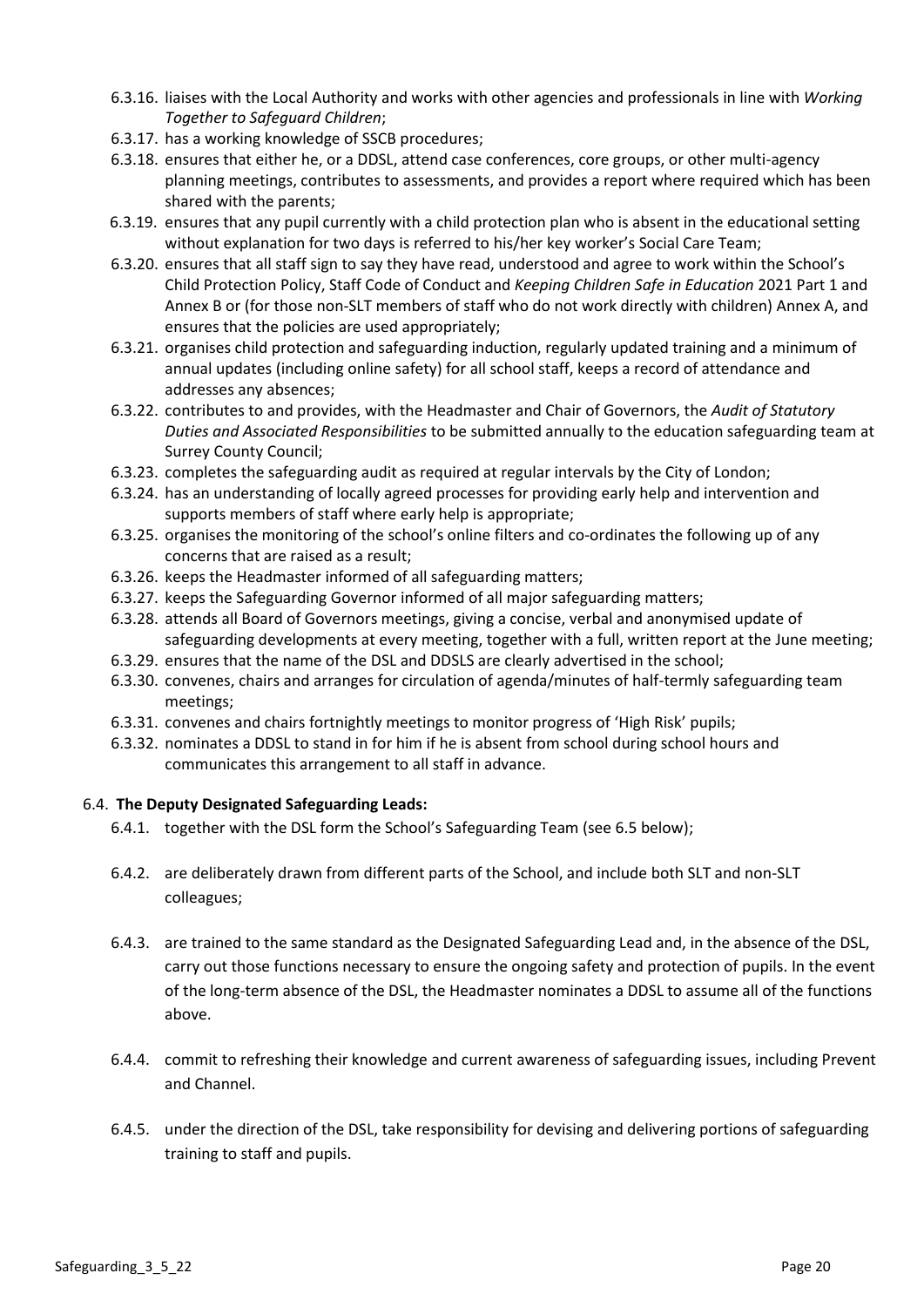- 6.4.6. are frequently called upon by the DSL to provide a "second opinion" when deciding how best to act in a safeguarding situation;
- 6.4.7. are sometimes nominated by the DSL to act as lead person in respect of a pupil who presents concerns that fall short of the Referral threshold.

#### 6.5. **The Safeguarding Team:**

- 6.5.1. consists of the DSL and DDSLS;
- 6.5.2. is a collegiate body where: all voices are heard and equally welcomed; opinions are given weight according to how well-argued they are, not according to who is making them; 'group-think' is actively discouraged;
- 6.5.3. reflects our belief that safeguarding in a school should not be dealt with solely by one or two colleagues. Members of the Team know that they can and should hold one another to account;
- 6.5.4. meets formally once every half-term to discuss how safeguarding in the School could be improved and to impart a working knowledge to all members of what the "live" safeguarding issues are in the School (whilst having due regard for the principle of "need to know"). Agenda and Minutes are distributed by the DSL;
- 6.5.5. has members who are committed to doing everything that they can within their areas of the School to promote a 'culture of safeguarding' in the School.

#### 6.6. **All School Staff:**

- 6.6.1. understand that it is everyone's responsibility to safeguard and promote the welfare of children and that they have a role to play in identifying concerns, sharing information and taking prompt action;
- 6.6.2. consider, at all times, what is in the best interests of the child;
- 6.6.3. know how to respond to a pupil who discloses abuse through delivery of *Working Together To Safeguard Children* (2018), and *What To Do If You Are Worried A Child Is Being Abused* (2015); know to reassure victims of abuse, sexual violence or sexual harassment that they are being taken seriously, will be supported and kept safe, and are not creating a problem by reporting it;
- 6.6.4. in line with the in-house guidance *Reporting Safeguarding Concerns,* refer any safeguarding or child protection concerns to the DSL or, if necessary where the child is at immediate risk, to the Police or children's social care;
- 6.6.5. refer any concerns about the behaviour of a member of a staff to the Headmaster or, if those concerns are about the Headmaster, to the Chair of Governors;
- 6.6.6. are aware of the Early Help<sup>6</sup> process and understand their role within it including identifying emerging problems for children who may benefit from an offer of early help, liaising with the DSL in the first instance and supporting other agencies and professionals in an early help assessment through information sharing. In some cases staff may act as the lead professional in Early Help cases;
- 6.6.7. diligently record attendance of pupils in registration and monitor attendance in lessons and other activities;
- 6.6.8. follow our *Missing Child- Day Pupils* and *Missing Child- Boarders* procedures
- 6.6.9. provide a safe environment in which children can learn.

<sup>&</sup>lt;sup>6</sup> Detailed information on early help can be found in Chapter 1 of Working together to safeguard children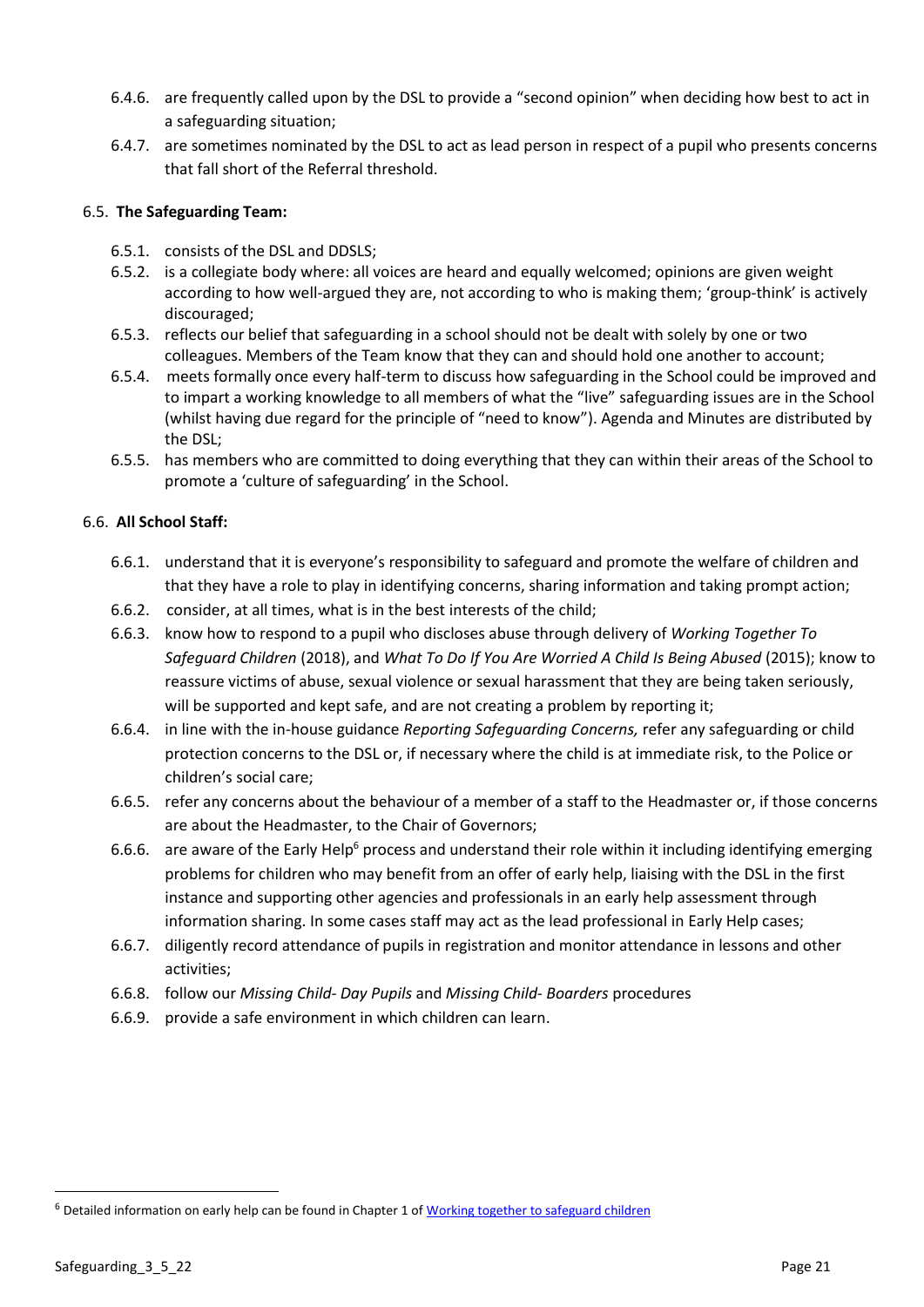# <span id="page-21-0"></span>**7. Confidentiality**

- 7.1. City of London Freemen's School recognises that in order to effectively meet a child's needs, safeguard his/her welfare and protect him/her from harm, the School must contribute to inter-agency working in line with *Working Together to Safeguard Children* (2018) and share information between professionals and agencies where there are concerns.
- 7.2. All staff must be aware that they have a professional responsibility to share information with other agencies in order to safeguard children and that the Data Protection Act 1998 is not a barrier to sharing information where the failure to do so would place a child at risk of harm.
- 7.3. All staff must be aware that they cannot promise a child to keep secrets which might compromise the child's safety or wellbeing.
- 7.4. However, we also recognise that all matters relating to child protection are personal to children and families. Therefore, in this respect they are confidential and the Headmaster, DSL and DDSLs will only disclose information about a child to other members of staff on a 'need to know' basis.
- 7.5. We undertake to share our intention to refer a child to Social Care with their parents /carers unless to do so could put the child at greater risk of harm, or impede a criminal investigation. If in doubt, we consult with an Assistant Team Manager at the Children's Services Area Team on this point.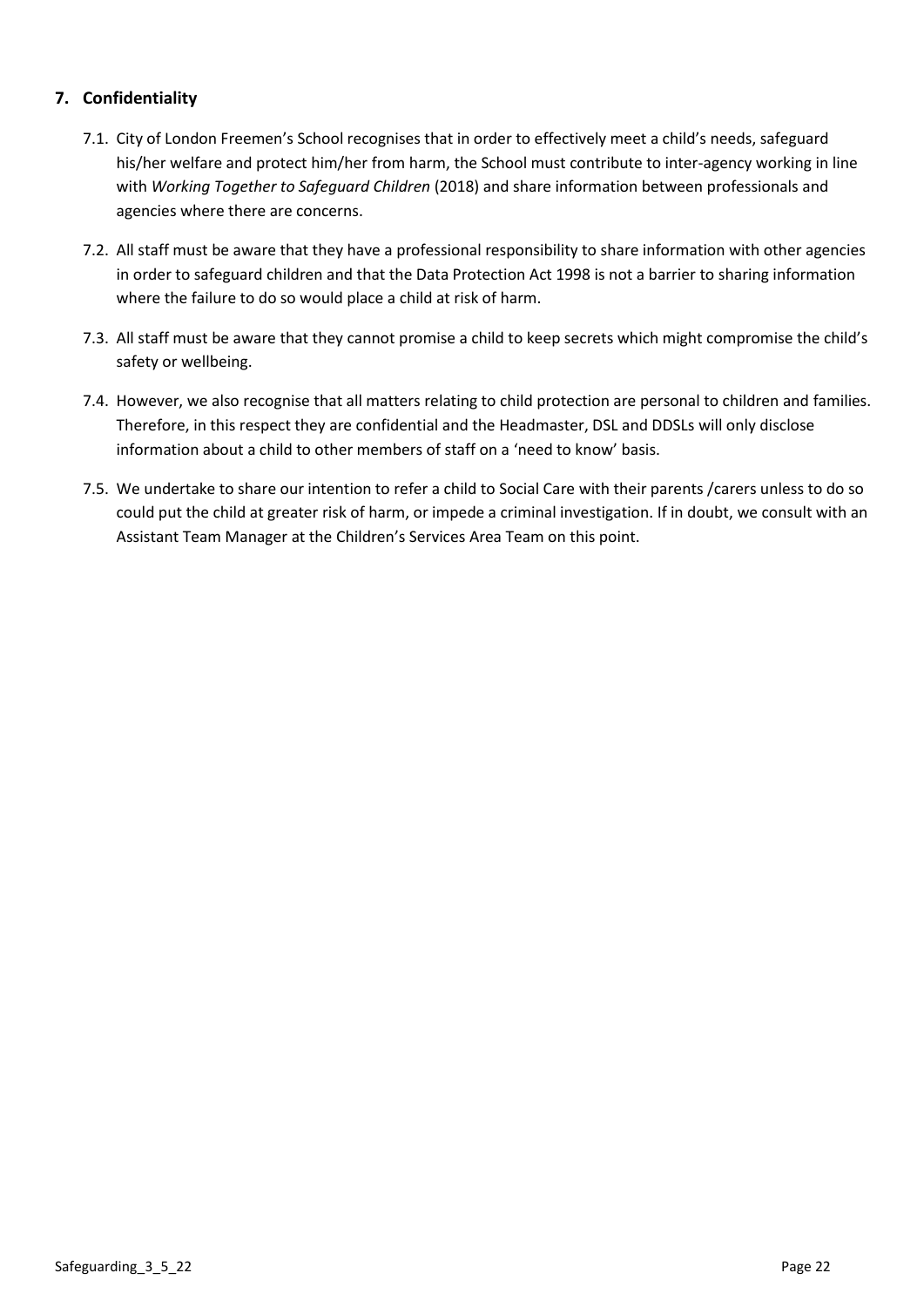# <span id="page-22-0"></span>**8. Child Protection Procedures**

- 8.1. Abuse and neglect are forms of maltreatment of a child. Somebody may abuse or neglect a child by inflicting harm or by failing to act to prevent harm. Children may be abused in the family or in an institutional or community setting by those known to them or, more rarely, by others (e.g. via the internet). They may be abused by an adult or adults or by another child or children.
- 8.2. Further information about the four categories of abuse; physical, emotional, sexual and neglect, and indicators that a child may be being abused can be found in Appendix 1.
- 8.3. Any child in any family in any school could become a victim of abuse. Staff should always maintain an attitude of "It could happen here".
- 8.4. There are also a number of specific safeguarding concerns that we recognise our pupils may experience:
	- 8.4.1. Child missing from education (see para 20)
	- 8.4.2. Child missing from home or care
	- 8.4.3. Child sexual exploitation (CSE) (see para 13 and appendix 3)
	- 8.4.4. Bullying including cyberbullying (see para 10)
	- 8.4.5. Domestic abuse (see para 12 and appendix 5)
	- 8.4.6. Drugs
	- 8.4.7. Fabricated or induced illness
	- 8.4.8. Faith abuse
	- 8.4.9. Female genital mutilation (FGM) (see para 15 and appendix 4)
	- 8.4.10. Forced marriage (see para 16)
	- 8.4.11. Gangs and youth violence
	- 8.4.12. Gender-based violence/violence against women and girls (VAWG)
	- 8.4.13. Mental health
	- 8.4.14. Private fostering
	- 8.4.15. Radicalisation (see para 11 and appendix 6)
	- 8.4.16. Youth produced sexual imagery (sexting) (see para 24)
	- 8.4.17. Teenage relationship abuse (see para 24)
	- 8.4.18. Trafficking
	- 8.4.19. Peer on peer abuse (see para 22)
- 8.5. Staff are aware that behaviours linked to drug taking, alcohol abuse, truanting and youth produced sexual imagery (sexting) put children in danger and that safeguarding issues can manifest themselves via peer on peer abuse.
- 8.6. We also recognise that abuse, neglect and safeguarding issues are complex and are rarely standalone events that can be covered by one definition or label. Staff are aware that in most cases multiple issues will overlap one another.

#### 8.7. **If staff are concerned about a child's welfare**

8.7.1. Full procedures are set out in the document *Reporting Safeguarding Concerns*, which is given to all new staff at induction and can be found on the Freemen's Staff SharePoint site.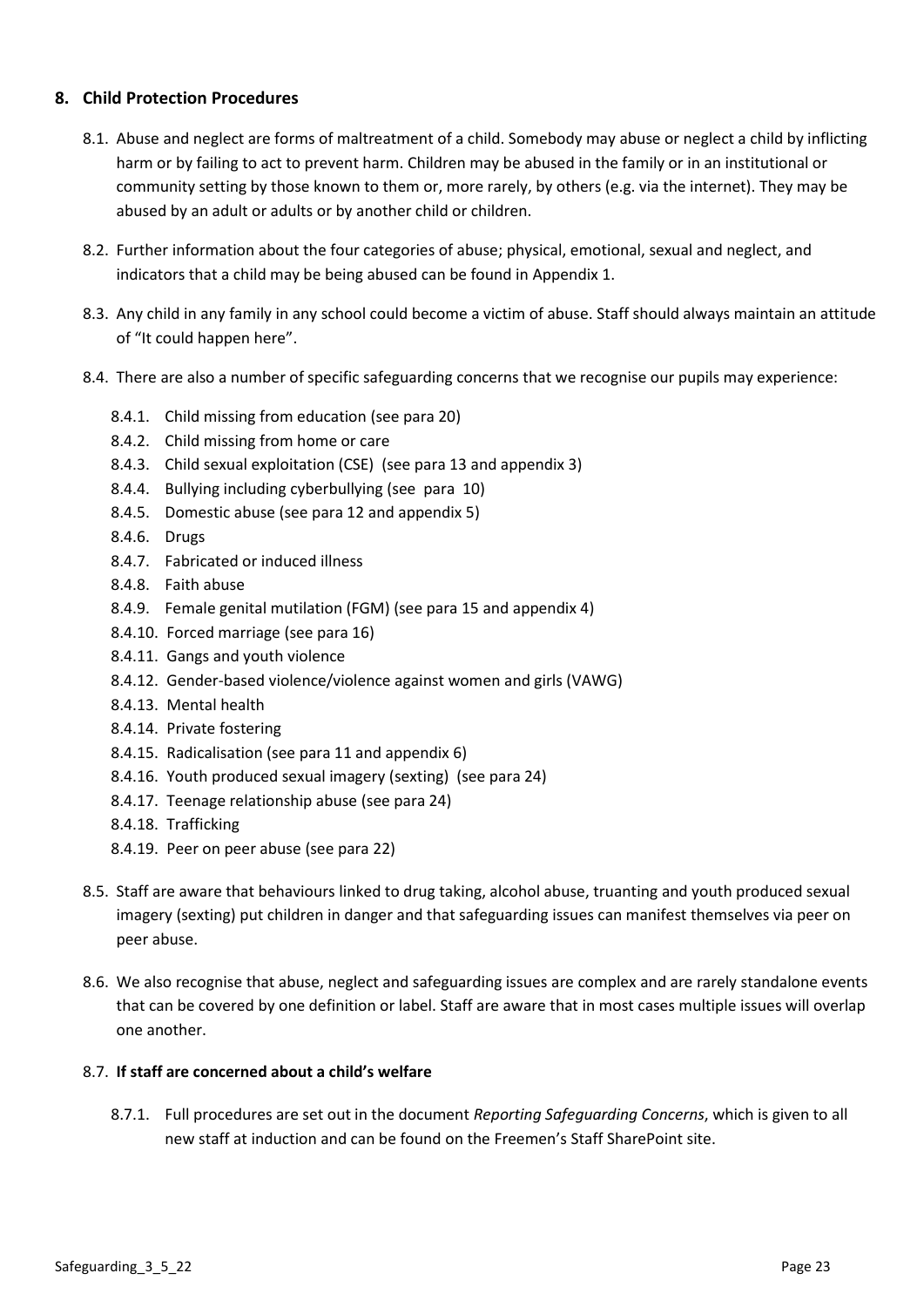- 8.7.2. If staff notice any indicators of abuse/neglect or signs that a child may be experiencing a safeguarding issue, they contact the DSL (or DDSL if he can't be contacted) immediately. They then record these concerns immediately on a Safeguarding Concern Form (which can be found on the Useful Forms area of the Freemen's Staff SharePoint site) and pass it to the DSL.
- 8.7.3. There will be occasions when staff may suspect that a pupil may be at risk, but have no 'real' evidence. The pupil's behaviour may have changed, their artwork could be bizarre, they may write stories or poetry that reveal confusion or distress, or physical or inconclusive signs may have been noticed. Freemen's recognise that the signs may be owing due to a variety of factors, such as a parent having moved out, a pet having died, a grandparent being very ill or an accident having occurred. However, they may also indicate a child is being abused or is in need of safeguarding.
- 8.7.4. In these circumstances staff give the child the opportunity to talk. Typically the first response will be to ask the pupil if he/she is OK and if the member of staff can help in any way.
- 8.7.5. Staff should use the Safeguarding Concern Form, which can be found the Useful Forms page of the Freemen's Staff SharePoint site, to record these early concerns and give the completed form to the DSL.
- 8.7.6. If the pupil does begin to reveal that he/she is being harmed, staff should follow the advice below regarding a pupil making a disclosure.

#### 8.8. **If a pupil discloses to a member of staff**

- 8.8.1. Full procedures are set out in the document *Reporting Safeguarding Concerns*, which is given to all new staff at induction and can be found in the Freemen's Staff SharePoint site.
- 8.8.2. We recognise that it takes a lot of courage for a child to disclose that he/she is being abused. (S)he may feel ashamed, guilty or scared, his/her abuser may have threatened that something will happen if he/she tells, (s)he may have lost all trust in adults or believe that what has happened is his/her fault. Sometimes (s)he may not be aware that what is happening is abuse.
- 8.8.3. A child who makes a disclosure may have to tell his/her story on a number of subsequent occasions to the police and/or social workers. Therefore, it is vital that his/her first experience of talking to a trusted adult is a positive one.

#### 8.8.4. During their conversation with the pupil, staff:

- 8.8.4.1. listen to what the child has to say and allow him/her to speak freely;
- 8.8.4.2. remain calm and not overact or act shocked or disgusted the pupil may stop talking if he/she feels that (s)he is upsetting the listener;
- 8.8.4.3. reassure the child that it is not his/her fault and that (s)he has done the right thing in telling someone;
- 8.8.4.4. are not afraid of silences staff must remember how difficult it is for the pupil and allow him/her time to talk;
- 8.8.4.5. take seriously what the child is disclosing;
- 8.8.4.6. ask open questions and avoid asking leading questions;
- 8.8.4.7. avoid speculation, jumping to conclusions or making accusations;
- 8.8.4.8. do not automatically offer any physical touch as comfort. It may be anything but comforting to a child who is being abused;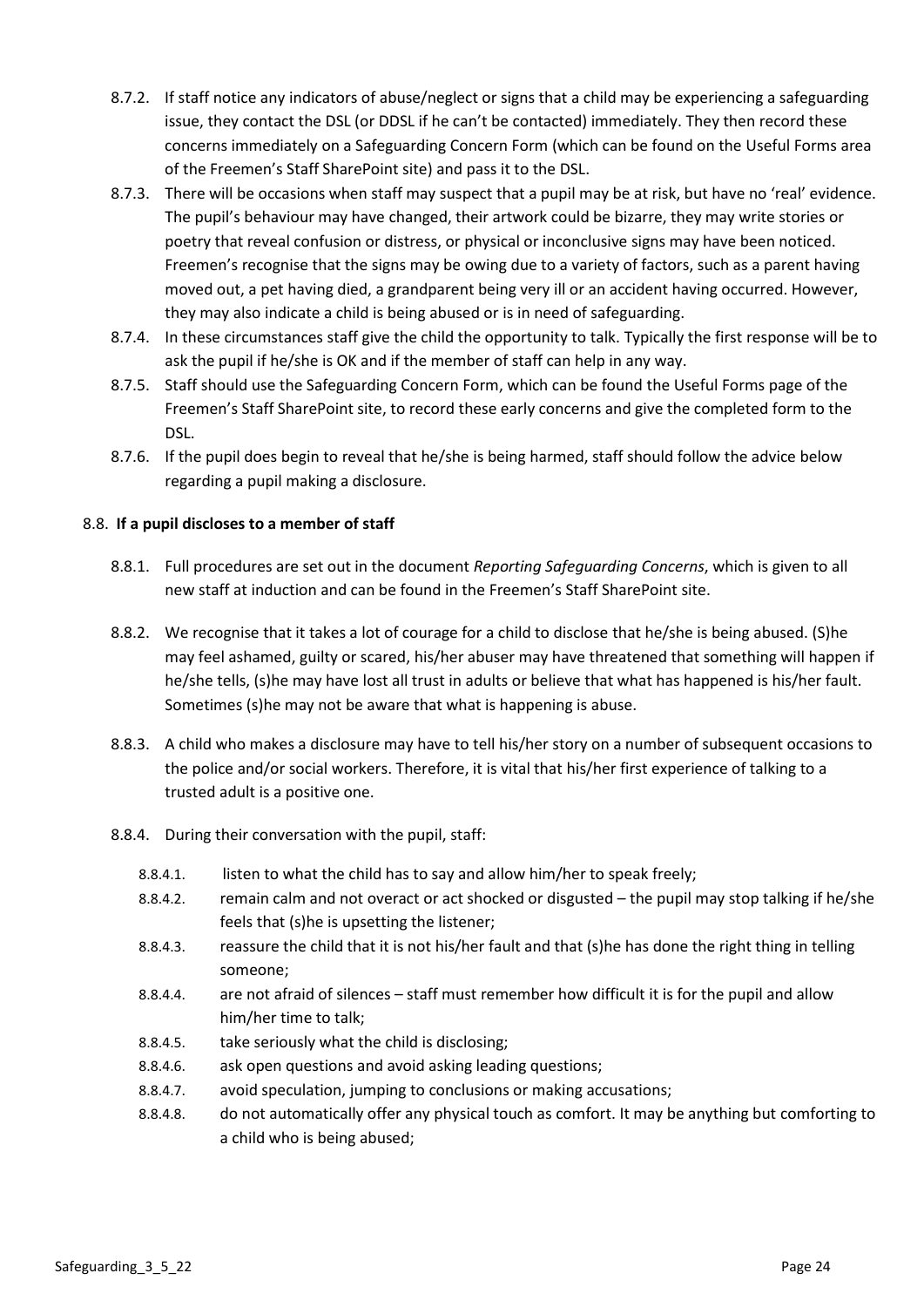- 8.8.4.9. do not admonish the child for not disclosing sooner. Saying things such as "I do wish you had told me about it when it started" may be interpreted by the child to mean (s)he has done something wrong;
- 8.8.4.10. tell the child what will happen next.
- 8.8.5. If a pupil talks to any member of staff about any risks to his/her safety or wellbeing, the staff member will let the child know that he/she has to pass the information on because staff are not allowed to keep secrets.
- 8.8.6. The member of staff writes up his/her conversation on the Safeguarding Concern Form (which can be found on the Useful Forms area of the Freemen's Staff SharePoint site) in the child's own words as soon as possible and by the end of the same day at the latest. The record is signed, timed and dated, the member of staff's name is printed and it details where the disclosure was made and who else was present. The record is then handed to the DSL.

#### 8.9. **Notifying Parents**

- 8.9.1. The School normally seeks to discuss any concerns, suspicions or disclosures about a pupil with his/her parents. These are handled sensitively. However, if the School believes that notifying parents could increase the risk to the child or exacerbate the problem, advice will first be sought from children's social care.
- 8.9.2. Where there are concerns about forced marriage or honour-based abuse, parents are not informed that a referral is being made, as to do so may place the child at a significantly increased risk.

#### 8.10. **Making a referral**

- 8.10.1. Concerns about a child or a disclosure should be discussed with the DSL, who will help decide whether a referral to children's social care, Early Help or other support is appropriate in accordance with the levels of need detailed in Surrey's Effective Family Resilience document<sup>7</sup>. However, the child's wishes and feelings are, as far as possible, taken into account when determining what action to take and what services to provide.
- 8.10.2. If a referral is needed then the DSL should make it. However, anyone can make a referral and, if for any reason a staff member thinks a referral is appropriate and one hasn't been made, (s)he can and should consider making a referral himself/herself.
- 8.10.3. Any such referral is made to the local authority in which the child resides.
- 8.10.4. The child (subject to his/her age and understanding) and the parents will be told that a referral is being made, unless to do so would increase the risk to the child.
- 8.10.5. If after a referral the child's situation does not appear to be improving, the DSL (or the person who made the referral) will press for re-consideration to ensure that their concerns have been addressed and the child's situation improves.
- 8.10.6. If a child is in immediate danger or is at risk of harm a referral should be made to children's social care and/or the police immediately. Anybody can make a referral.
- 8.10.7. Where referrals are not made by the DSL, the DSL should be informed as soon as possible.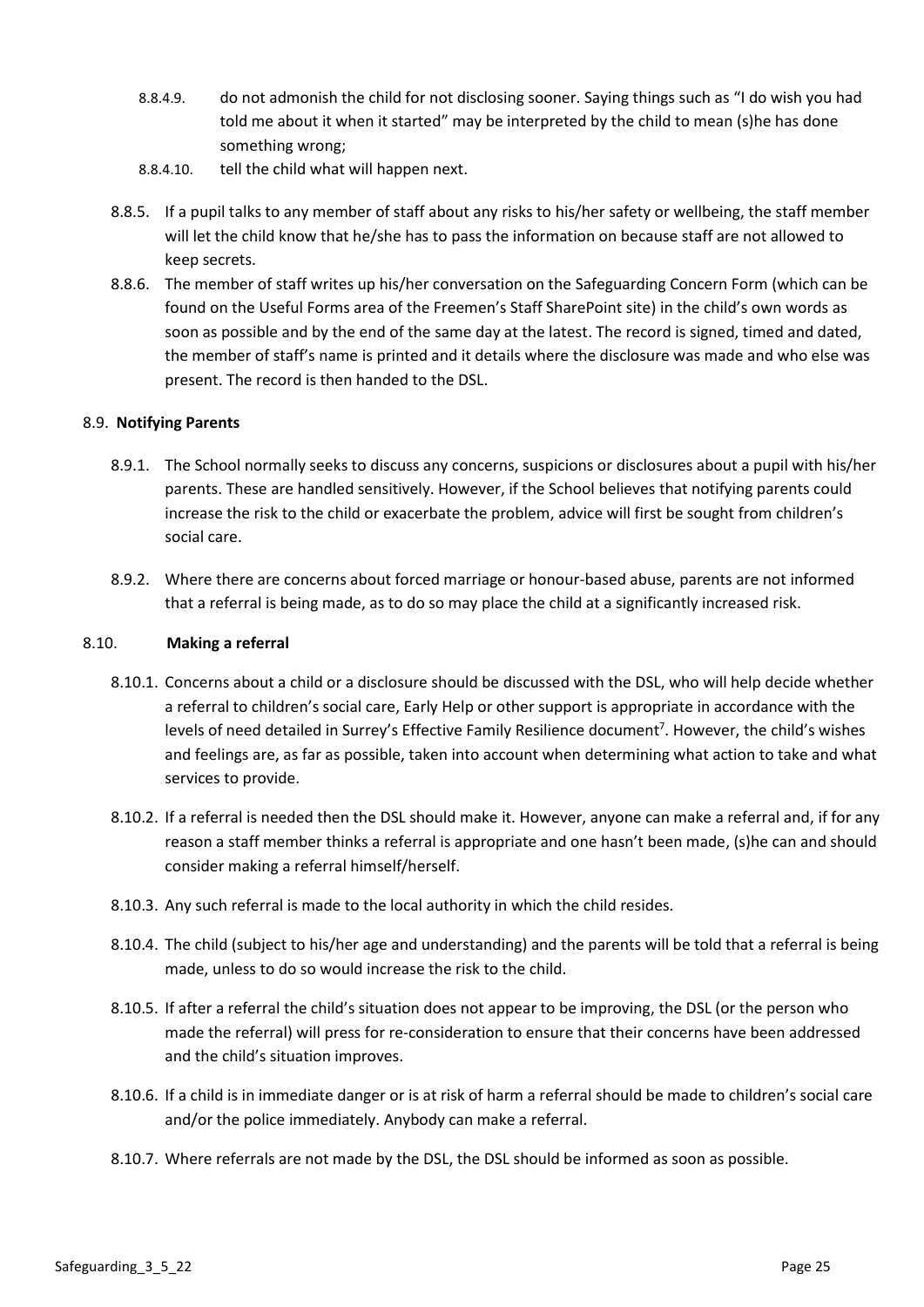#### 8.11. **Supporting Staff**

- 8.11.1. We recognise that staff working in the School who have become involved with a child who has suffered harm, or appears to be likely to suffer harm, may find the situation stressful and upsetting.
- 8.11.2. We will support such staff by providing an opportunity to talk through their anxieties with the DSL and to seek further support as appropriate. In such circumstances, staff can talk to the School Counsellor.

<sup>7</sup> <https://www.surreyscp.org.uk/wp-content/uploads/2021/02/Effective-family-resilience-SSCP-Dec-2020-v7.pdf>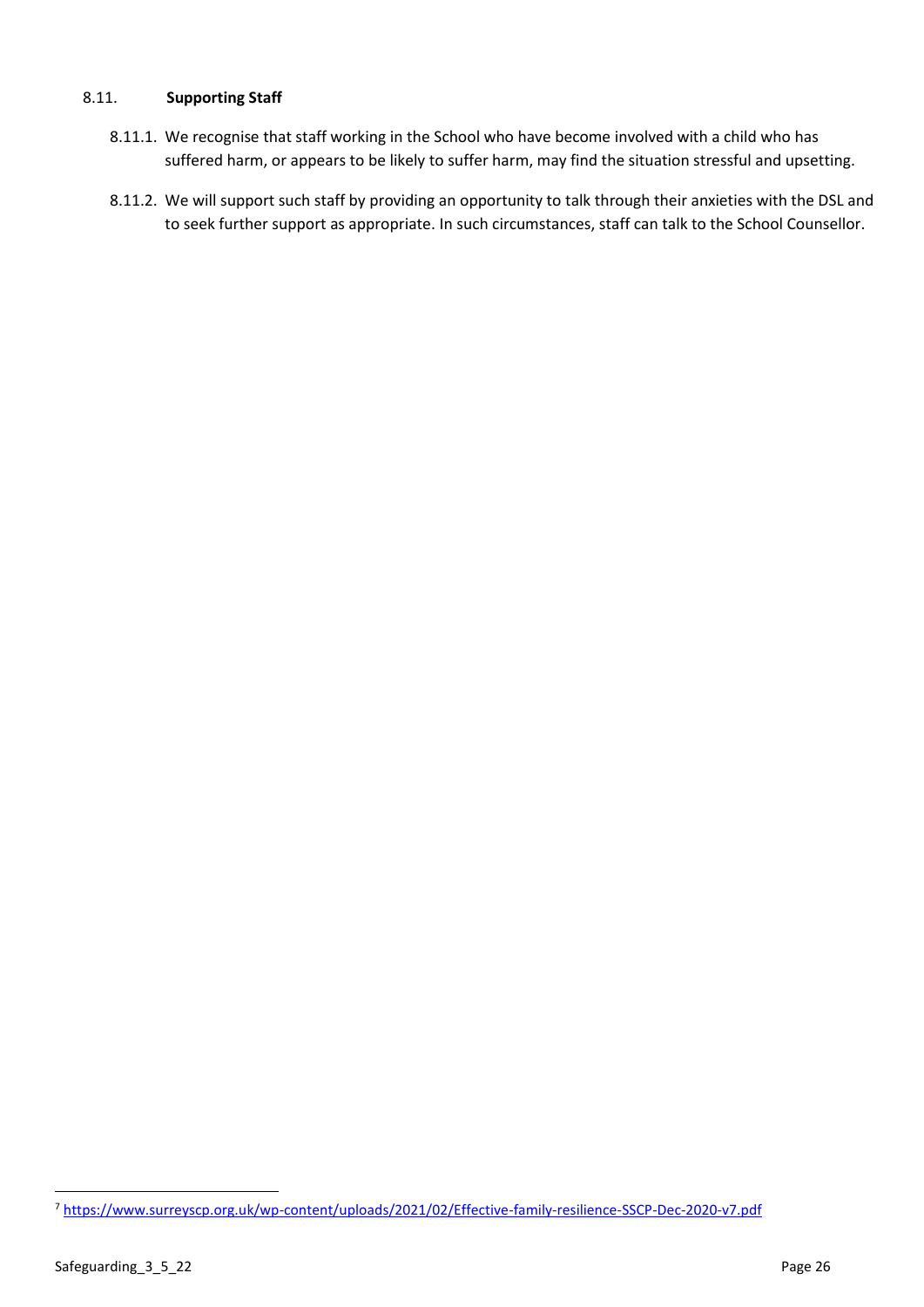# <span id="page-26-0"></span>**9. Children who are particularly vulnerable**

- 9.1. City of London Freemen's School recognises that some children are more vulnerable to abuse and neglect and that additional barriers exist when recognising abuse for some children.
- 9.2. We understand that this increase in risk is owing more to societal attitudes and assumptions or child protection procedures which fail to acknowledge children's diverse circumstances, rather than the individual child's personality, impairment or circumstances.
- 9.3. In some cases possible indicators of abuse such as a child's mood, behaviour or injury might be assumed to relate to the child's impairment or disability rather than giving a cause for concern. Or a focus may be on the child's disability, special educational needs or situation without consideration of the full picture. In other cases, such as bullying, the child may be disproportionately impacted by the behaviour without outwardly showing any signs that he/she is experiencing it.
- 9.4. Some children may also find it harder to disclose abuse owing to communication barriers, lack of access to a trusted adult or not being aware that what they are experiencing is abuse.
- 9.5. To ensure that all our pupils receive equal protection, we give special consideration to children who are
	- 9.5.1. Disabled or have special educational needs
	- 9.5.2. Young carers
	- 9.5.3. Affected by parental substance misuse, domestic abuse or parental mental health needs
	- 9.5.4. Asylum seekers
	- 9.5.5. Living away from home
	- 9.5.6. Vulnerable to being bullied or engaged in bullying
	- 9.5.7. Already viewed as a 'problem'
	- 9.5.8. Living in temporary accommodation
	- 9.5.9. Live transient lifestyles
	- 9.5.10. Living in chaotic and unsupportive home situations
	- 9.5.11. Vulnerable to discrimination on the grounds of race, ethnicity, religion, disability or sexuality
	- 9.5.12. At risk of sexual exploitation
	- 9.5.13. Do not have English as a first language
	- 9.5.14. At risk of female genital mutilation
	- 9.5.15. At risk of forced marriage
	- 9.5.16. At risk of being drawn into extremism.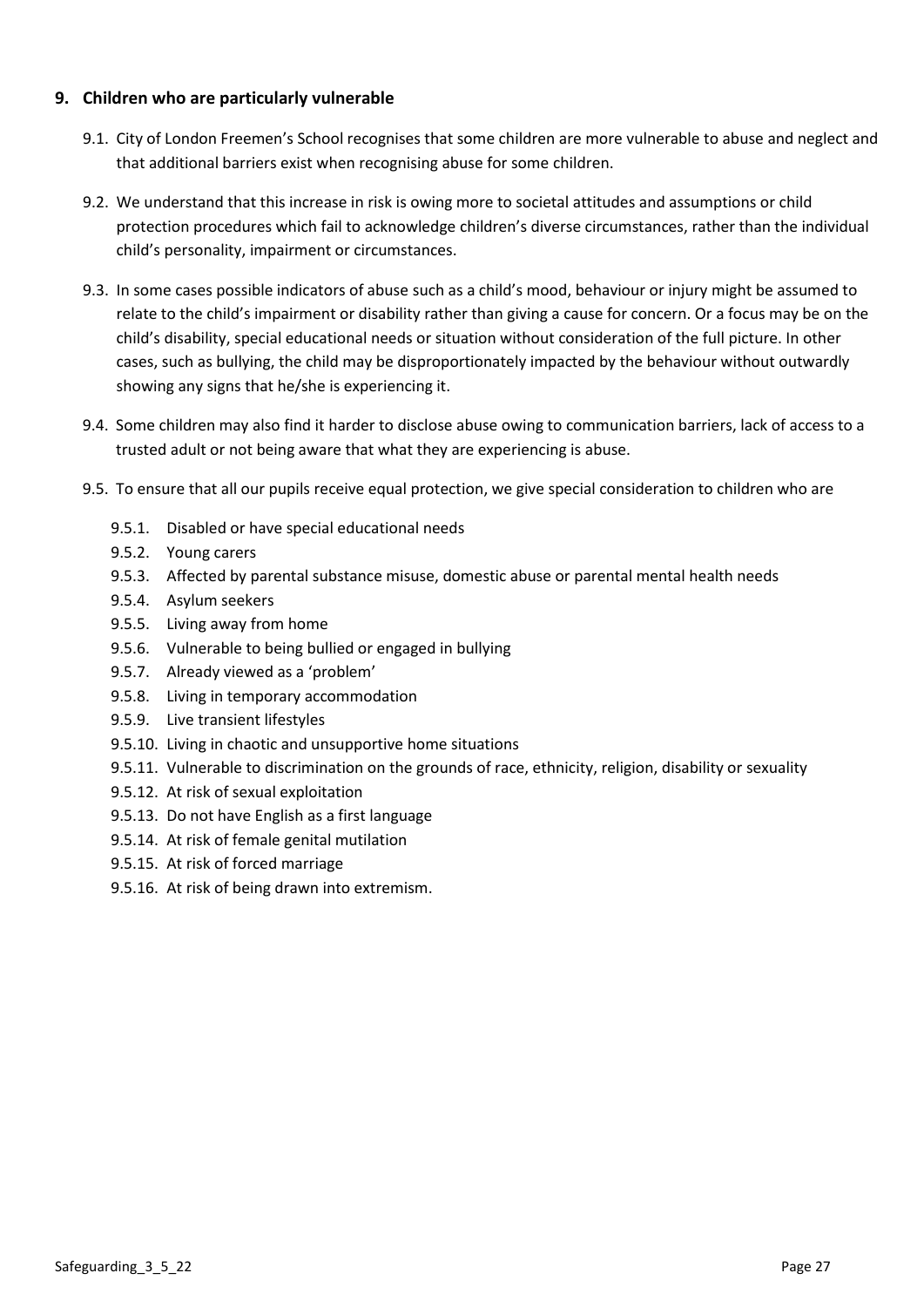# <span id="page-27-0"></span>**10. Mental Health**

- 10.1. City of London Freemen's School recognises that mental health problems can, in some cases, be an indicator that a child has suffered or is at risk of suffering abuse, neglect or exploitation. When a child appears to have a mental health problem, we try to ascertain the under-lying reasons for it rather than just seeking to address the symptoms.
- 10.2. If a member of staff believes that a pupil's mental health amounts to a safeguarding concern- i.e. that it means that the pupil is at risk of significant harm- he/she follows normal safeguarding procedures (i.e. reports those concerns to the DSL immediately). We recognise that, as a result of a severe mental health difficulty, a child can be at risk of significant harm to himself/herself through suicide or self-harm.
- 10.3. We are aware that children with mental health problems can be 'borderline' safeguarding concerns and therefore need to be monitored by the Safeguarding Team.
- 10.4. Irrespective of any mental health problem giving rise to a safeguarding concern, the School is committed to helping pupils to achieve the best possible mental health- i.e. wellbeing.
- 10.5. Staff know that a mental health problem can manifest itself in many ways, including:
	- anxiety, including about academic performance;
	- listlessness / apathy / inability to engage with academic work;
	- lateness to school / poor attendance / school refusal;
	- low mood / feelings of numbness;
	- suicidal ideation / suicide attempts;
	- poor relationship with food / eating disorders;
	- insomnia / poor sleep patterns;
	- low self-esteem / self-confidence;
	- concerns about body image;
	- craving affirmation and acceptance / apparent willingness to be taken advantage of by others;
	- anti-social behaviour / unkind behaviour towards others;
	- self-harm;
	- obsessive behaviour;
	- sudden changes in behaviour.
- 10.6. If a member of staff is concerned that a pupil may have a mental health problem that does not amount to a safeguarding concern, he/she contacts the pupil's Form Tutor and Head of Year as soon as possible, who will investigate further.
- 10.7. Freemen's staff never seek to make a mental health diagnosis. Rather, we help pupils and parents to access the right professional support, usually via the pupil's GP in the first instance. Sometimes we may deem it appropriate, with the consent of the pupil and parents, to make a direct referral to CAMHS (Child and Adolescent Mental Health Services).
- 10.8. The School Counsellor, who works at the School 3 days per week, can give confidential<sup>8</sup> support to pupils, and we encourage pupils and parents to take up this offer.
- 10.9. As with all pupils with difficulties of a pastoral nature, a pupil with a mental health problem is entered on to the Pastoral Tracking Spreadsheet. The level at which he/she is helped (Form Tutor, Head of Year or Head of Section) will depend on how serious the problem is deemed to be. Information is then shared on a need-to-know basis, with a pastoral alert added to the pupil's MIS page so that staff are aware and know to ask the Head of Year if they need more information.
- 10.10. The School is proactive in fostering a culture that is positive about mental health and free of stigmas around disclosing that one has a mental health problem. We also invest in continuing professional learning to ensure that the right help is on hand if a pupil or member of staff disclosed a mental health problem. To this end, we:
	- participate every February in 'Time to Change Day', an initiative designed to reduce the stigma of mental health, by setting up stands in the Senior and Junior Schools;
	- have re-purposed a room in the Medical Centre as a wellbeing suite for pupils who present with problems that are psychological rather than physical in nature;

 $8$  subject to the usual imperative to share information where the child is judged to be at risk of harm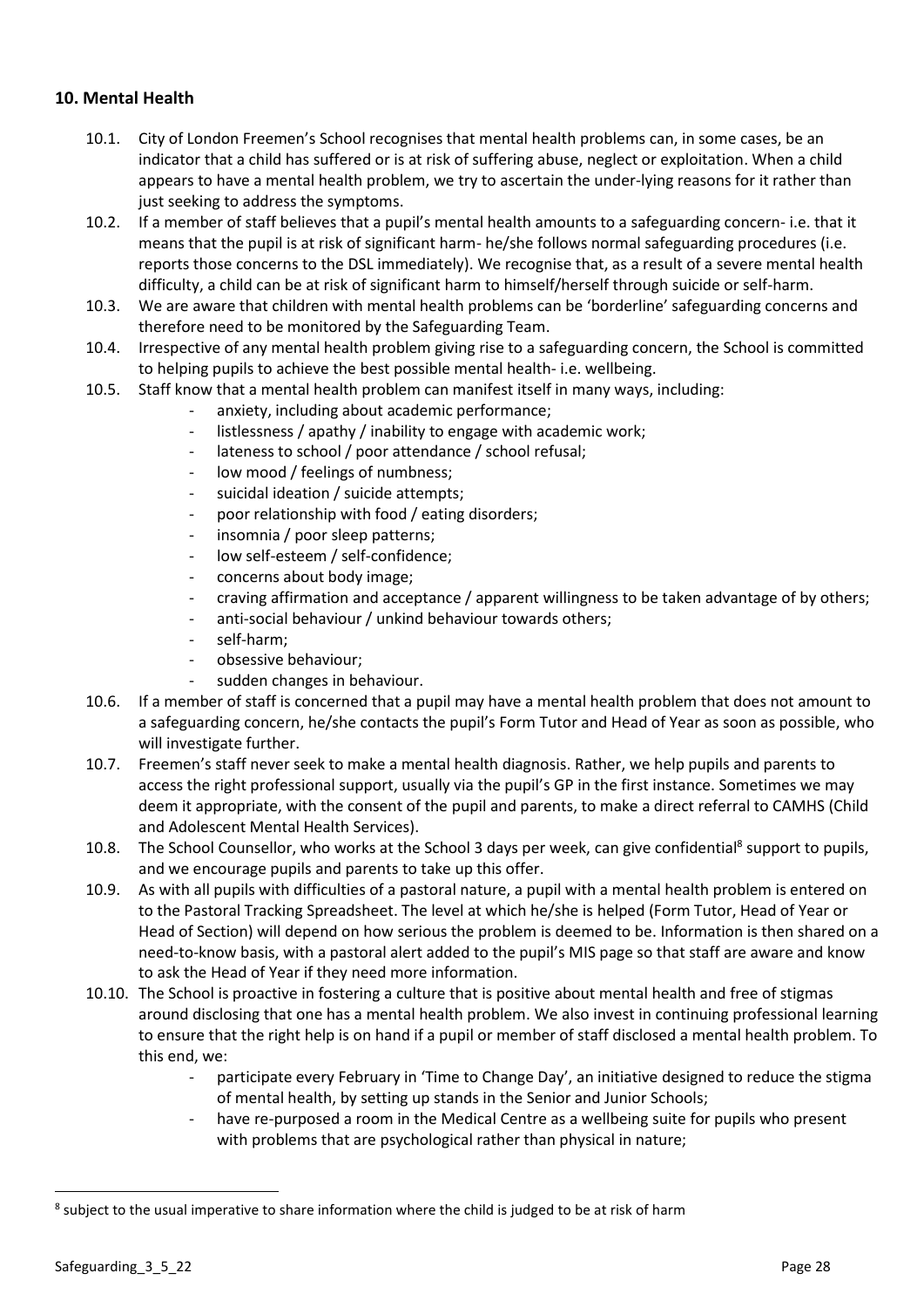- have over 40 staff trained in Mental Health First Aid by an accredited trainer; train around 12 Sixth-Formers in MHFA every year;
- have a peer mentoring scheme for Sixth-Formers to support Upper School pupils;
- use events such as U4 GCSE Options Evening to speak to parents about how they can support their children by encouragement and setting high standards while avoiding creating counterproductive pressure and low self-esteem;
- run parental seminars on topics such as mental health, anxiety and exam stress;
- annually invite a team from 'Beyond Equality' to discuss with L5 boys male mental health and the challenges faced by young men in the modern world; concurrently, girls attend workshops focusing on resilience and how it could be applied to real-life situations;
- invite an external speaker to talk to the U5 about managing stress and performing under pressure;
- have a dedicated space run by specially-trained U5 pupils for Junior School pupils- 'The Haven'where they can discuss any problems (including mental health problems) that they may have;
- advertise online counselling services and sources of support such as Kooth and NSPCC
- use Staff Briefings to raise awareness and understanding of mental health (recent topics have included eating disorders and self-harm);
- raise awareness among teaching staff of how modelling a 'growth mindset', especially around assessment, can boost self-esteem;
- cover mental health extensively in PSHE;
- have a staff Wellbeing Committee that meets termly;
- have a pupil Wellbeing Committee run by Sixth-Formers
- conduct annual Wellbeing surveys for staff and pupils
- have a Wellbeing Week every May during which we run a series of activities and workshops for staff and pupils.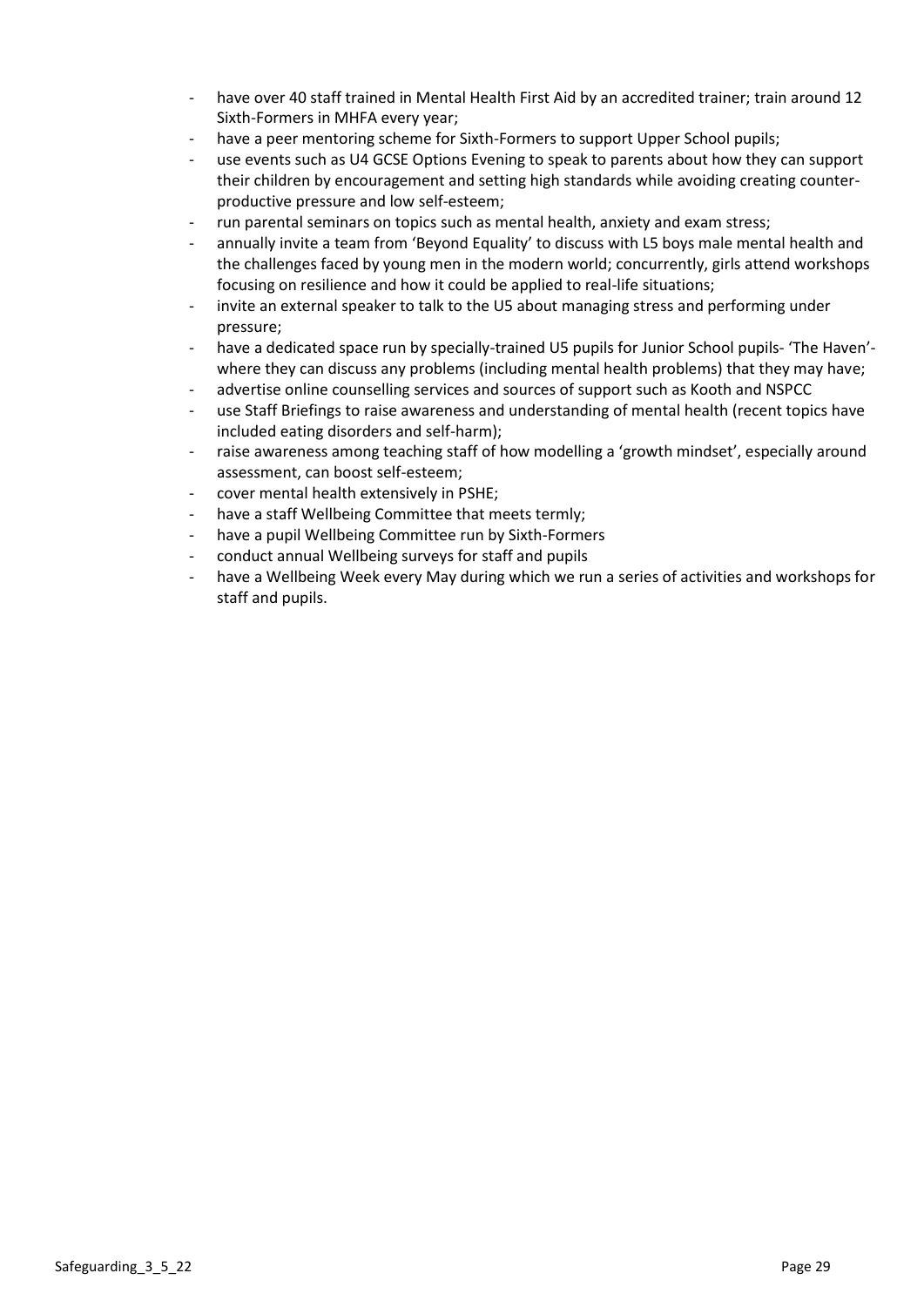# <span id="page-29-0"></span>**11. Anti-Bullying/Cyberbullying**

- 11.1. Our policy on anti-bullying is set out in a separate document and acknowledges that to allow or condone bullying may amount to a dereliction of our statutory safeguarding duties. This includes all forms e.g. cyber, racist, homophobic and gender-related bullying. We keep a record of known bullying incidents, which is shared with and discussed by the governing body. All staff are aware that children with SEND and / or differences/perceived differences are more susceptible to being bullied / victims of child abuse.
- 11.2. When there is "reasonable cause to suspect that a child is suffering, or is likely to suffer, significant harm", a bullying incident should be addressed as a child protection concern under the category of peer-on-peer abuse (see paragraph 23 below). If the anti-bullying procedures are seen to be ineffective, the Headmaster and the DSL will also consider implementing child protection procedures.
- 11.3. The subject of bullying is addressed at regular intervals in PSHE education.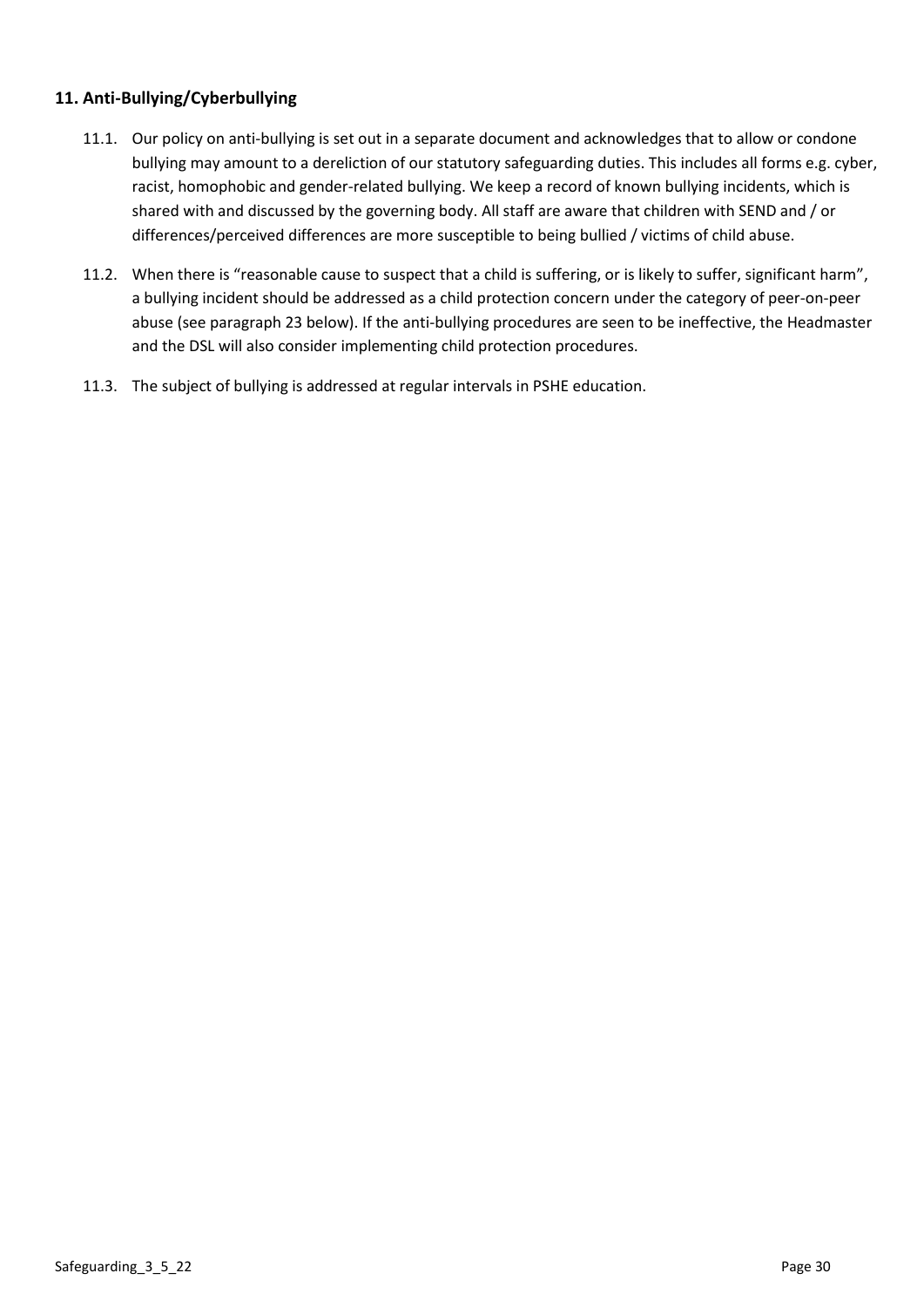# <span id="page-30-0"></span>**12. Radicalisation and Extremism**

- 12.1. The Prevent Duty for England and Wales (2015) under section 26 of the Counter-Terrorism and Security Act 2015 places a duty on education and other children's services to have due regard to the need to prevent people from being drawn into terrorism.
- 12.2. Extremism is defined as "vocal or active opposition to fundamental British values, including democracy, the rule of law, individual liberty and mutual respect and tolerance of different faiths and beliefs". We also include in our definition of extremism calls for the death of members of our armed forces, whether in this country or overseas.
- 12.3. Some children are at risk of being radicalised- that is, of adopting beliefs and engaging in activities which are harmful, criminal or dangerous. This can happen both online and offline.
- 12.4. City of London Freemen's School regards any exploitation of vulnerable children and radicalisation as a safeguarding concern and follows the Department for Education guidance for schools and childcare providers on preventing children and young people from being drawn into terrorism<sup>9</sup>.
- 12.5. City of London Freemen's School seeks to protect children and young people against the messages of all violent extremism including, but not restricted to, those linked to Islamist ideology, or to Far Right / Neo Nazi / White Supremacist ideology, Northern Irish Nationalist and Loyalist paramilitary groups, and extremist Animal Rights movements.
- 12.6. School staff receive training to help identify early signs of radicalisation and extremism. Indicators of vulnerability to radicalisation are in detailed in Appendix 6.
- 12.7. Opportunities are provided in the curriculum to enable pupils to discuss issues of religion, ethnicity and culture and the School follows the DfE advice Promoting Fundamental British Values as part of SMSC (spiritual, moral, social and cultural education) in Schools  $(2014)^{10}$ . From time to time, Assemblies focus on Fundamental British Values.
- 12.8. The Governing Body, the Headmaster and the DSL assess the level of risk within the School and put actions in place to reduce that risk. Risk assessment may include the use of School premises by external agencies, anti-bullying policy and other issues specific to the School's profile, community and philosophy.
- 12.9. Staff who wish to invite a speaker to the School fill in a Visiting Speaker Form and send to the Deputy Head at least a week beforehand. The Deputy Head assesses any risk and acts accordingly
- 12.10. The School has met with Surrey's Prevent Officer to receive up-dates and advice regarding the Government's Prevent Strategy.
- 12.11. When any member of staff has concerns that a pupil may be at risk of radicalisation or involvement in terrorism, he/she speaks to the DSL. If the DSL judges that the threshold for a referral is met, he and the colleague complete a Prevent Referral Form together (link can be found at [https://www.surreyscp.org.uk/documents/prevent-referral-form/\)](https://www.surreyscp.org.uk/documents/prevent-referral-form/) and send it to [preventreferrals@surrey.pnn.police.uk.](mailto:preventreferrals@surrey.pnn.police.uk) If the matter is urgent, Surrey Police are contacted by dialling 999. The Department of Education has also set up a dedicated telephone helpline for staff and governors to raise concerns around Prevent (020 7340 7264).

<sup>9</sup> <https://www.gov.uk/government/publications/protecting-children-from-radicalisation-the-prevent-duty>

<sup>10</sup>[https://www.gov.uk/government/uploads/system/uploads/attachment\\_data/file/380595/SMSC\\_Guidance\\_Maintained\\_Schools](https://www.gov.uk/government/uploads/system/uploads/attachment_data/file/380595/SMSC_Guidance_Maintained_Schools.pdf) [.pdf](https://www.gov.uk/government/uploads/system/uploads/attachment_data/file/380595/SMSC_Guidance_Maintained_Schools.pdf)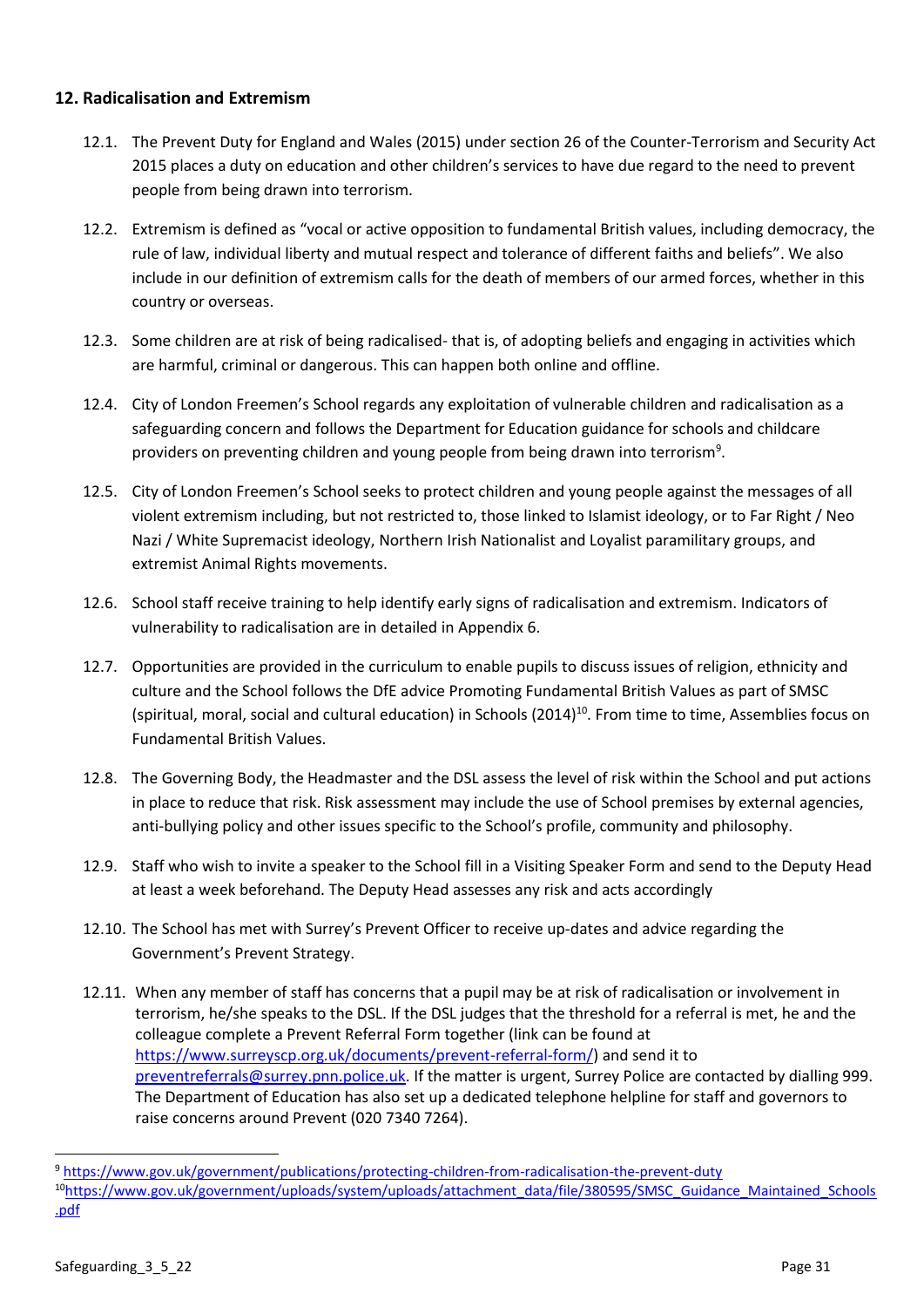#### <span id="page-31-0"></span>**13. Domestic Abuse**

- 13.1. Domestic abuse represents one quarter of all violent crime. It is actual or threatened physical, emotional, psychological or sexual abuse. It involves the use of power and control by one person over another. It occurs regardless of race, ethnicity, gender, class, sexuality, age, religion, mental or physical ability. Domestic abuse can also involve other types of abuse.
- 13.2. We use the term domestic abuse to reflect that a number of abusive and controlling behaviours are involved beyond violence.
- 13.3. Slapping, punching, kicking, bruising, rape, ridicule, constant criticism, threats, manipulation, sleep deprivation, social isolation, and other controlling behaviours all count as abuse.
- 13.4. Living in a home where domestic abuse takes place is harmful to children and can have a serious impact on their behaviour, wellbeing and understanding of healthy, positive relationships. Children who witness domestic abuse are at risk of significant harm and staff are alert to the signs and symptoms of a child suffering or witnessing domestic abuse (See Appendix 5).
- 13.5. City of London Freemen's School is enrolled onto the Operation Encompass scheme, a joint project between Surrey Police, Surrey County Council, Surrey Domestic Abuse Service and Surrey Schools. Every school day morning our key adult (Stuart Bachelor, DSL) / deputy key adult (Matt Robinson, Head of Junior School, DDSL) is notified of all domestic abuse incidents that have occurred in the previous 24 hours which involved a pupil at this school (72 hours on a Monday morning). This allows us to provide the right support at the right time for our pupils who are experiencing domestic abuse.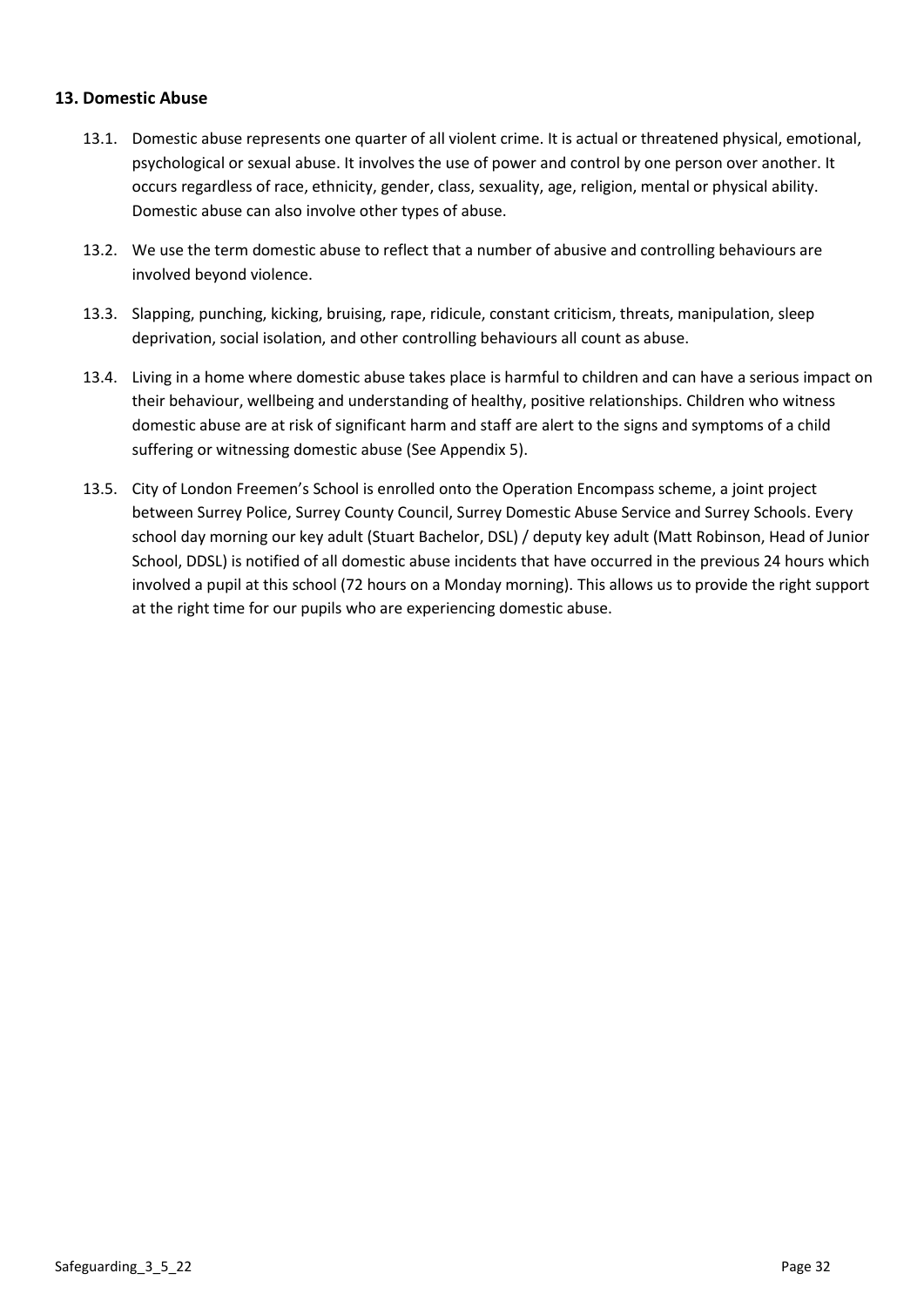# <span id="page-32-0"></span>**14. Child Sexual Exploitation (CSE)**

- 14.1. Child sexual exploitation is a form of child sexual abuse. It occurs where an individual or group takes advantage of an imbalance of power to coerce, manipulate or deceive a child or young person under the age of 18 into sexual activity (a) in exchange for something the victim needs or wants, and/or (b) for the financial advantage or increased status of the perpetrator or facilitator. The victim may have been sexually exploited even if the sexual activity appears consensual. Child sexual exploitation does not always involve physical contact; it can also occur through the use of technology. All staff are aware of the link between online safety and vulnerability to CSE.
- 14.2. Any concerns that a child is being or is at risk of being sexually exploited should be passed without delay to the DSL. City of London Freemen's School is aware there is a clear link between regular school absence/truanting and CSE. Staff should consider a child to be at potential CSE risk in the case of regular school absence/truanting and make reasonable enquiries with the child and parents to assess this risk.
- 14.3. The DSL uses the Surrey Safeguarding Children's Partnership CSE Screening Tool<sup>11</sup> on all occasions when there is a concern that a child is being or is at risk of being sexually exploited or where indicators have been observed that are consistent with a child who is being or who is at risk of being sexually exploited.
- 14.4. In all cases if the tool identified any level of concern (green, amber or red) the DSL should contact Surrey C-SPA and email the completed CSE Screening Tool along with a Request For Support Form. If a child is in immediate danger the police should be called on 999.
- 14.5. City of London Freemen's School is aware that a child often is not able to recognise the coercive nature of the abuse and does not see themselves as a victim. As a consequence the child may resent what they perceive as interference by staff. However, staff must act on their concerns as they would for any other type of abuse. Children also rarely self-report CSE so staff must be particularly vigilant to potential indicators of risk.
- 14.6. City of London Freemen's School includes the risks of sexual exploitation in the PHSE curriculum. Pupils are informed of the grooming process and how to protect themselves from people who may potentially be intent on causing harm. They will be supported in terms of recognising and assessing risk in relation to CSE, including online, and knowing how and where to get help.

<sup>11</sup> <https://www.surreyscp.org.uk/wp-content/uploads/2016/05/Final-CSE-Screening-Tool-Guidance-for-Professionals.pdf>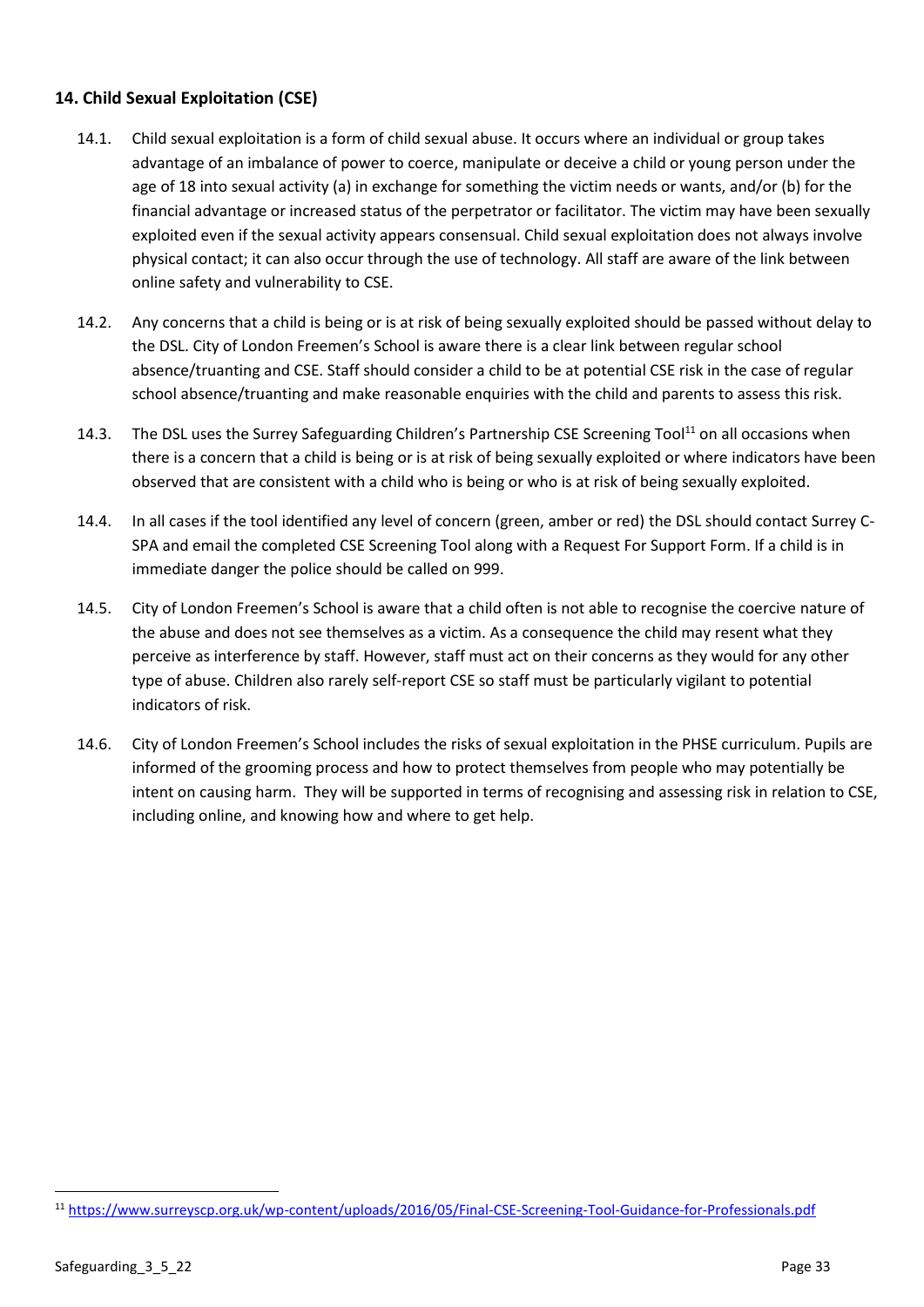# <span id="page-33-0"></span>**15. Child Criminal Exploitation (CCE) and Gangs**

- 15.1. Both CSE and CCE are forms of abuse and both occur where an individual or group takes advantage of an imbalance in power to coerce, manipulate or deceive a child into sexual or criminal activity.
- 15.2. There are a number of areas in which children are put at risk by gang activity, both through participation in, and as victims of, gang violence which can be in relation to their peers or to a gang-involved adult in their household.
- 15.3. A child who is affected by gang activity or serious youth violence may have suffered, or may be likely to suffer, significant harm through physical, sexual and emotional abuse or neglect.
- 15.4. Children can be vulnerable to recruitment into gangs and involvement in gang violence. This vulnerability may be exacerbated by risk factors in an individual's background, including violence in the family, involvement of siblings in gangs, poor educational attainment, or poverty or mental health problems.
- 15.5. Criminal exploitation of children is a typical feature of county lines criminal activity. Key identifying features of involvement in county lines are when children are missing, when the victim may have been trafficked for transporting drugs, a referral to the National Referral Mechanism should be considered with Social Care and Police colleagues.
- 15.6. A child who is affected by gang activity, criminal exploitation or serious youth violence can be at risk of significant harm through physical, sexual and emotional abuse. Girls may be particularly at risk of sexual exploitation.
- 15.7. Any concerns that a child is being or is at risk of being criminally exploited will be passed without delay to the DSL. The School is aware there is a clear link between regular non-attendance at school/college and exploitation. Staff will consider a child to be at potential risk in the case of regular non-attendance at school and make reasonable enquiries with the child and parents to assess this risk.
- 15.8. A request for support to the C-SPA will be made when any concern of harm to a child as a consequence of gang activity including child criminal exploitation becomes known. The DSL will contact the C-SPA. If there is concern about a child's immediate safety, the Police will be contacted on 999.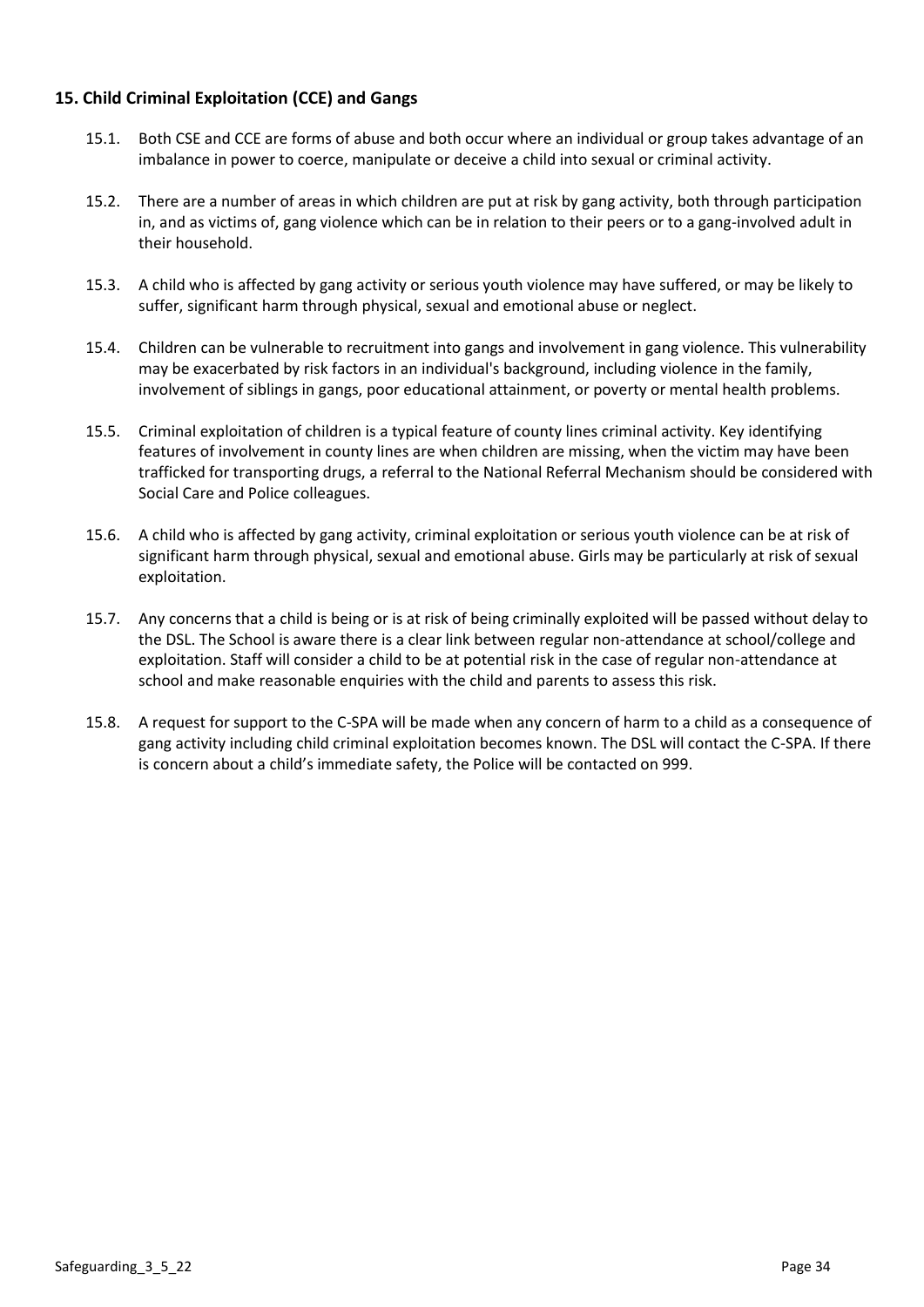# <span id="page-34-0"></span>**16. Female Genital Mutilation (FGM)**

- 16.1. Female Genital Mutilation (FGM) is illegal in England and Wales under the FGM Act (2003). It is a form of child abuse and violence against women. A mandatory reporting duty requires teachers to report 'known' cases of FGM in under 18s, which are identified in the course of their professional work, to the police<sup>12</sup>.
- 16.2. The duty applies to all persons in City of London Freemen's School who are employed or engaged to carry out 'teaching work' in the School, whether or not they have qualified teacher status. The duty applies to the individual who becomes aware of the case to make a report. It should not be transferred to the Designated Safeguarding Lead, although the DSL should be informed.
- 16.3. If a teacher is informed by a girl under 18 that an act of FGM has been carried out on her or a teacher observes physical signs which appear to show that an act of FGM has been carried out on a girl under 18 and they have no reason to believe the act was necessary for the girl's physical or mental health or for purposes connected with labour or birth, the teacher personally makes a report to the police force in which the girl resides by calling 101 by the close of the next working day.
- 16.4. School staff are trained to be aware of risk indicators of FGM which are set out in Appendix 4. Concerns about FGM outside of the mandatory reporting duty are reported as per the School's child protection procedures. Staff should be particularly alert to suspicions or concerns expressed by female pupils about going on a long holiday during the summer vacation period. There should also be consideration of possible risk to other girls in the family and practising community.
- 16.5. Where there is a risk to life or likelihood of serious immediate harm, the teacher reports the case immediately to the police, including dialling 999 if appropriate.
- 16.6. There are no circumstances in which a teacher or other member of staff should examine a girl.

<sup>12</sup> <https://www.gov.uk/government/publications/mandatory-reporting-of-female-genital-mutilation-procedural-information>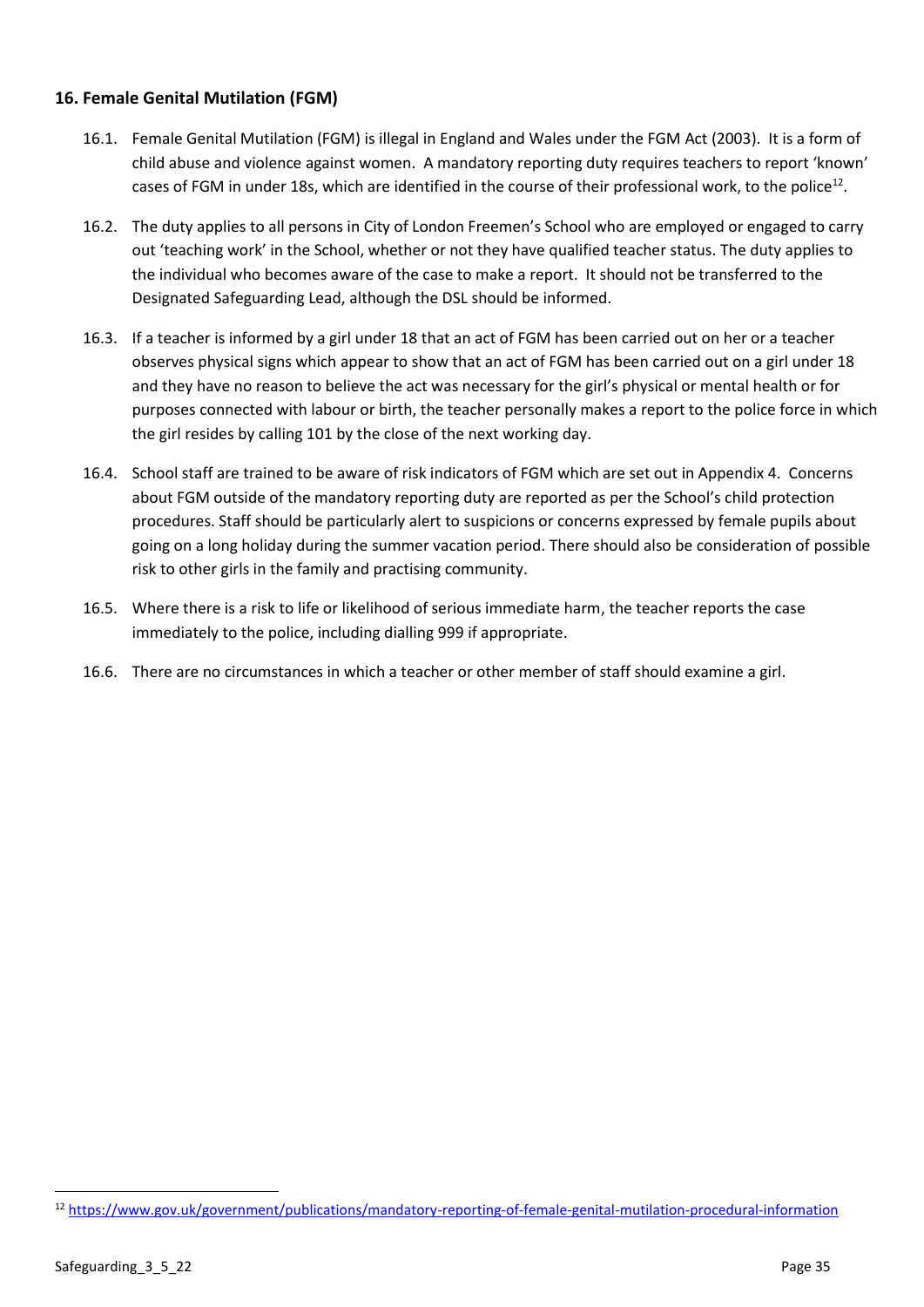#### <span id="page-35-0"></span>**17. Forced Marriage**

- 17.1. A forced marriage is a marriage in which one or both people do not (or in cases of people with learning disabilities cannot) consent to the marriage but are coerced into it. Coercion may include physical, psychological, financial, sexual and emotional pressure. It may also involve physical or sexual violence and abuse.
- 17.2. Forced marriage is an appalling and indefensible practice and is recognised in the UK as a form of violence against women and men, domestic/child abuse and a serious abuse of human rights. Since June 2014 forcing someone to marry has become a criminal offence in England and Wales under the Anti-Social Behaviour, Crime and Policing Act 2014.
- 17.3. A forced marriage is not the same as an arranged marriage, which is common in several cultures. The families of both spouses take a leading role in arranging the marriage but the choice of whether or not to accept the arrangement remains with the prospective spouses.
- 17.4. School staff should never attempt to intervene directly as a school or through a third party. Contact should be made with the contact centre or the Forced Marriage Unit 200 7008 0151.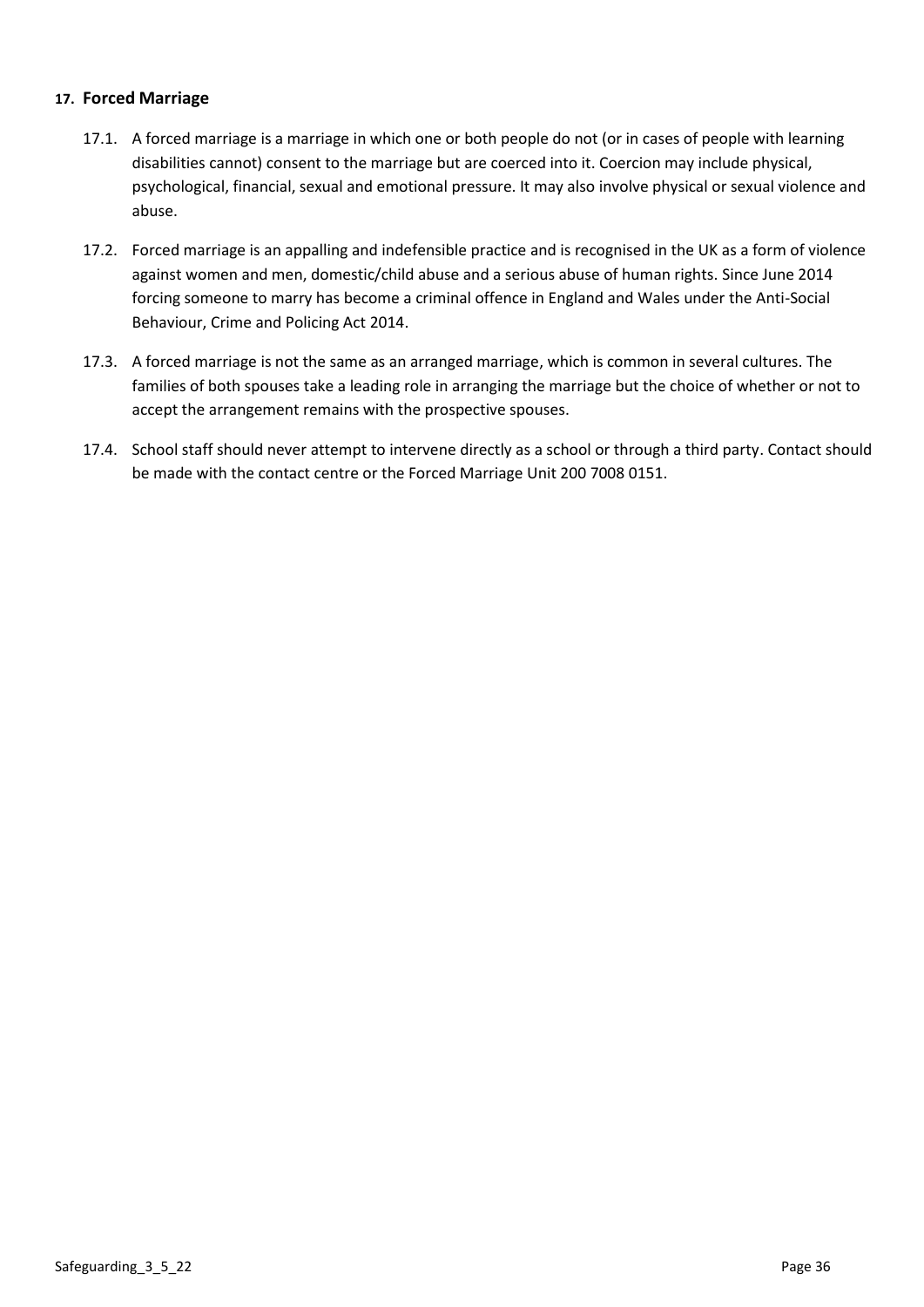## **18. Honour-based Abuse**

- 18.1. Honour based abuse (HBA) can be described as a collection of practices, which are used to control behaviour within families or other social groups to protect perceived cultural and religious beliefs and/or honour. Such abuse can occur when perpetrators perceive that a relative has shamed the family and/or community by breaking their honour code.
- 18.2. Honour based abuse might be committed against people who:
	- 18.2.1. become involved with a boyfriend or girlfriend from a different culture or religion;
	- 18.2.2. want to get out of an arranged marriage;
	- 18.2.3. want to get out of a forced marriage;
	- 18.2.4. wear clothes or take part in activities that might not be considered traditional within a particular culture.
- 18.3. It is a violation of human rights and may be a form of domestic and/or sexual abuse. There is no, and cannot be, honour or justification for abusing the human rights of others.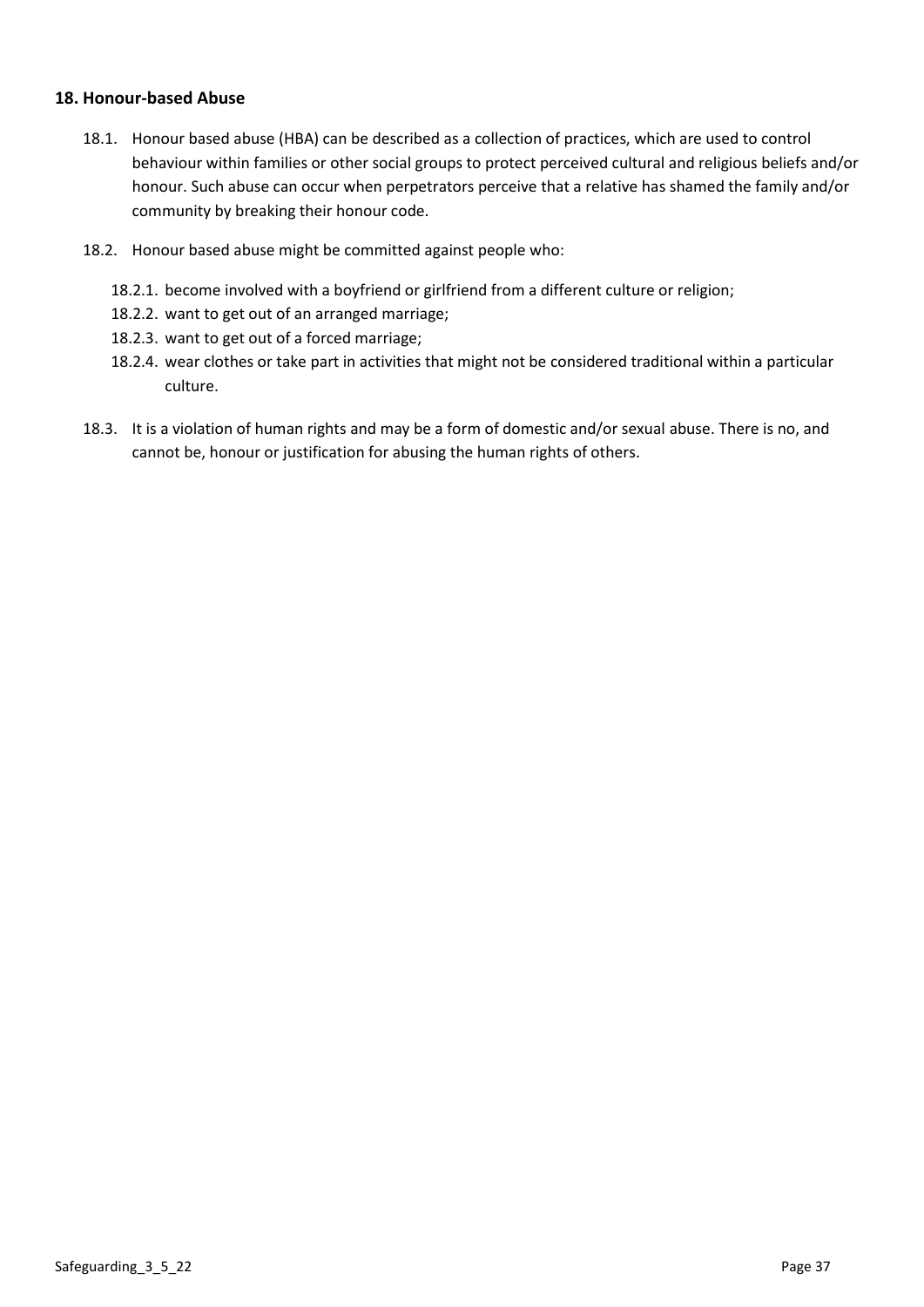# **19. One Chance Rule**

- 19.1. All staff are aware of the 'One Chance Rule' in relation to forced marriage, FGM and HBV. Staff recognise they may only have one chance to speak to a pupil who is a potential victim and have just one chance to save a life.
- 19.2. City of London Freemen's School is aware that if the victim is not offered support following disclosure that the 'One Chance' opportunity may be lost. Therefore, all staff are aware of their responsibilities and obligations when they become aware of potential forced marriage, FGM and HBV cases.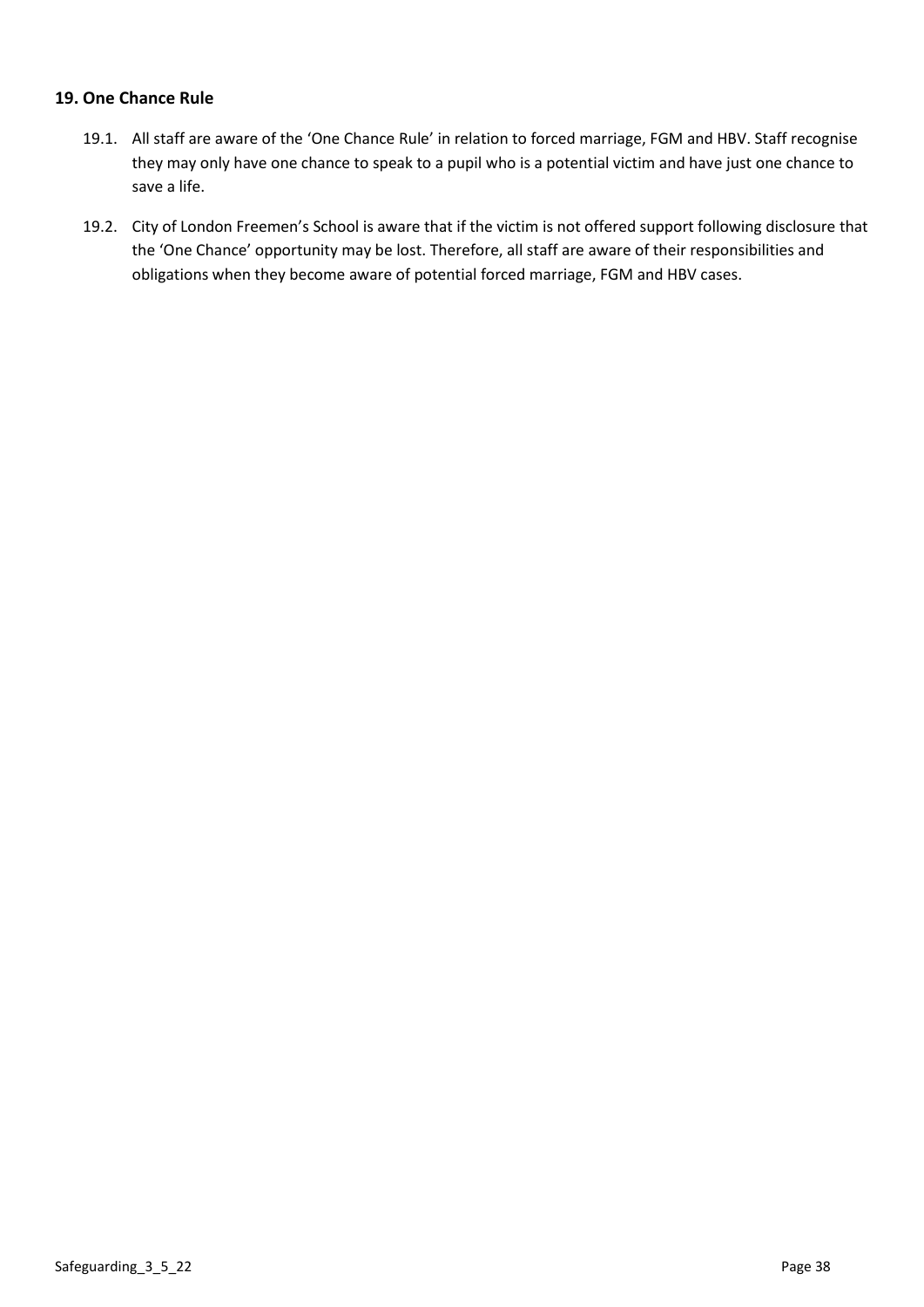# **20. Private Fostering Arrangements**

- 20.1. A private fostering arrangement occurs when someone other than a parent or close relative cares for a child for a period of 28 days or more, with the agreement of the child's parents. It applies to children under the age of 16 or 18 if the child is disabled. Children looked after by the local authority or who are place in residential schools, children's homes or hospitals are not considered to be privately fostered.
- 20.2. Private fostering occurs in all cultures, including British culture and children may be privately fostered at any age.
- 20.3. City of London Freemen's School recognise that most privately fostered children remain safe and well but are aware that safeguarding concerns have been raised in some cases. Therefore, all staff are alert to possible safeguarding issues, including the possibility that the child has been trafficked into the country.
- 20.4. By law, a parent, private foster carer or other persons involved in making a private fostering arrangement must notify children's services as soon as possible. However, where a member of staff becomes aware that a pupil may be in a private fostering arrangement, they will raise this will the DSL and the DSL will notify Surrey Children's Social Care of the circumstances.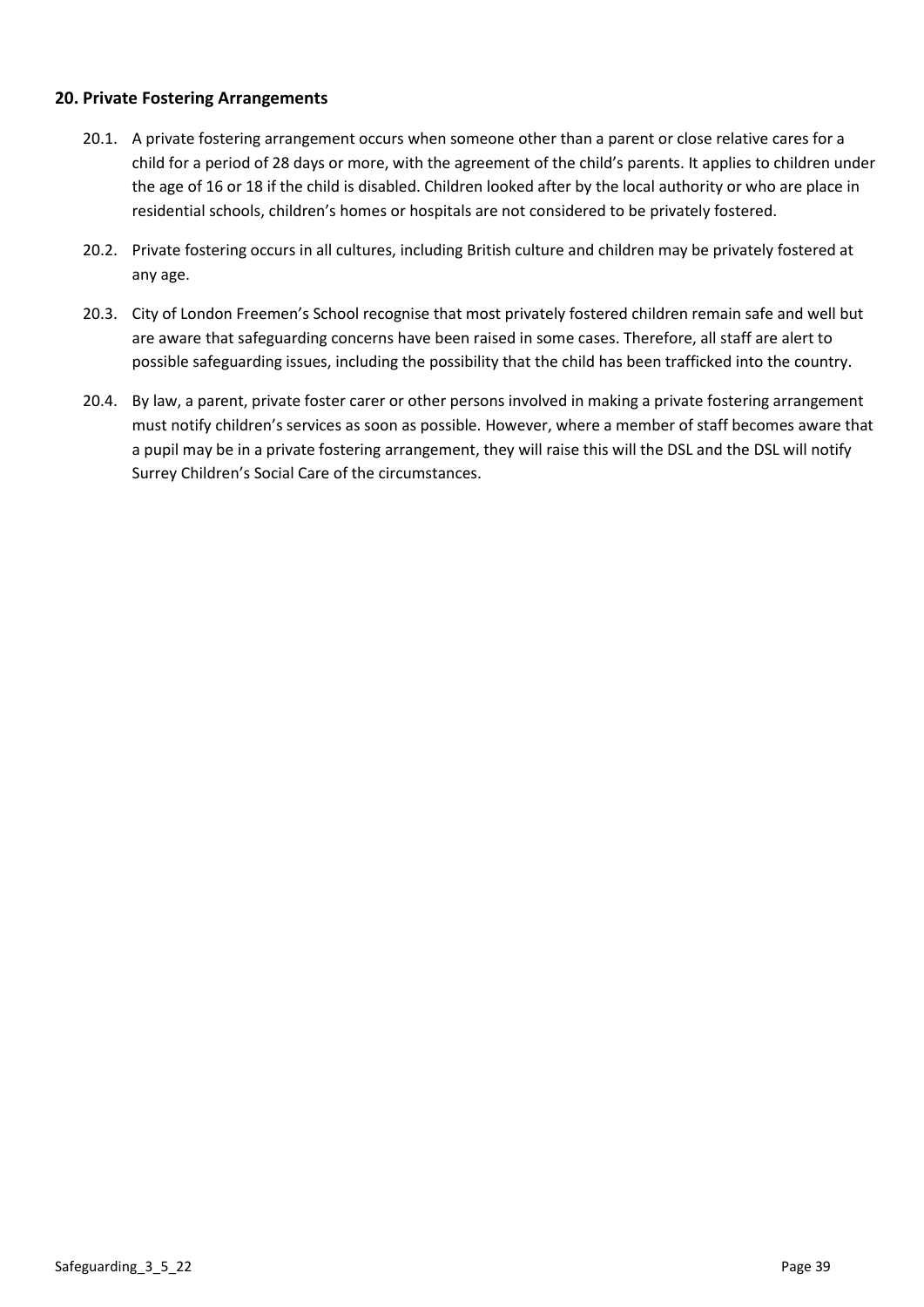# **21. Looked After Children**

- 21.1. The most common reason for children becoming looked after is as a result of abuse and neglect. City of London Freemen's School ensures that staff have the necessary skills and understanding to keep looked after children safe. Appropriate staff have information about a child's looked after legal status and care arrangements, including the level of authority delegated to the carer by the authority looking after the child and contact arrangements with birth parents or those with parental responsibility.
- 21.2. The DSL has details of the social workers of any looked after pupils, together with the name and contact details of the Surrey County Council's virtual school head for children in care.
- 21.3. The DSL works with the virtual school head to discuss how Pupil Premium Plus funding can be best used to support the progress of looked after children in the School and meet the needs in the child's personal education plan.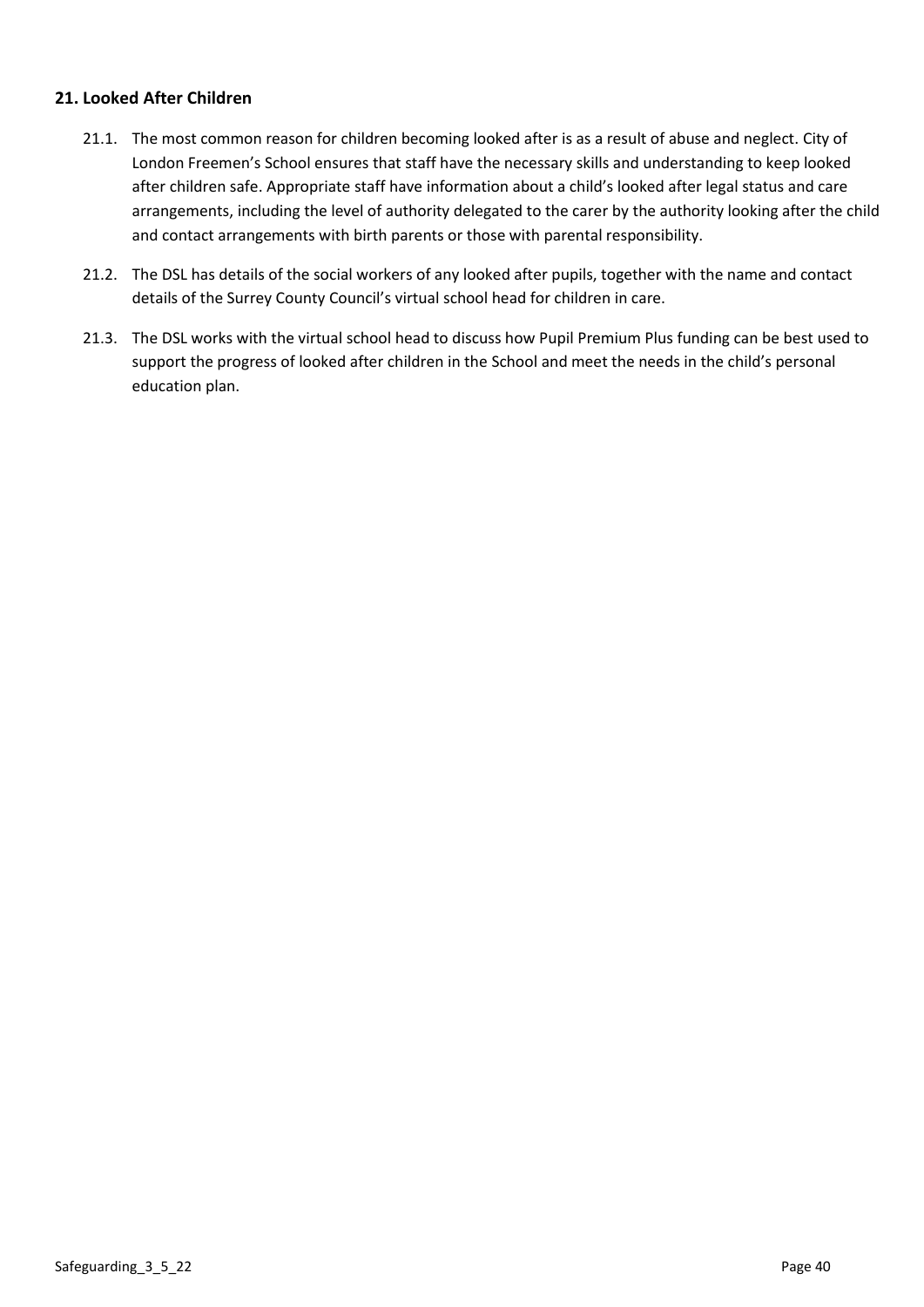# **22. Children Missing Education**

- 22.1. Attendance, absence and exclusions are closely monitored. A child going missing from education is a potential indicator of abuse and neglect, including sexual abuse and sexual exploitation.
- 22.2. The DSL monitors unauthorised absences and take appropriate action, including notifying the local authority particularly where children go missing on repeat occasions and/or are missing for periods during the school day in conjunction with *Children Missing Education: Statutory Guidance for Local Authorities*<sup>13</sup> and *Surrey County Council Safeguarding Children Missing Education Policy 2017*<sup>14</sup> .
- 22.3. Staff must be alert to signs of children at risk of travelling to conflict zones, female genital mutilation and forced marriage.
- 22.4. In order that missing pupils can be located as quickly as possible, the School requests more than one emergency contact number for parents of new pupils and that the numbers provided are contacts for at least two separate persons (usually the two parents). The Admissions Department follows up this request if it is not initially met. If a parent requests that an emergency contact is deleted, staff are vigilant in requesting an alternative number so that the above minimum level is maintained.
- 22.5. Further details about how we identify and act in response to missing pupils can be found in our *Attendance Policy* and *Missing Child Procedures.*
- 22.6. Details of how the School flags pupils leaving Freemen's in order to ensure that they continue to be in fulltime education can be found in our *Admissions Policy*.

<sup>13</sup> <https://www.gov.uk/government/publications/children-missing-education>

<sup>&</sup>lt;sup>14</sup> https://www.surreycc.gov.uk/ data/assets/pdf\_file/0005/109589/Final-CME-Policy-2017-ver-2-updated-nov17.pdf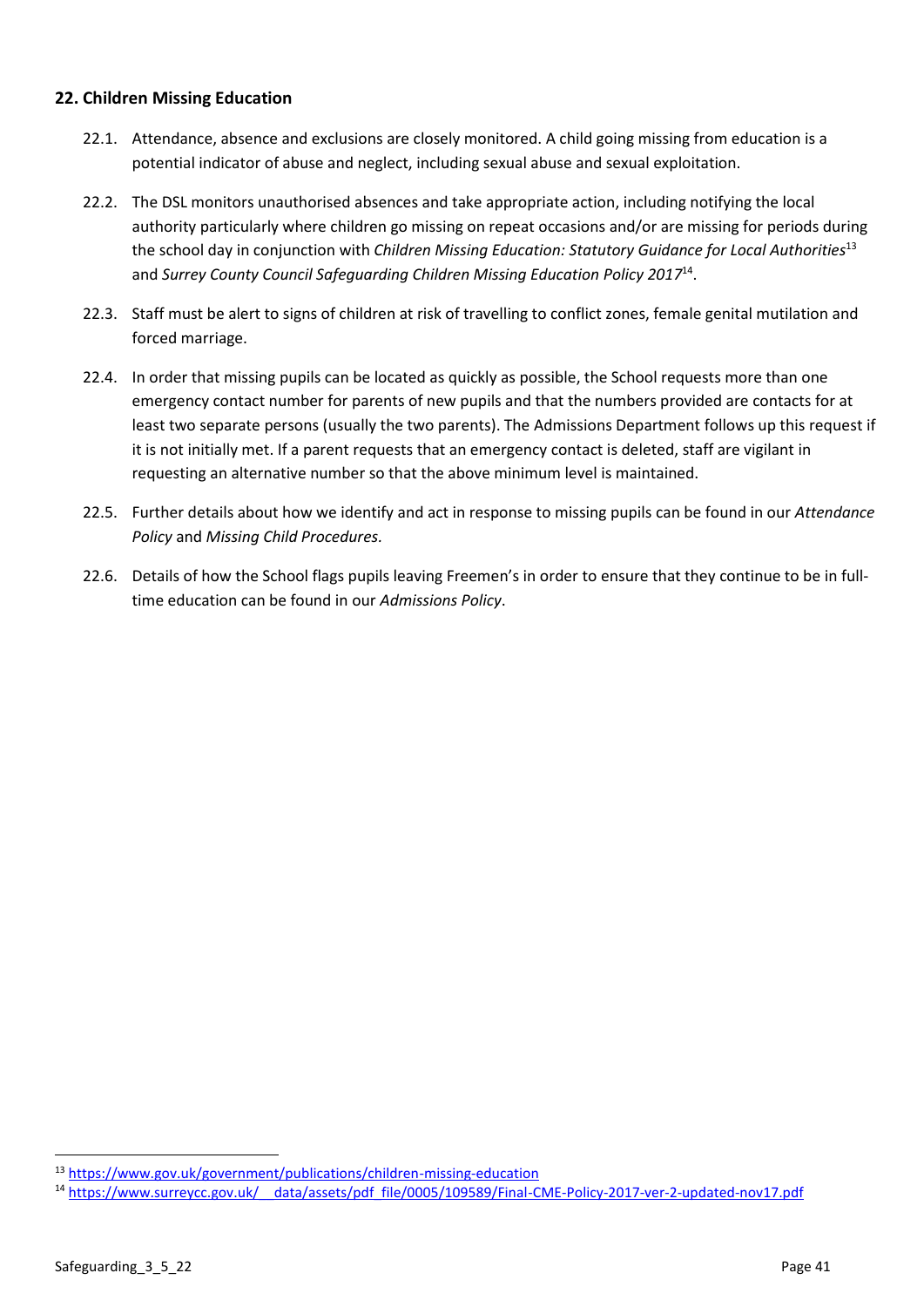# **23. Online Safety, including Cybercrime**

- 23.1. Our pupils increasingly use electronic equipment on a daily basis to access the internet, share and view content and images via social media sites such as Facebook, Twitter, Instagram and Snapchat and for online gaming.
- 23.2. Unfortunately, some adults and other children use these technologies to harm children. The harm might range from sending hurtful or abusive texts or emails, to grooming and enticing children to engage in extremist or sexual behaviour such as webcam photography or face-to-face meetings. Pupils may also be distressed or harmed by accessing inappropriate material such as pornographic websites or those which promote extremist behaviour, criminal activity, suicide or eating disorders.
- 23.3. The Assistant Head of Upper School, who is in training to be a DDSL, acts as Online Safety Co-ordinator. Her work is overseen by the Designated Safeguarding Lead.
- 23.4. Freemen's is mindful of its responsibility under *KCSIE* to consider carefully how to manage 3G, 4G and 5G accessibility via pupil mobile 'phones whilst on its premises. Following a successful trial in Summer Term 2019, Freemen's has rules that restrict the use of mobile 'phones and other internet-enabled devices. Pupils from F1 to U5 (Year 3 to Year 11) may only use them during the day with staff permission.
- 23.5. Pupils are taught about online safety throughout the curriculum and all staff receive online safety training, which is regularly updated
- 23.6. Children with particular skill and interest in computing and technology may inadvertently or deliberately stray into cyber-dependent crime. If there are concerns about a child in this area, the DSL (or a deputy), will consider a referral into th[e Cyber Choices](http://www.cyberchoices.uk/) programme. This programme aims to intervene where young people are at risk of committing, or being drawn into, low level cyber-dependent offences and divert them to a more positive use of their skills and interests.
- 23.7. The School has a separate *Online Safety Policy*, which details measures for safe use of the School's internet by pupils, including the use of filters and monitoring of usage.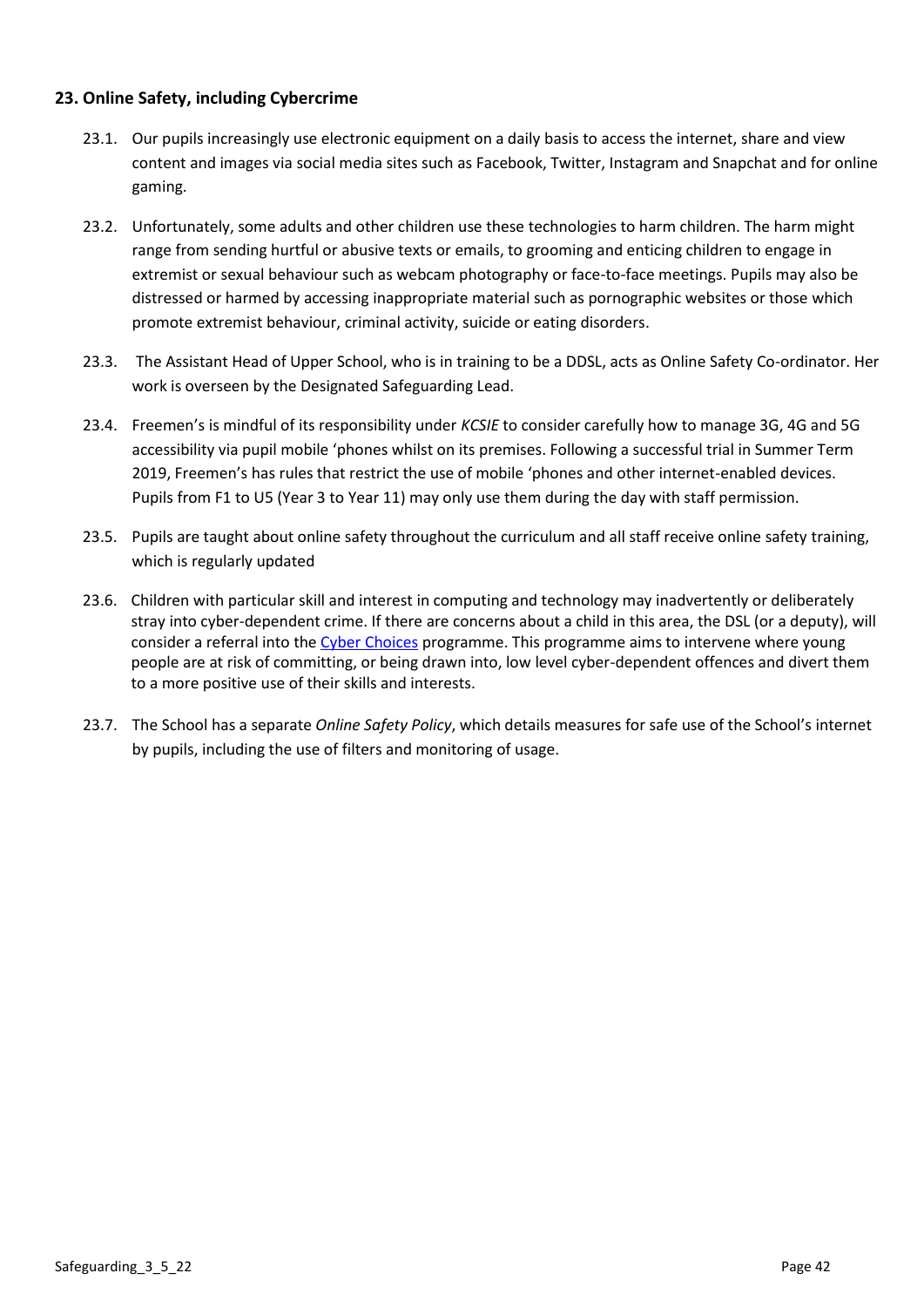## **24. Peer on Peer Abuse**

- 24.1. This paragraph should be read in conjunction with our *Anti-bullying Policy*, which is published on the public area of our website.
- 24.2. In most instances, the conduct of pupils towards each other is covered by our Behaviour Policy. However, some allegations may be of such a serious nature that they may raise safeguarding concerns. City of London Freemen's School recognise that children are capable of abusing their peers. We also recognise that even if there are no reported cases of peer on peer abuse, such abuse may still be taking place and simply not being reported .
- 24.3. Abuse is abuse and will never be tolerated or passed off as 'banter', 'just having a laugh' or 'part of growing up'. Bullying can amount to peer on peer abuse. A bullying incident is treated as a safeguarding concern when there is reasonable cause to suspect that a child is suffering, or likely to suffer, significant harm. The forms of peer on peer abuse are (in a non-exhaustive list) outlined below.
	- 24.3.1. sexual violence and sexual harassment, our policy on which can be found in paragraph 25 below
	- 24.3.2. consensual and non-consensual sharing of nudes and semi-nude images and/or videos (youthproduced sexual imagery), our policy on which can be found in paragraph 26 below
	- 24.3.3. causing someone to engage in sexual activity without consent
	- 24.3.4. abuse in intimate relationships between peers
	- 24.3.5. Harmful Sexual Behaviour Children and young people presenting with sexual behaviours that are outside of developmentally 'normative' parameters and harmful to themselves and others (For more information, please see Appendix 2).
	- 24.3.6. 'upskirting', a criminal offence which typically involves taking a picture under a person's clothing without him/her knowing, with the intention of viewing their genitals or buttocks for the purpose of sexual gratification or to cause the victim distress, humiliation, distress or alarm
	- 24.3.7. physical abuse such as hitting, kicking, shaking, biting, hair pulling, or otherwise causing physical harm
	- 24.3.8. Serious Youth Violence Any offence of most serious violence or weapon-enabled crime, where the victim is aged 1-19- i.e. murder, manslaughter, rape, wounding with intent and causing grievous bodily harm. 'Youth violence' is defined in the same way, but also includes assault with injury offences.
	- 24.3.9. initiation/hazing type violence and ritual
	- 24.3.10. bullying (including cyber-bullying, prejudice-based and discriminatory bullying)
- 24.4. The term peer-on-peer abuse can refer to all of these definitions and a child may experience one or multiple facets of abuse at any one time. Therefore, our response will cut across these definitions and capture the complex web of their experiences.
- 24.5. We recognise that pupils with SEN/D are particularly vulnerable to peer on peer abuse, and we are accordingly vigilant.
- 24.6. Freemen's recognises that it is more likely that boys will be perpetrators of peer on peer abuse, but that all peer on peer is unacceptable and will be taken seriously.
- 24.7. City of London Freemen's School aims to reduce the likelihood of peer on peer abuse through:
	- the established ethos of respect, friendship, courtesy and kindness;
	- high expectations of behaviour;
	- clear consequences for unacceptable behaviour;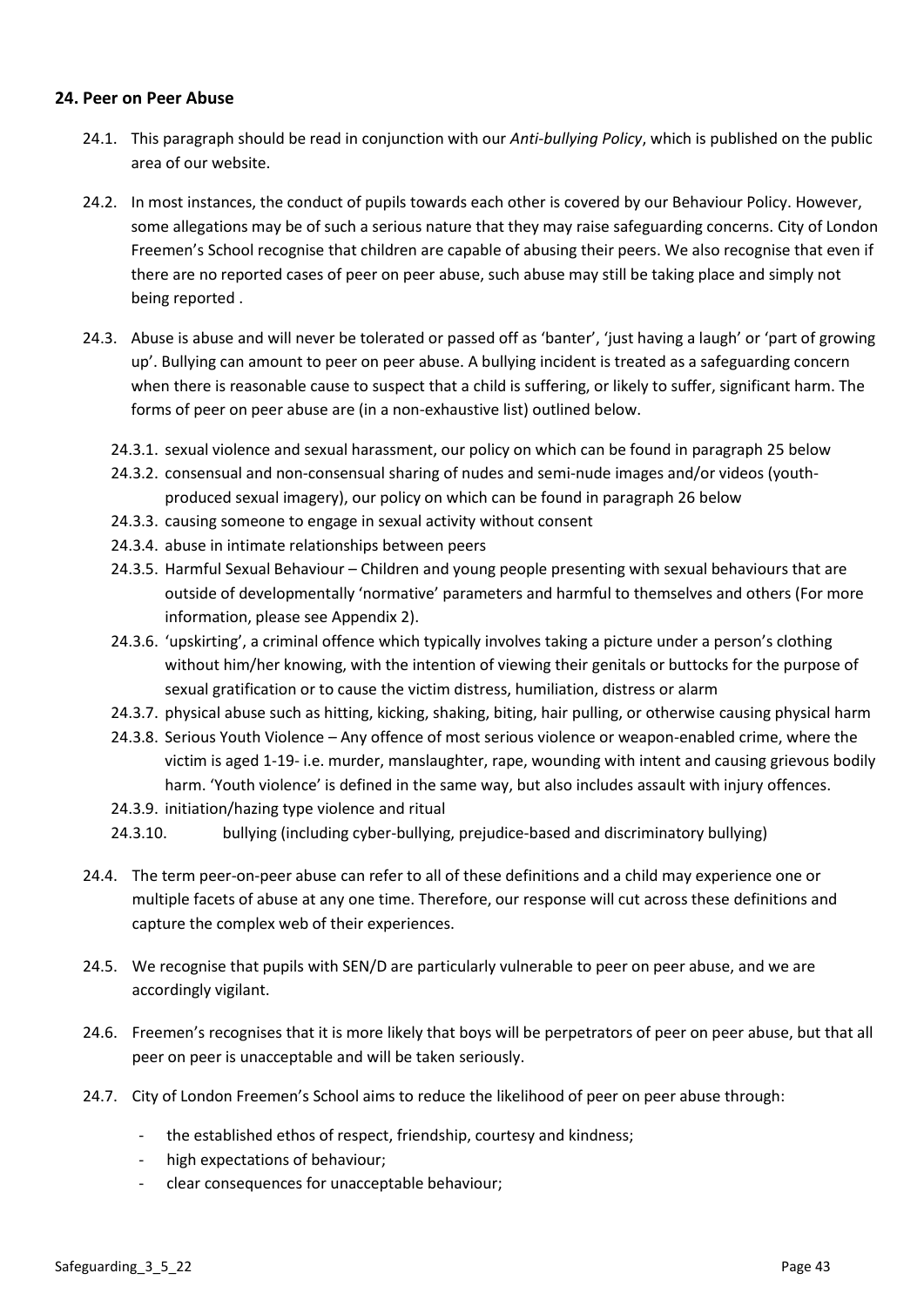- providing a developmentally appropriate PSHE curriculum which develops pupils' understanding of healthy relationships, acceptable behaviour, consent and keeping themselves safe;
- a culture of pupils being able to raise concerns with staff, knowing that they will be listened to, valued and believed;
- the appointment of Wellbeing Prefects in the Upper School, who work at a 'grass roots' level to promote pupil flourishing;
- robust risk assessments and providing targeted work for pupils identified as being a possible risk to other pupils and those identified as being at risk.
- 24.8. Research indicates that young people rarely disclose peer on peer abuse and that, if they do, it is likely to be to their friends. Therefore, City of London Freemen's School will also educate pupils in how to support their friends if they are concerned about them, that they should talk to a trusted adult in the School and what services they can contact for further advice.
- 24.9. Freemen's recognises the importance of having systems in place for reporting peer-on-peer abuse that are well promoted, easily understood and accessible, and which will encourage victims to believe that they will be taken seriously. Accordingly, we display and proactively advertise a pupil-inspired Bullying and Discrimination Flow-Chart, specifically designed to reassure pupils that their concerns will be taken seriously and acted upon. Beyond this, every opportunity is taken when engaging with pupils to iterate a "Tell us if anything or anyone is hurting you or making you feel uncomfortable: we promise to listen and to do something about it" message.
- 24.10. Any concerns, disclosures or allegations of peer on peer abuse in any form are referred to the DSL using City of London Freemen's School's child protection procedures as set out in this policy. Where a concern regarding peer on peer abuse has been disclosed to the DSL, advice and guidance will be sought from Children's Social Care and, where it is clear a crime has been committed or there is a risk of crime being committed, the Police will be contacted. In line with our *Searches and Confiscation Policy*, the School may seize and examine a pupil's mobile 'phone or other device if there is good reason to suspect that it has been used to bully another child while the alleged perpetrator is under care of the School.
- 24.11. As with all safeguarding concerns, all disclosures, allegations, decisions, actions and the reasons for them are written down contemporaneously under the guidance of the DSL. Parents are informed at an early stage and involved in the process unless there is reason to believe that doing so would put the child at risk of harm.
- 24.12. If a pupil's behaviour negatively impacts on the safety and welfare of other pupils then safeguards are put in place to promote the well-being of the pupils affected and both the victim and perpetrator will be provided with support. This support will include the offer of meeting with the School Counsellor, and she will be asked to give / seek advice about the best form of ongoing support for the pupil(s) concerned that can be offered by external agencies and providers. Suspension of the pupil, against whom an allegation has been made, needs careful consideration, and the Head will seek the advice from SSCB and any other relevant City Officer before deciding on the course of action to be taken.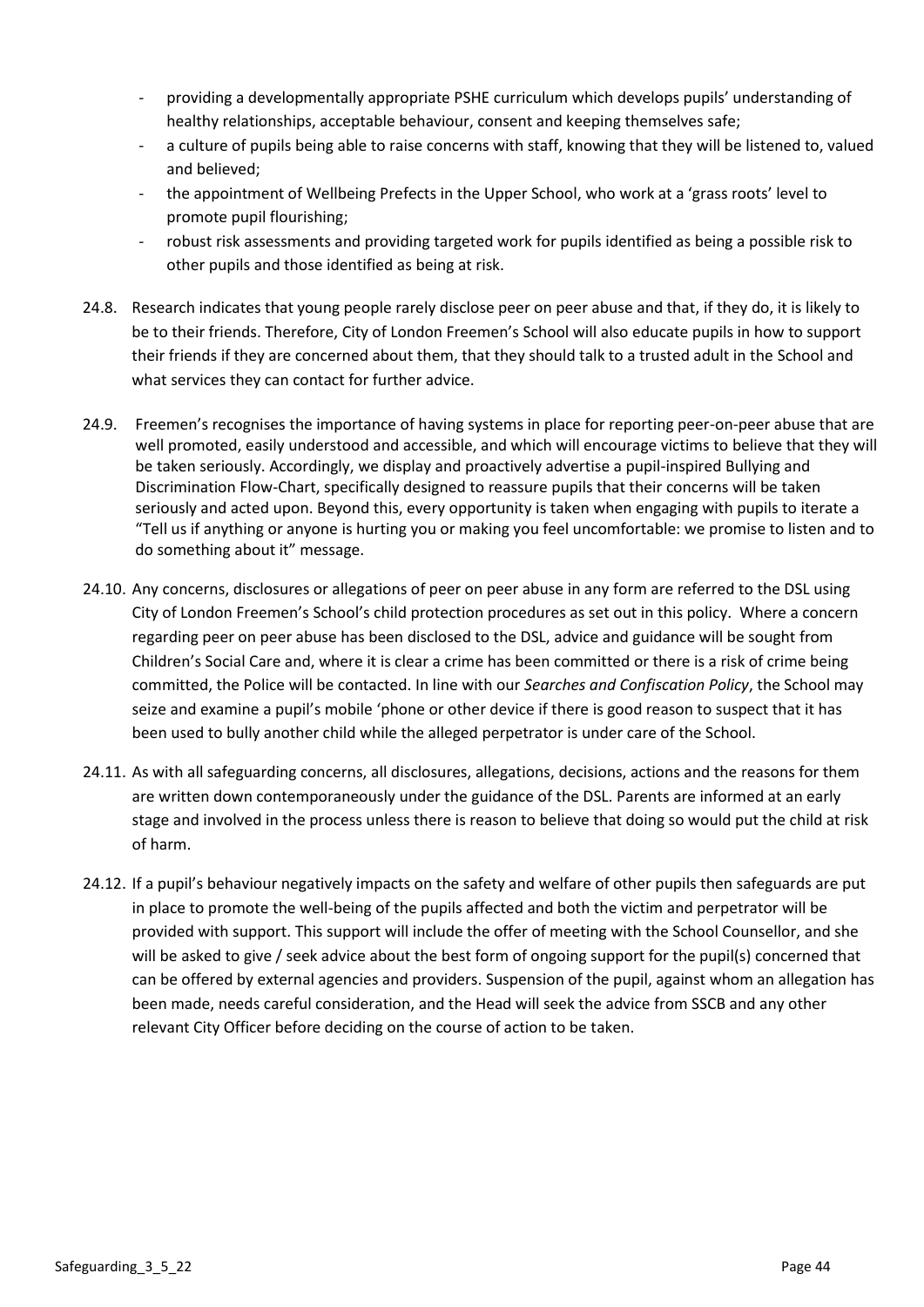# **25. Managing reports of peer on peer sexual violence and harassment**

- 25.1. Responding to reports of sexual violence and sexual harassment
	- 25.1.1. Children making a report of sexual violence or sexual harassment are taken seriously, kept safe and are well supported. The starting point regarding any report should always be that there is a zero tolerance approach to sexual violence and sexual harassment and that it is never acceptable or to be passed off as 'banter' or as 'boys will be boys'.
	- 25.1.2. If possible, reports are taken with two members of staff present (one of them ideally being the DSL or a DDSL), but the priority is to ensure that the child feels able and comfortable to disclose.
	- 25.1.3. Staff taking a report never promise confidentiality.
	- 25.1.4. Staff do not view or forward illegal images of a child.
	- 25.1.5. Staff taking the report informs the DSL immediately and complete a written record of the disclosure.
	- 25.1.6. If a child is at risk of harm, is in immediate danger, or has been harmed, a referral (Request for Support Form) will be made to the C-SPA email[: csmash@surreycc.gov.uk](mailto:csmash@surreycc.gov.uk) or telephone 0300 470 9100, as appropriate.
	- 25.1.7. In line with our Searches and Confiscation Policy, the School may seize and examine a pupil's mobile 'phone or other device as part of its response.
	- 25.1.8. Parents or carers are informed at an early stage (unless this would put the child at greater risk).
- 25.2. Risk Assessment
	- 25.2.1. Following a report the DSL makes an immediate risk and needs assessment, which considers;
		- The victim, especially their protection and support.
		- The alleged perpetrator, their support needs and any discipline action.
		- All other children at the school.
		- The victim and the alleged perpetrator sharing classes and space at school.
	- 25.2.2. The risk assessment is recorded and kept under review.
	- 25.2.3. Where there has been other professional intervention and/or other specialist risk assessments, these professional assessments are used to inform the School's approach to supporting and protecting pupils.
	- 25.2.4. Support regarding risk assessments can be accessed from th[e Education Safeguarding Team](https://www.surreycc.gov.uk/schools-and-learning/teachers-and-education-staff/educational-advice-and-support-for-teachers/education-safeguarding-in-surrey-schools-and-learning) [education.safeguarding@surreycc.gov.uk](mailto:education.safeguarding@surreycc.gov.uk)

### 25.3. Action

- 25.3.1. The DSL considers:
	- The wishes of the victim.
	- The nature of the incident including whether a crime has been committed and the harm caused.
	- Ages of the children involved.
	- Developmental stages of the children.
	- Any power imbalance between the children.
	- Any previous incidents.
	- Ongoing risks.
	- Other related issues or wider context.
- 25.4. Options

25.4.1. The DSL, in consultation with the Headmaster, decides between the following options:

- Manage internally
- Early Help intervention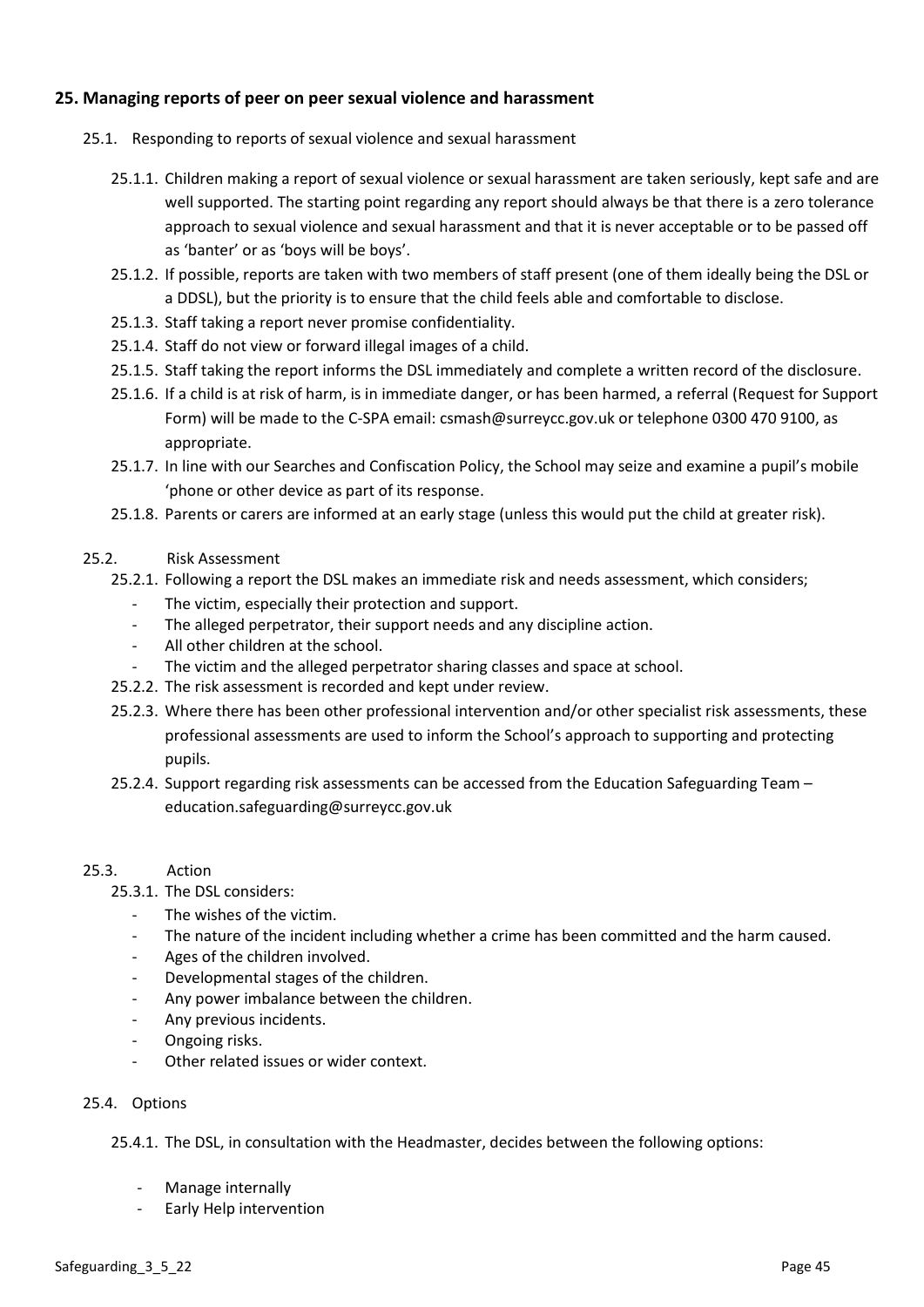- Refer to C-SPA
- Report to the Police (generally in parallel with a referral to C-SPA)

## 25.5. Ongoing Response

- 25.5.1. The DSL manages each case individually and ensures that the risk assessment is reviewed regularly with relevant partner agencies, for example the Police and Children's Social Care.
- 25.5.2. Where there is a criminal investigation into a rape, assault by penetration or sexual assault, the alleged perpetrator is removed from any classes they share with the victim.
- 25.5.3. The DSL considers how best to keep the victim and perpetrator a reasonable distance apart on school premises and on transport where appropriate.
- 25.5.4. Where a criminal investigation into a rape, assault by penetration or sexual assault or leads to a conviction or caution, the School takes disciplinary action in line with its *Behaviour Policy* and *Exclusions Policy*. Whether or not allowing the perpetrator to remain in the same school or college would seriously harm the education or welfare of the victim (and potentially themselves and other pupils) is one of several factors that will be considered.
- 25.5.5. The victim, alleged perpetrator and any other affected children and adults are offered appropriate support. The School recognises that taking disciplinary action and providing appropriate support are not mutually exclusive actions and can occur at the same time if necessary.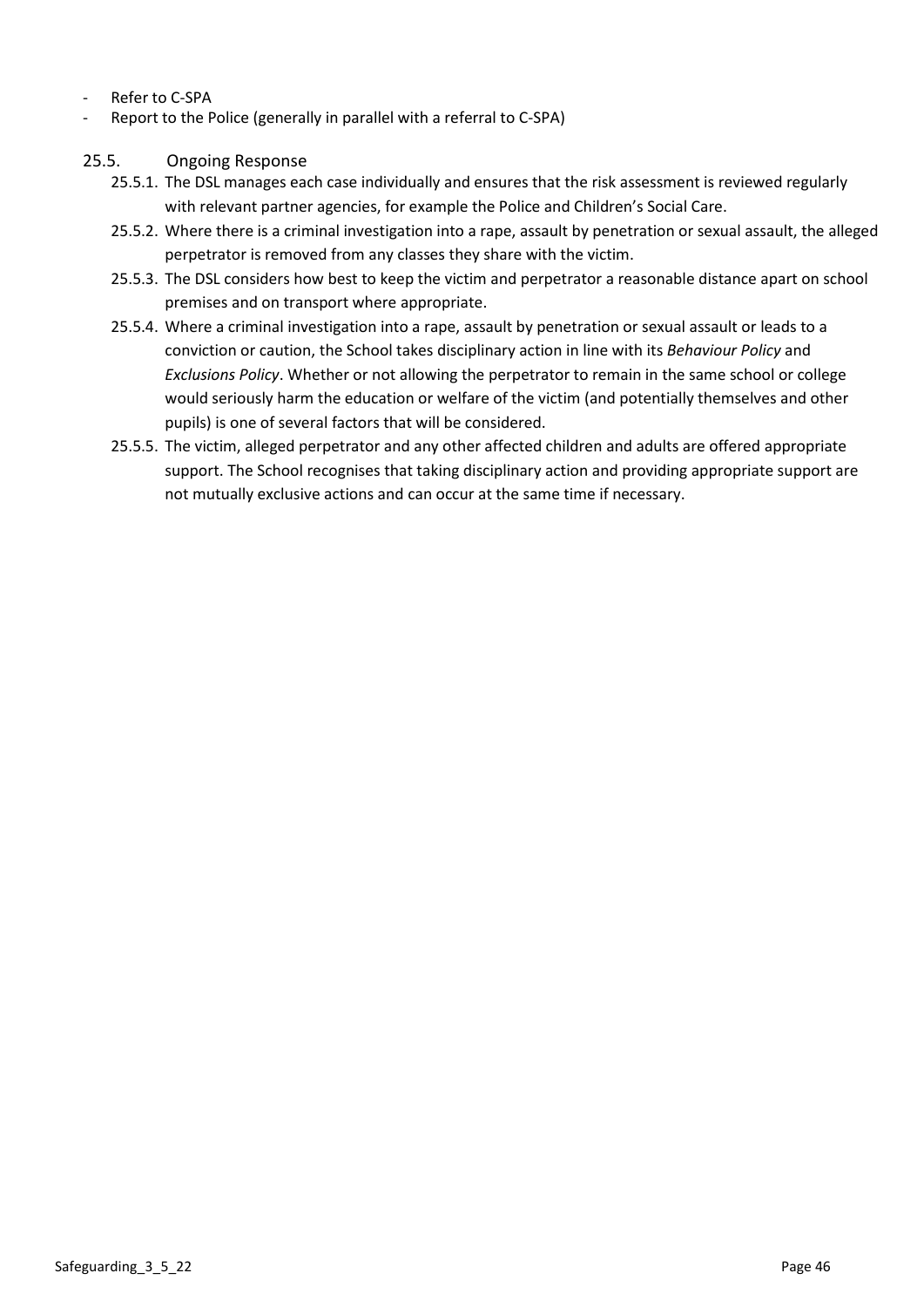# **26. Nudes and semi-nudes (youth-produced sexual imagery)**

- 26.1. The practice of children sharing images and videos via text message, email, social media or mobile messaging apps has become commonplace. However, this online technology has also given children the opportunity to produce and distribute sexual imagery in the form of photos and videos- referred to henceforth as 'sharing nudes and semi-nudes'. Such imagery involving anyone under the age of 18 is illegal.
- 26.2. Nudes and semi-nudes refers to both images and videos where:
	- A person under the age of 18 creates and shares nudes and semi-nudes of themselves with a peer under the age of 18;
	- A person under the age of 18 shares nudes and semi-nudes created by another person under the age of 18 with a peer under the age of 18 or an adult;
	- A person under the age if 18 is in possession of nudes and semi-nudes created by another person under the age of 18.
- 26.3. All incidents of this nature should be treated, at least initially, as a safeguarding concern and in line with the Department for Digital, Culture, Media & Sport guidance *Sharing nudes and semi-nudes: advice for education settings working with children and young people* (published December 2020)
- 26.4. Cases where sexual imagery of people under 18 has been shared by adults and where sexual imagery of a person of any age has been shared by an adult to a child is child sexual abuse, with the local police force informed as a matter of urgency.
- 26.5. If a member of staff becomes aware of an incident involving nudes or semi-nudes he/she follows the child protection procedures and refers to the DSL as soon as possible. He/she heeds the following code of practice when responding to a disclosure of nudes or semi-nudes:
	- **Never** view, copy, print, share, store or save the imagery yourself, or ask a child to share or download **this is illegal**.
	- If you have already viewed the imagery by accident (e.g. if a young person has showed it to you before you could ask them not to), report this to the DSL and seek support.
	- **Do not** delete the imagery or ask the young person to delete it.
	- **Do not** ask the child/children or young person(s) who are involved in the incident to disclose information regarding the imagery. This is the responsibility of the DSL.
	- **Do not** share information about the incident with other members of staff, the young person(s) it involves or their, or other, parents and/or carers.
	- **Do not** say or do anything to blame or shame any young people involved.
	- **Do** explain to them that you need to report it and reassure them that they will receive support and help from the DSL.
- 26.6. Once informed, the DSL decides whether or not it is necessary to search for and then confiscate any device involved. This is done in accordance with the School's *Searches and Confiscation Policy*. Any confiscated device is disconnected from wi-fi and and then turned off. Devices are kept secure at all times and are stored in a locked cupboard or safe overnight. As with all safeguarding concerns, all disclosures, allegations, decisions, actions and the reasons for them are written down contemporaneously under the guidance of the DSL.
- 26.7. The DSL should, before investigating further, convene an initial review meeting with appropriate school staff. The initial review meeting should consider the initial evidence and aim to establish: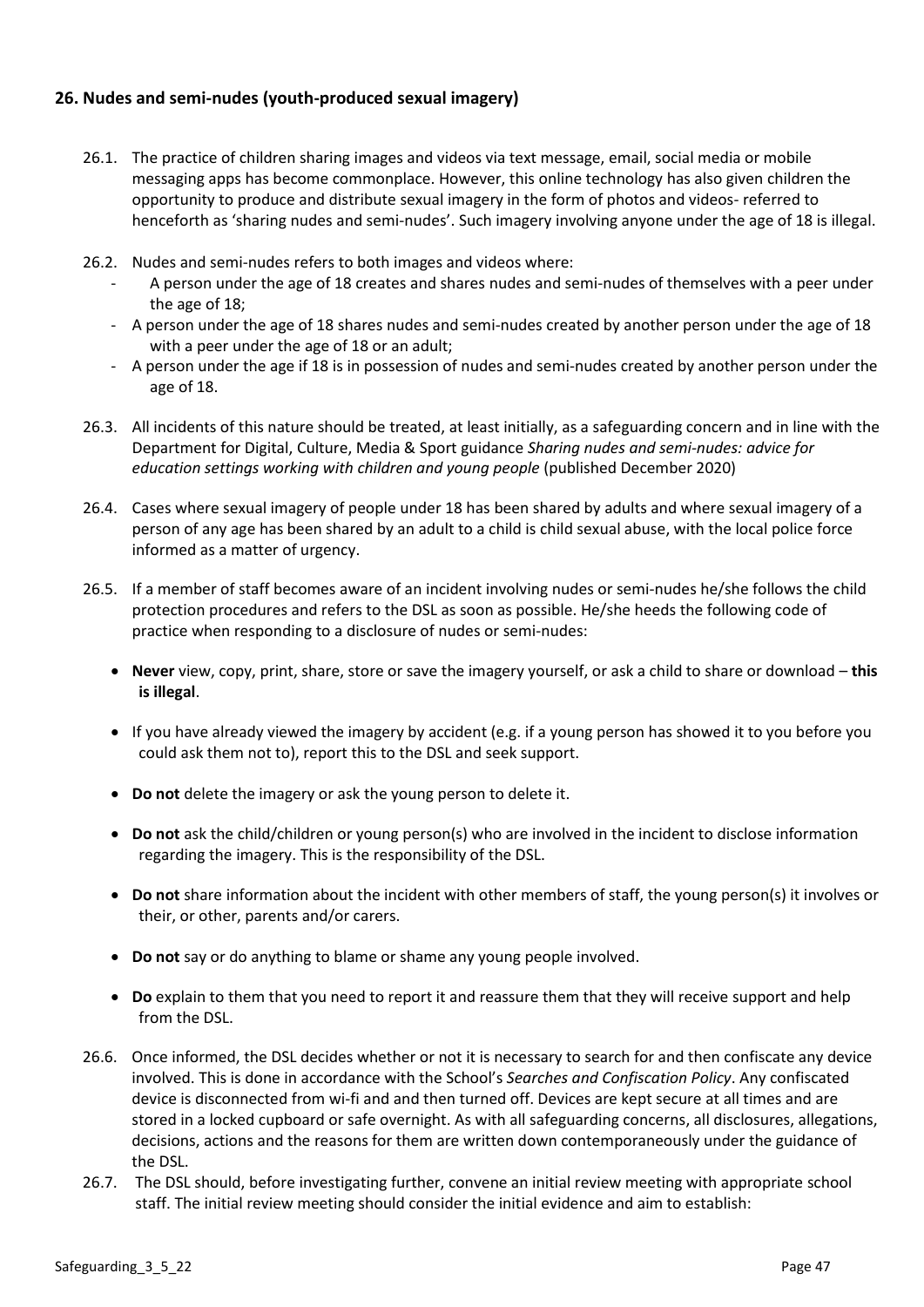- whether there is an immediate risk to any child or young person:
- if a referral should be made to the police and/or children's social care;
- if it is necessary to view the image(s) in order to safeguard the child or young person (in most cases, images or videos should not be viewed);
- what further information is required to decide on the best response;
- whether the image(s) has been shared widely and via what services and/or platforms;
- whether immediate action should be taken to delete or remove images or videos from devices or online services;
- any relevant facts about the children or young people involved which would influence risk assessment;
- if there is a need to contact another education setting or individual:
- whether to contact parents or carers of the children or young people involved.
- 26.8. Immediate referral at the initial review stage is made to the Police (via 101 or 999 if there is a threat to life) and to Surrey C-SPA if any of the following are the case:
	- 26.8.1. The incident involves an adult;
	- 26.8.2. There is reason to believe that a young person has been coerced, blackmailed or groomed or if there are concerns about their capacity to consent (for example, owing to special education needs);
	- 26.8.3. What you know about the imagery suggests the content depicts sexual acts which are unusual for the child's development stage or are violent;
	- 26.8.4. The imagery involves sexual acts and any pupil in the images or videos is under 13;
	- 26.8.5.
	- 26.8.6. There is reason to believe a child is at immediate risk of harm owing to the sharing of the nudes and semi-nudes, for example the child is presenting as suicidal or self-harming.
- 26.9. If none of the above apply and the DSL feels that he/she has sufficient information on which to assess whether or not they apply, then the DSL may decide, with input from the Headmaster, to respond to the incident without escalation to Children's Social Care or the police. However, the DSL can still choose to escalate the incident at any juncture if further information / concerns are disclosed at a later time.
- 26.10. If the DSL has decided not to make a referral to the Police / Children's Social Care, he/she then conducts an investigation to establish the facts and assess the risks. Key questions to ask are:
	- Why was the nude or semi-nude shared? Was it consensual or was the child or young person put under pressure or coerced?
	- Has the nude or semi-nude been shared beyond its intended recipient? Was it shared without the consent of the child or young person who produced the image?
	- Has the nude or semi-nude been shared on social media or anywhere else online? If so, what steps have been taken to contain the spread?
	- How old are any of the children or young people involved?
	- Did the child or young person send the nude or semi-nude to more than one person?
	- Do you have any concerns about the child or young person's vulnerability?
	- Are there additional concerns if the parents or carers are informed?
	- Is there evidence of risky or harmful sexual behaviour, or of sexual behaviour that is concerning given the child's age and development (mindful that this can be a sign of abuse)  $?^{15}$

Answering these questions can enable the DSL to categorise the incident according to Finkelhor and Wolak's terminology:

<sup>&</sup>lt;sup>15</sup> Brook's Sexual Behaviour Traffic Lights Tool is used as a starting-point for discussion [https://www.brook.org.uk/our](https://www.brook.org.uk/our-work/category/sexual-behaviours-traffic-light-tool)[work/category/sexual-behaviours-traffic-light-tool](https://www.brook.org.uk/our-work/category/sexual-behaviours-traffic-light-tool)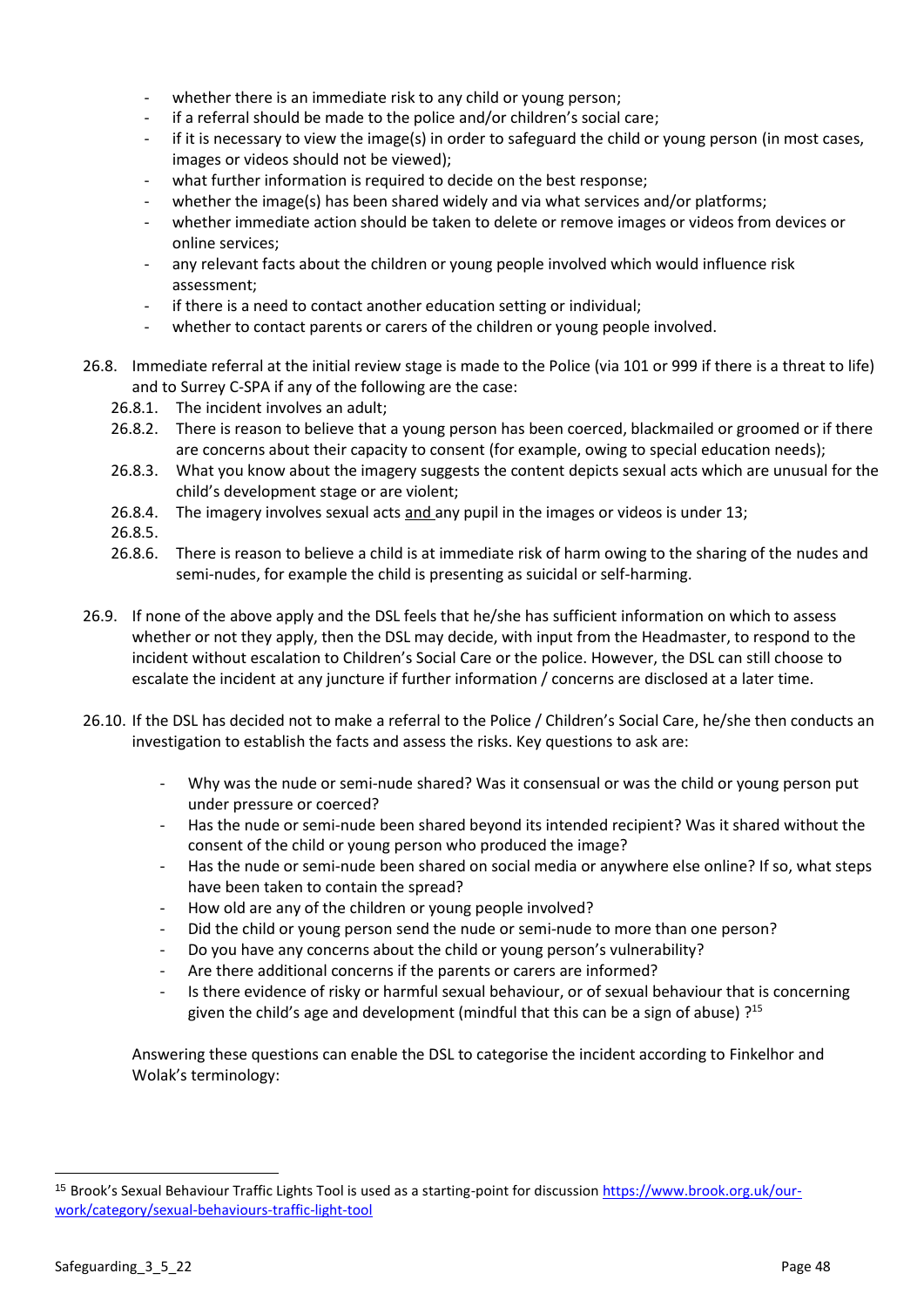

Fig 1: Sexting, a typology (Finkelhor and Wolak)

This review will probably involve interviewing the children involved. Such conversations remain solutionfocused, avoid stigmatising the creation or consensual sharing of images and include acknowledging the pressure that young people are under to become involved in this. The opportunity is also taken to discuss the nature and value of healthy relationships based on mutual respect and consent. Finally, pupils are reminded that nudes and semi-nudes of under-18s are illegal and that this is the case in order to protect children rather than to criminalise them.

- 26.11.DCMS guidance emphasises that, although staff and parents must not intentionally view any nudes or semi-nudes unless there is good and clear reason to do so, there are certain limited circumstances in which the DSL or a DDSL is empowered to view nudes or semi-nudes. However, it is the School's policy that under no circumstances will a member of staff view such images, this being on the grounds that to do so would be to compromise the pastoral and professional relationship between staff and pupils. If we are unable to ascertain whether or not to escalate the case to Police / children's services without viewing the images, we escalate as a precaution.
- 26.12.Based on the findings of the investigation, the DSL will decide, in conjunction with other colleagues involved, whether or not to make a referral to C-SPA and/or the Police. If a child is already known to children's services, C-SPA is always contacted.
- 26.13.With respect to disciplinary action where the behaviour falls within the School's jurisdiction, the School issues sanctions of ascending gravity for sharing that falls into the categories of 'sexual attention-seeking', 'reckless misuse' and 'intent to harm'. However, it does not seek to punish *per se* the sharing of nudes or semi-nudes falling in the 'romantic' category- i.e., where it is consensual and without imbalance of power. Details can be found in our *Behaviour Policy*.
- 26.14.The School's policy is to inform parents at an early stage and involve them in the process unless there is reason to believe that doing so would put the child at risk of harm. However, this does not preclude the School from interviewing pupils on the School's premises prior to their parents being notified.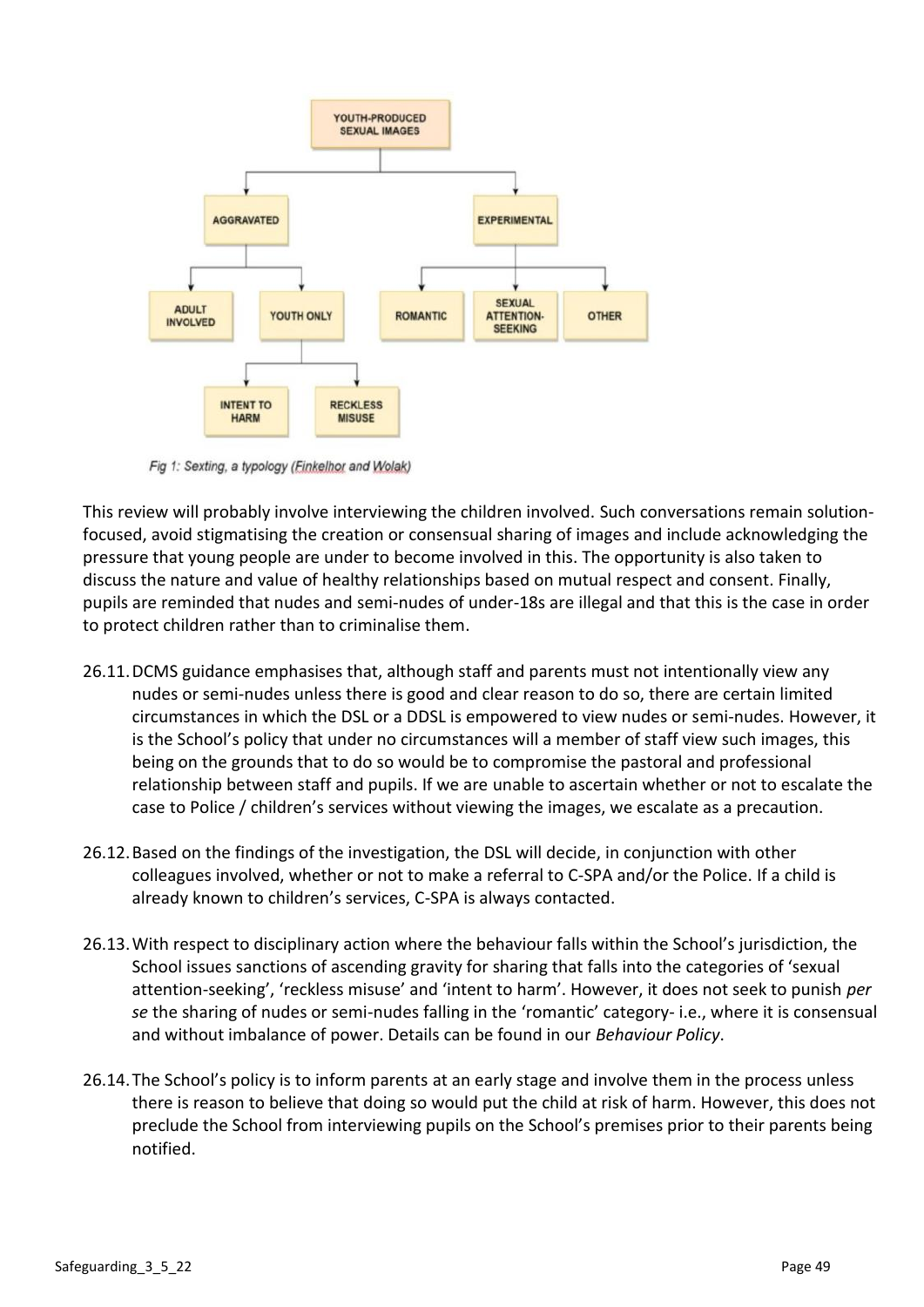- 26.15.If the School decides that neither Police nor Children's Services need to be involved, the children concerned are instructed to delete any indecent images on devices and online services. This is done under the supervision of a parent or member of staff authorised by the DSL, but without the adult concerned viewing the image. Pupils are reminded that possession of such images is illegal and that, if they do not delete the imagery, they are committing a criminal offence that may be brought to the attention of the Police and will lead to serious sanctions being awarded by the School.
- 26.16.It may be that online service providers will need to be contacted in order to get nudes and seminudes deleted. In such cases the School does everything that it can to support parents and pupils through this process. If a site has no reporting function, the pupil and parents will be encouraged to report it to the Internet Watch Foundation [https://www.iwf.org.uk](https://www.iwf.org.uk/) and to use Childline's Report Remove tool https://www.childline.org.uk/info-advice/bullying-abuse-safety/onlinemobile-safety/sexting/report-nude-image-online/
- 26.17.The DSL, in line with safeguarding recording procedures, records all incidents of nudes and seminudes, including both the actions taken, actions not taken, reasons for doing so and the resolution. These are stored in the School's safeguarding filing system, with a briefer note appended to the pupil files of each of the children involved.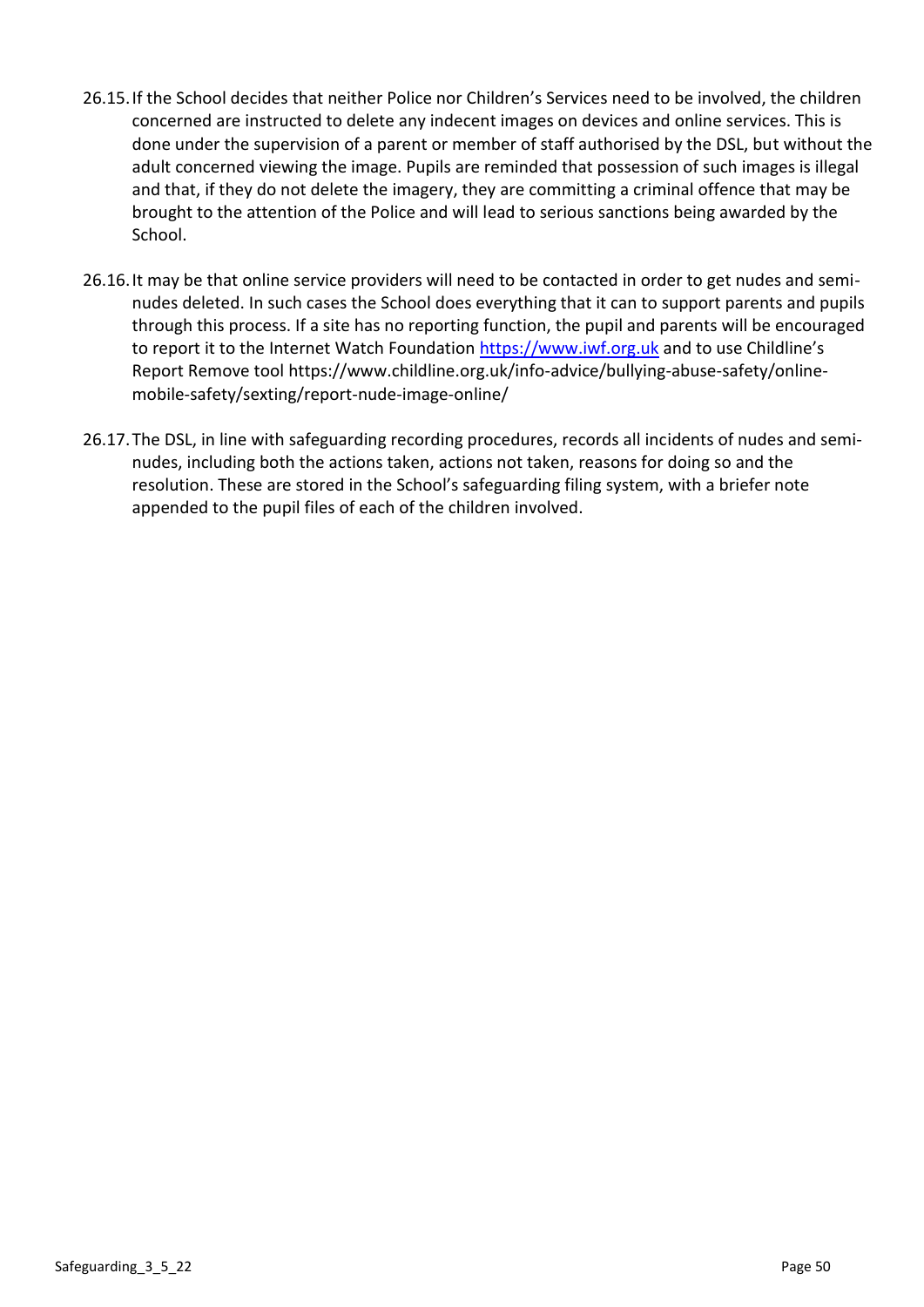# **27. Allegations made against / concerns raised in relation to staff, supply staff, volunteers and contractors**

- 27.1. The School follows the Surrey procedures for managing allegations against staff, volunteers, contractors and supply staff<sup>16</sup> and procedures set out in *Keeping Children Safe in Education*. Any allegation of abuse made against a member of staff will be dealt with quickly, in a fair and consistent way that provides effective protection for the child and at the same time supports the person who is the subject of the allegation.
- 27.2. *Keeping Children Safe in Education 2021* distinguishes between two levels of allegation / concern about persons working / volunteering in schools, namely:
	- 1. allegations that may meet the harm threshold
	- 2. allegations/concerns that do not meet the harm threshold- referred to as 'low-level concerns'
- 27.3. A pattern of substantiated low-level concerns regarding an individual can mean that the harm threshold is met.
- 27.4. *Keeping Children Safe in Education* includes specific guidance on managing allegations against supply teachers. We recognise that, although we are not the employer of supply teachers who work at the school, it is our responsibility to ensure that any allegations are dealt with properly.
- 27.5. All staff should take care not to place themselves in a vulnerable position with a child. It is always advisable for interviews or work with individual children or parents to be conducted in view of other adults.
- 27.6. All Staff are made aware at induction of the School's *Staff Code of Conduct*.
- 27.7. Guidance about conduct and safe practice, including safe use of mobile phones by staff and volunteers will be given at induction<sup>17</sup>.
- 27.8. The Headmaster and Chairman of the Board of Governors receive regular training from Surrey in managing allegations against staff. They last undertook training in October 2020.

### Allegations that meet the harm threshold

- 27.9. A member of staff immediately informs the Headmaster**<sup>18</sup>** if he/she witnesses something, is party to information or receives an allegation by a pupil which suggests that anyone working in the School, including supply staff, volunteers and contractors, has:
	- behaved in a way that has harmed a child, or may have harmed a child and/or;
	- possibly committed a criminal offence against or related to a child and/or;
	- behaved towards a child in a way that indicates that he or she may pose a risk of harm to children and/or;
	- behaved or may have behaved in a way that indicates that they may not be suitable to work with children
- 27.10. The Headmaster on all such occasions discusses the content of the allegation with the Local Authority Designated Officer (LADO)**<sup>19</sup>** at the earliest opportunity and within one working day, and before taking any further action.

<sup>16</sup> [http://surreyscb.procedures.org.uk/qkpph/safer-workforce-and-managing-allegations-against-staff-carers-and](http://surreyscb.procedures.org.uk/qkpph/safer-workforce-and-managing-allegations-against-staff-carers-and-volunteers/allegations-against-staff-carers-and-volunteers/#s1108)[volunteers/allegations-against-staff-carers-and-volunteers/#s1108](http://surreyscb.procedures.org.uk/qkpph/safer-workforce-and-managing-allegations-against-staff-carers-and-volunteers/allegations-against-staff-carers-and-volunteers/#s1108)

<sup>&</sup>lt;sup>17</sup> Refer to "Guidance for Safe Working Practice for the Protection of Children and Staff in Education Settings" available on the DfE website.  $18$  or Chairman of Governors in the event of an allegation against the Headmaster

<sup>19</sup> Duty LADO 0300 123 1650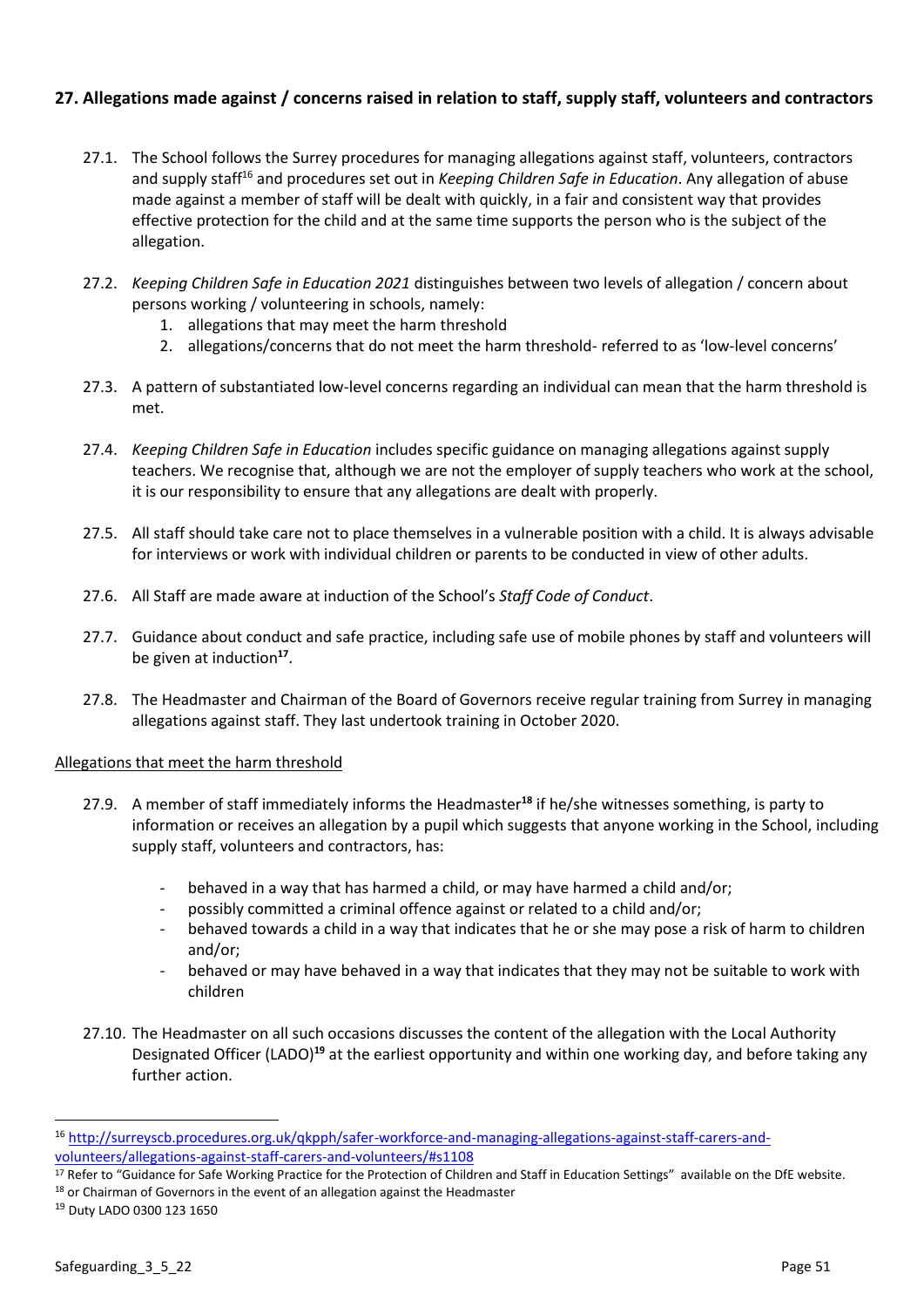- 27.11. If the allegation made to a member of staff concerns the Headmaster, the person receiving the allegation immediately informs the Chair of Governors, who will consult the LADO as in 27.10 above, without notifying the Headmaster first.
- 27.12. Suspension of the member of staff, excluding the Headmaster, against whom an allegation has been made, needs careful consideration, and the Headmaster seeks the advice of the LADO and HR in making this decision.
- 27.13. In the event of an allegation against the Headmaster, the decision to suspend is made by the Chair of Governors with advice from the LADO as in 27.10 above.
- 27.14. Any allegation regarding the Chair of Governors is referred to the LADO.
- 27.15. Where a member of staff is the subject of an allegation of abuse they will normally be informed of the concerns or allegations as soon as possible and given an explanation of the likely course of action. The Head will appoint a named representative to keep the individual informed of the progress of the case and consider what other support is appropriate.
- 27.16. Where an allegation is made against a member of the boarding staff, who is suspended pending an investigation of a safeguarding nature, the School will make appropriate arrangements for alternative accommodation for the staff member away from pupils.
- 27.17. If a person against whom an allegation has been made resigns or we dismiss him/her, or in the case of a volunteer we cease to use his/her services, we will report him/her to the DBS within one month and ensure that any allegation is followed up in accordance with statutory guidance.
- 27.18. The School will make a referral to the Teaching Regulation Agency (TRA) where a teacher has been dismissed (or would have been dismissed had he/she not resigned) and a prohibition order may be appropriate. The reasons such an order would be considered are: unacceptable professional conduct; conduct that may bring the profession into disrepute; a conviction, at any time, for a relevant offence.
- 27.19. We have a procedure for managing the suspension of a contract for a community user in the event of an allegation arising in that context.
- 27.20. Staff, parents and governors are reminded that publication of material that may lead to the identification of a teacher who is the subject of an allegation is prohibited by law. Publication includes verbal conversations or writing including content placed on social media sites.
- 27.21. For all allegations, other than those found to be malicious or false, the following information is kept on the file of the person accused:
	- a clear and comprehensive summary of the allegation;
	- details of how the allegation was followed up and resolved;
	- a note of action taken, decisions reached and whether the outcome was substantiated, unsubstantiated or unfounded;
	- a copy provided to the person concerned, where agreed by children's social care or the Police;
	- a declaration as to whether or not the information will be included in references
- 27.22. Substantiated allegations are included in references, with only factual information provided therein (as opposed to opinions).
- 27.23. In the event of continuing concerns regarding the way the investigation has been progressed, any member of staff has the right to make a direct report (see parag. 28 Whistle-blowing).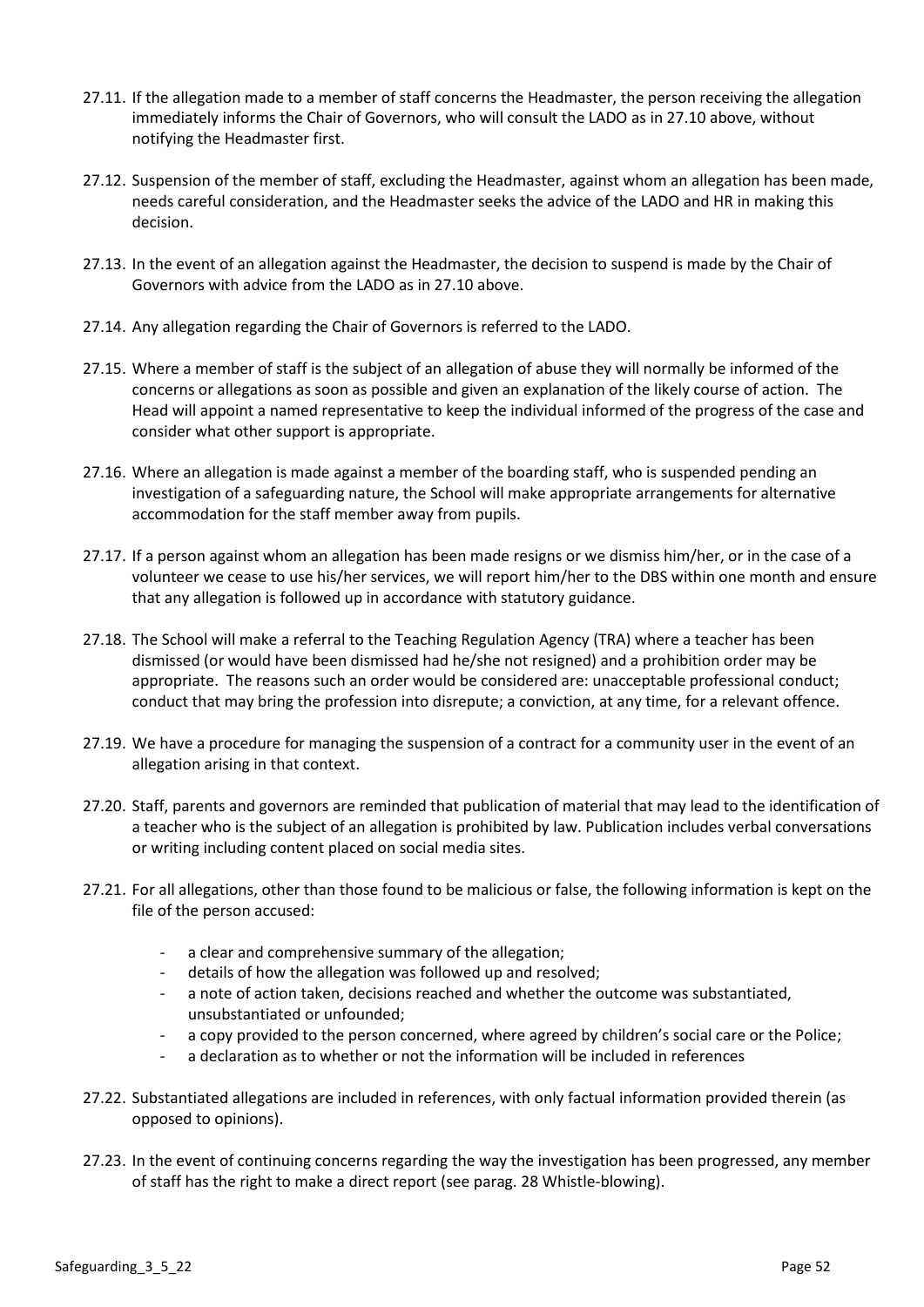### Allegations that do not meet the harm threshold (low level concerns)

- 27.24. A low-level concern is any concern- no matter how small, and even if no more than causing a sense of unease or a nagging doubt- that an adult working in or on behalf of the School may have acted in a way that:
	- o is inconsistent with the Staff Code of Conduct, including inappropriate conduct outside of work, and
	- o does not meet the harm threshold or is otherwise not considered serious enough to consider a referral to the LADO.

Examples of such behaviour could include, but are not limited to:

- being over friendly with children;
- having favourites;
- taking photographs of children on their personal mobile phone;
- engaging with a child on a one-to-one basis in a secluded area or behind a closed door;
- using inappropriate sexualised, intimidating or offensive language.
- 27.25. Staff, supply staff, contractors and volunteers are encouraged and expected to share any low-level concerns that they may have by following the process below. Doing so will help to embed a culture of openness and transparency in which the School's ethos and standards of behaviour are constantly lived, monitored and reinforced by all staff.
- 27.26. Staff are also encouraged to self-refer should they be concerned about how they have acted or how it could be misinterpreted.
- 27.27. **Low-level concerns should be reported to the Headmaster**. If the concern relates to the Headmaster, it should be reported to the Chairman of Governors.
- 27.28. The Headmaster is responsible for recording the details of low-level concerns, including the context in which the concern arose, the action taken and the rationale for the decisions made. The name of the person reporting the concern will also be noted, although any request for anonymity will be respected as far as reasonably possible. He may also need to talk to the subject of the concern together with any witnesses, all of which will also be recorded. Once completed, the record is placed in the member of staff's personnel file in an envelope marked- 'Confidential- only to be opened with permission of the Headmaster'.
- 27.29. The Headmaster may deem that formal or informal disciplinary action may be appropriate, in which case the School's policies will be followed as normal.
- 27.30. The School is committed to reviewing low-level concerns, alert to the possibility that they are indicative of wider cultural issues within the School, in which case policies will be revised and/or extra training given as appropriate
- 27.31. Low-level concerns regarding supply staff and contractors will be recorded by the School but also passed onto the relevant employer.
- 27.32. Low-level concerns are not mentioned in references unless they relate to issues which would normally be included in a reference- e.g. misconduct or poor performance.

### **28. Whistle-blowing**

28.1. We recognise that children cannot be expected to raise concerns in an environment where staff fail to do so.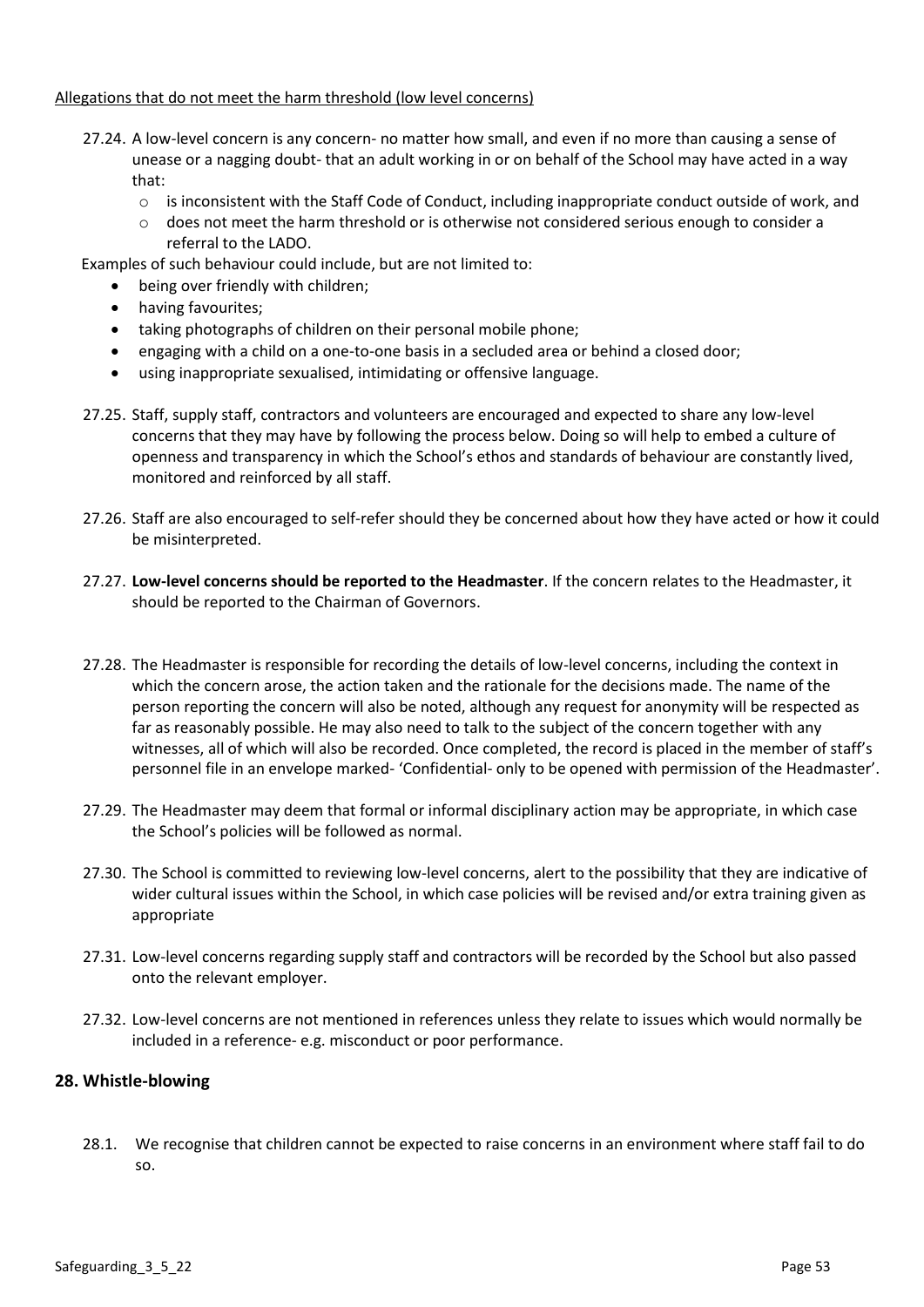- 28.2. All staff are made aware at induction and at least annually of their duty to raise concerns, where they exist, about the management of child protection, which may include the attitude or actions of colleagues, poor or unsafe practice and potential failures in the School's safeguarding arrangements. Any colleague who considers it necessary to 'blow the whistle' should follow the City of London's Whistleblowing Policy, which is given to all new staff at induction and is available in the Teacher's Guide on the Staff Shared Area.
- 28.3. The [NSPCC whistleblowing helpline](https://www.nspcc.org.uk/what-you-can-do/report-abuse/dedicated-helplines/whistleblowing-advice-line/) is available for staff who do not feel able to raise concerns regarding child protection failures internally. Staff can call: 0800 028 0285 – line is available from 8:00 AM to 8:00 PM, Monday to Friday and Email[: help@nspcc.org.uk.](mailto:help@nspcc.org.uk)
- 28.4. Independent Schools Inspectorate, which inspects City of London Freemen's School, can be contacted by parents who consider it necessary to 'blow the whistle' about safeguarding procedures and practice at the School. Contact[: https://www.isi.net/contact /](https://www.isi.net/contact%20/) 020 7600 0100
- 28.5. Whistle-blowing regarding the Headmaster should be made to the Chair of the Governing Body (whose contact details are noted at the beginning of this document).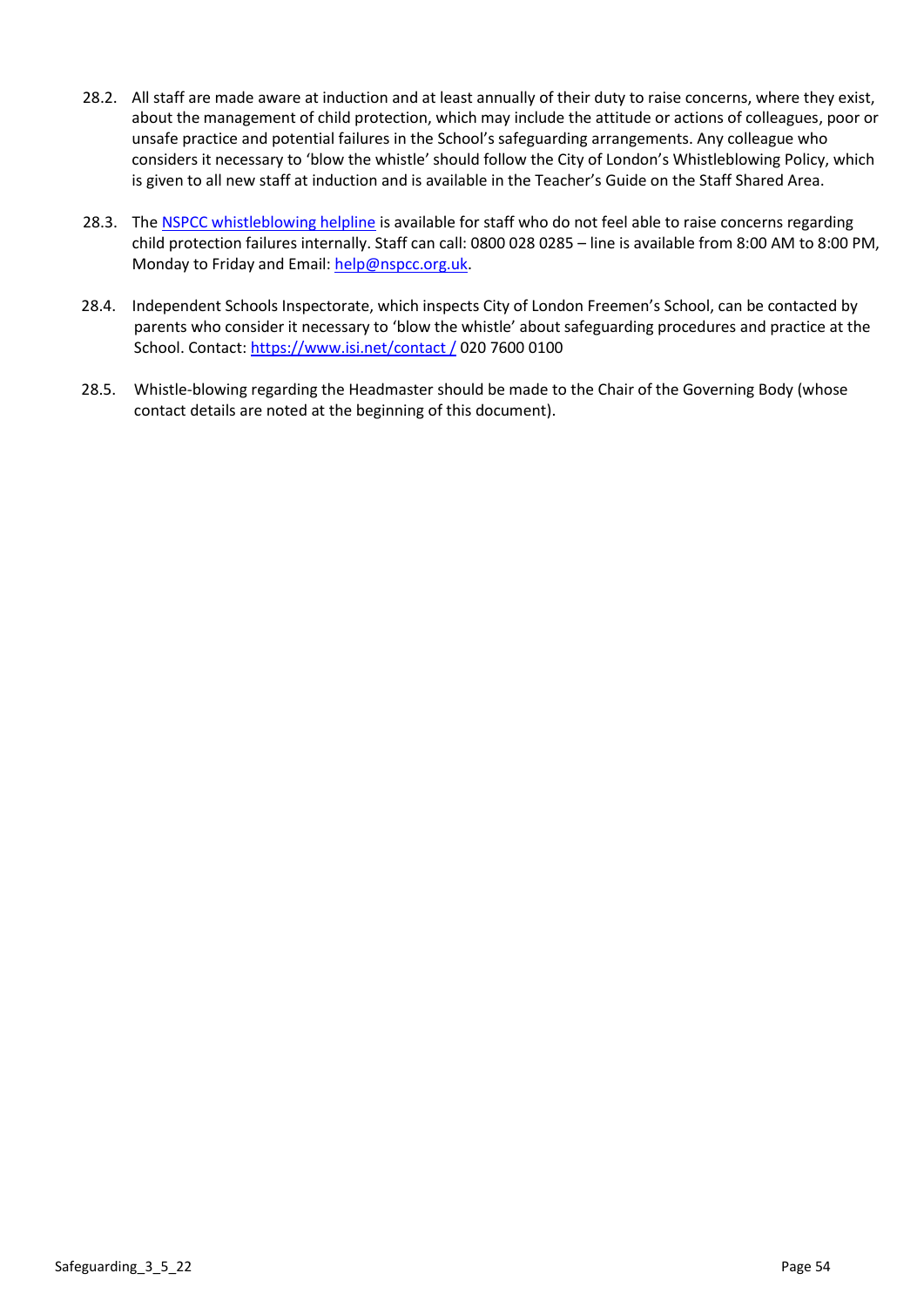## **29. Physical Intervention**

- 29.1. We acknowledge that staff must only ever use physical intervention as a last resort in the following circumstances: when a child is endangering him/herself or others; to prevent serious damage to property. At all times the minimum force necessary must be used.
- 29.2. Such events should be recorded and signed by a witness.
- 29.3. We understand that unnecessary physical intervention may be considered under child protection or disciplinary procedures.
- 29.4. We recognise that touch is in some circumstances appropriate when working with children, and staff are given training on professional boundaries at Induction.
- 29.5. Our *Physical Restraint of Pupils Policy* contains more details on this topic.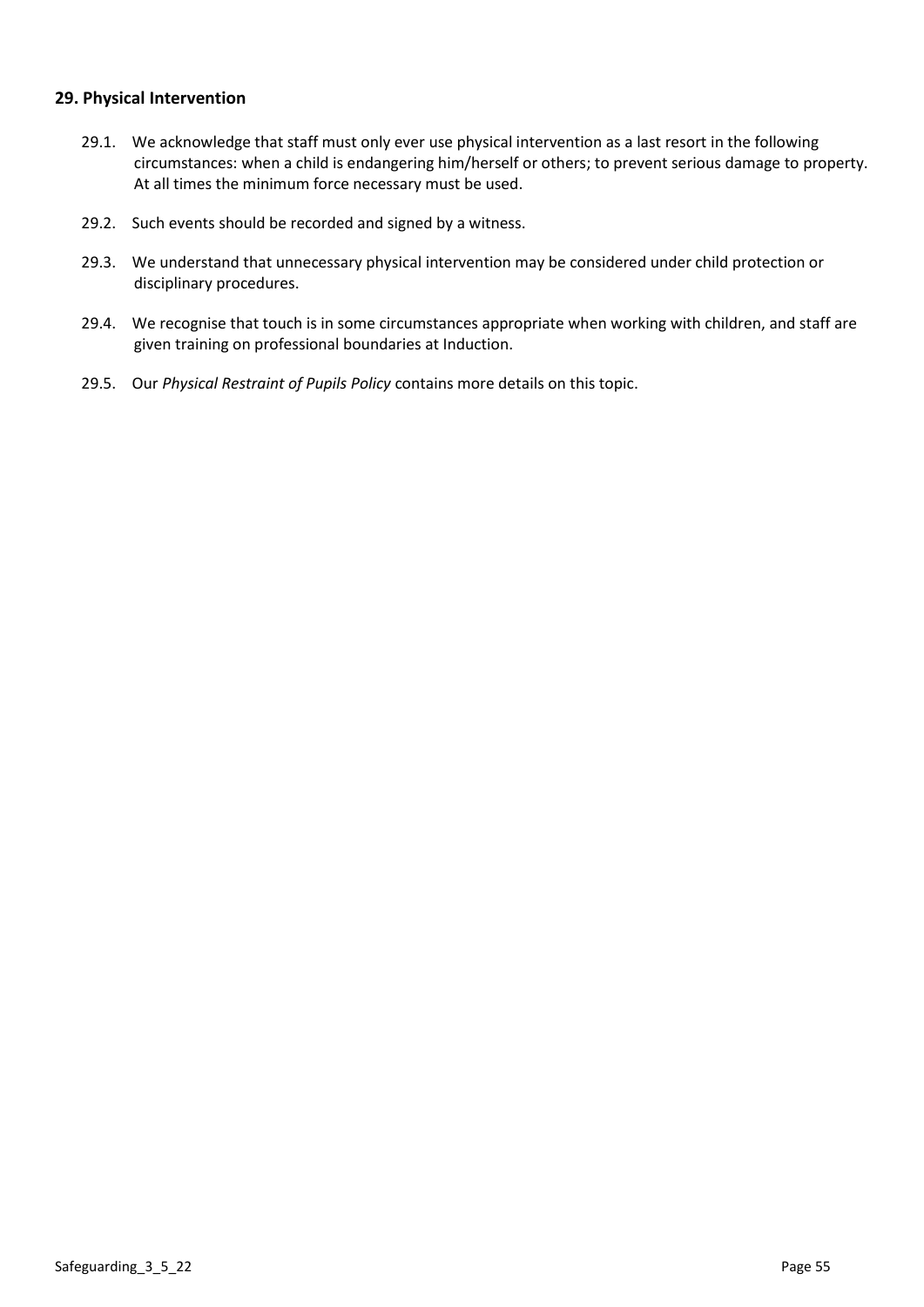# **Appendix 1 - Indicators of abuse**

## **Neglect**

Neglect is a lack of parental care but poverty and lack of information or adequate services can be contributory factors.

Far more children are registered to the category of neglect on Child in Need and Child Protection plans than to the other categories. As with abuse, the number of children experiencing neglect is likely to be much higher than the numbers on the plans.

Neglect can include parents or carers failing to:

- provide adequate food, clothing and shelter
- protect a child from physical and emotional harm or danger
- ensure adequate supervision or stimulation
- ensure access to appropriate medical care or treatment

NSPCC research has highlighted the following examples of the neglect of children under 12 years old:

- frequently going hungry
- frequently having to go to school in dirty clothes
- regularly having to look after themselves because of parents being away or having problems such as drug or alcohol misuse
- being abandoned or deserted
- living at home in dangerous physical conditions
- not being taken to the doctor when ill
- not receiving dental care.

Neglect is a difficult form of abuse to recognise and is often seen as less serious than other categories. It is, however, very damaging: children who are neglected often develop more slowly than others and may find it hard to make friends and fit in with their peer group.

Neglect is often noticed at a stage when it does not pose a risk to the child. The duty to safeguard and promote the welfare of children (*What to do if You're Worried a Child is Being Abused* DfE 2015) would suggest that an appropriate intervention or conversation at this early stage can address the issue and prevent a child continuing to suffer until it reaches a point when they are at risk of harm or in significant need.

Neglect is often linked to other forms of abuse, so any concerns school staff should be discussed with the DSL.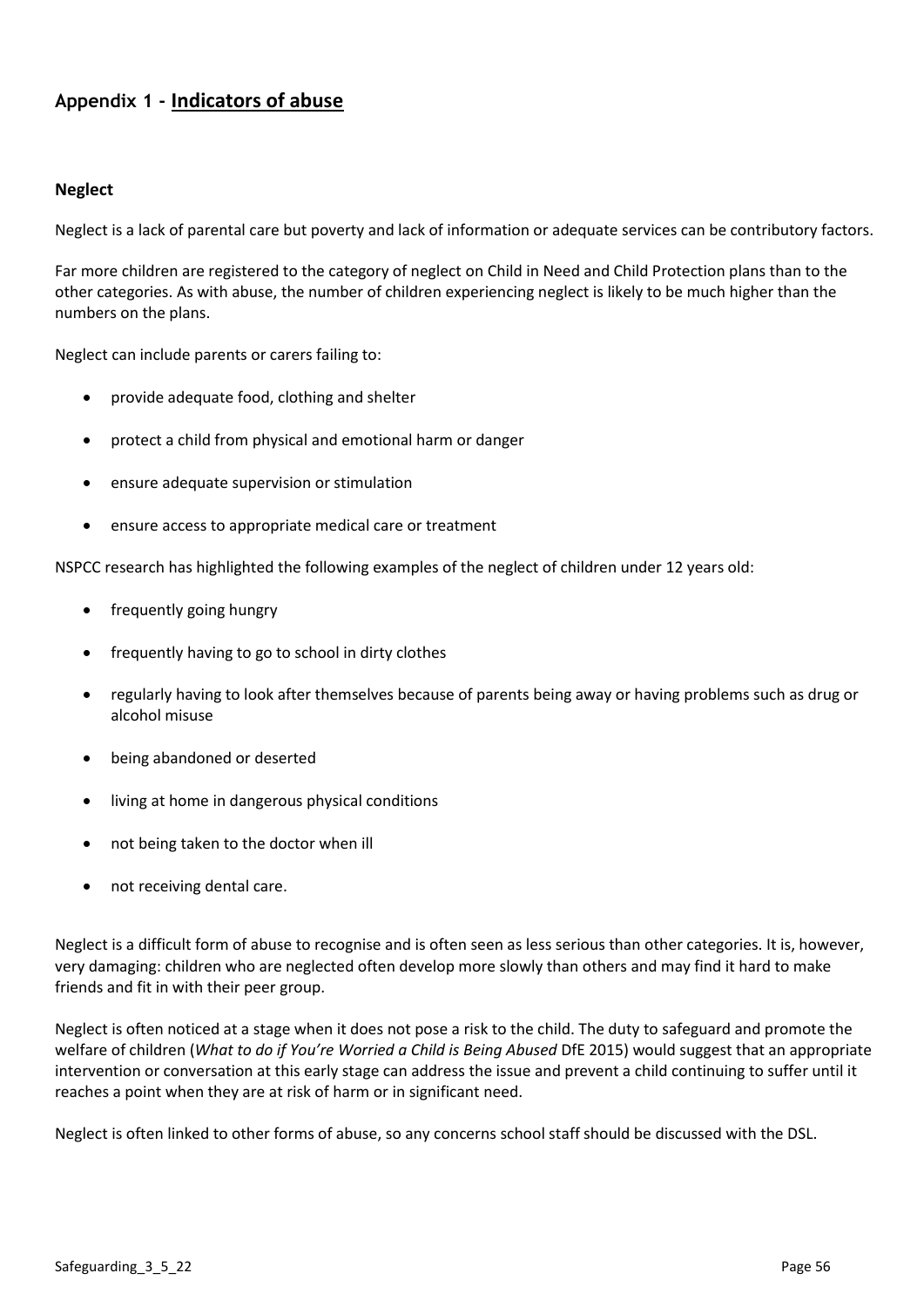### **Indicators of neglect**

The following is a summary of some of the indicators that may suggest a child is being abused or is at risk of harm.

It is important to recognise that indicators alone cannot confirm whether a child is being abused. Each child should be seen in the context of their family and wider community and a proper assessment carried out by appropriate persons. What is important to keep in mind is that if you feel unsure or concerned, do something about it. Don't keep it to yourself. The [Neglect Risk Assessment Tool](https://www.surreyscp.org.uk/wp-content/uploads/2021/01/Surrey-Neglect-Screening-tool-Jan-2021.pdf) provides staff with a resource to identify and act on concerns regarding neglect.

Physical indicators of neglect

- Constant hunger and stealing food
- Poor personal hygiene unkempt, dirty or smelly
- Underweight
- Dress unsuitable for weather
- Poor state of clothing
- Illness or injury untreated

Behavioural indicators of neglect

- Constant tiredness
- Frequent absence from school or lateness
- Missing medical appointments
- Isolated among peers
- Frequently unsupervised
- Stealing or scavenging, especially food
- Destructive tendencies

### **Emotional abuse**

Most harm is produced in *low warmth, high criticism* homes, not from single incidents.

Emotional abuse is difficult to define, identify/recognise and/or prove.

Emotional abuse is chronic and cumulative and has a long-term impact.

All kinds of abuse and neglect have emotional effects although emotional abuse can occur by itself.

Children can be harmed by witnessing someone harming another person – as in domestic abuse.

It is sometimes possible to spot emotionally abusive behavior from parents and carers to their children, by the way that the adults are speaking to, or behaving towards children. An appropriate challenge or intervention could affect positive change and prevent more intensive work being carried out later on.

### **Indicators of emotional abuse**

Developmental issues

- Delays in physical, mental and emotional development
- Poor school performance
- Speech disorders, particularly sudden disorders or changes.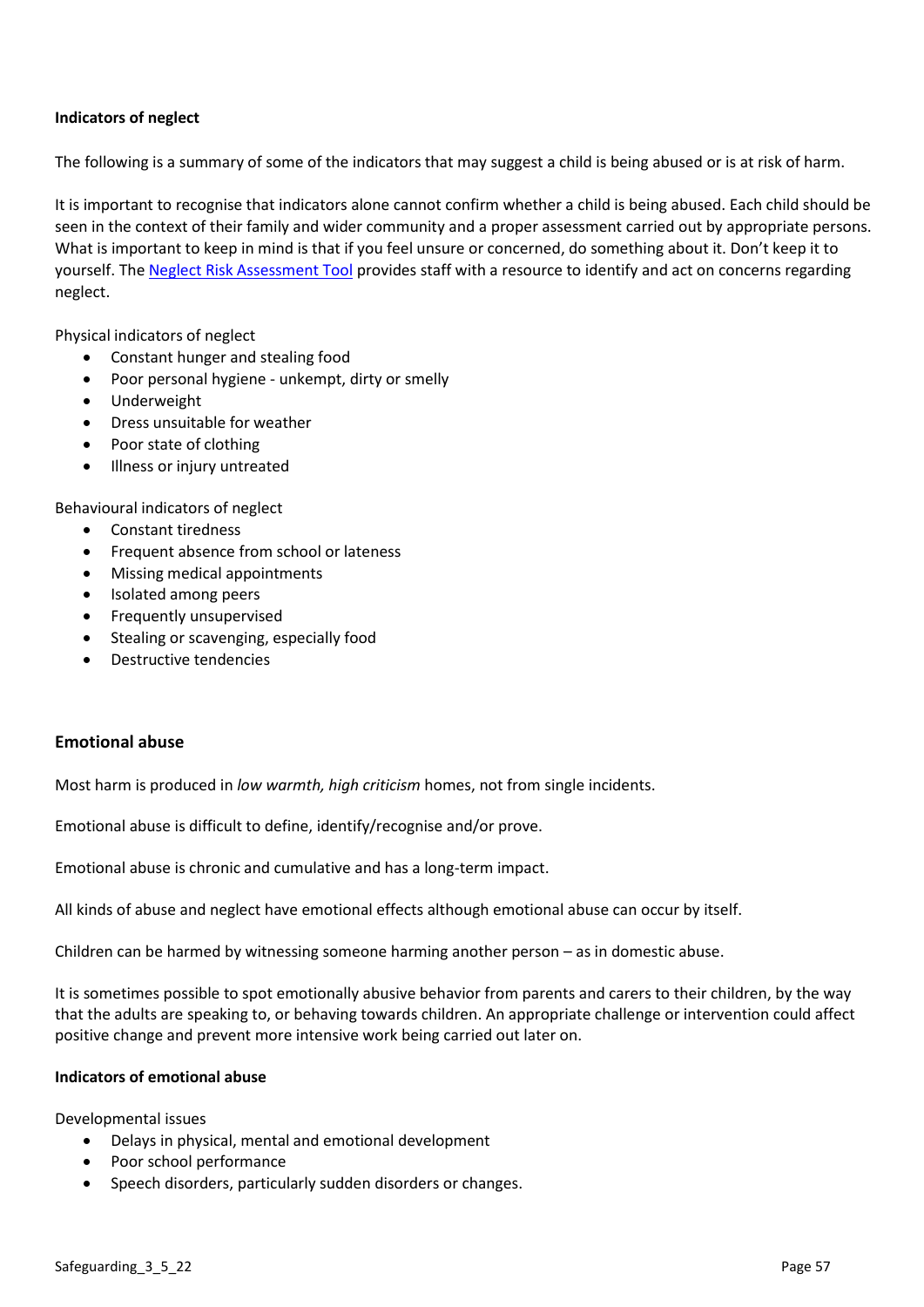#### Behaviour

- Acceptance of punishment which appears excessive
- Over-reaction to mistakes
- Continual self-deprecation (I'm stupid, ugly, worthless etc)
- Neurotic behaviour (such as rocking, hair-twisting, thumb-sucking)
- Self-mutilation
- Suicide attempts
- Drug/solvent abuse
- Running away
- Compulsive stealing, scavenging
- Acting out
- Poor trust in significant adults
- Regressive behaviour  $-e.g.,$  wetting
- Eating disorders
- Destructive tendencies
- Neurotic behaviour
- Arriving early at school, leaving late

### Social issues

- Withdrawal from physical contact
- Withdrawal from social interaction
- Over-compliant behaviour
- Insecure, clinging behaviour
- Poor social relationships

### Emotional responses

- Extreme fear of new situations
- Inappropriate emotional responses to painful situations ("I deserve this")
- Fear of parents being contacted
- Self-disgust
- Low self-esteem
- Unusually fearful with adults
- Lack of concentration, restlessness, aimlessness
- Extremes of passivity or aggression

## **Physical abuse**

Most children collect cuts and bruises quite routinely as part of the rough and tumble of daily life. Clearly, it is not necessary to be concerned about most of these minor injuries. But accidental injuries normally occur on the *bony prominences* – e.g. knees, shins.

Injuries on the *soft* areas of the body are more likely to be inflicted intentionally and should therefore make us more alert to other concerning factors that may be present.

A body map can assist in the clear recording and reporting of physical abuse. The body map should only be used to record observed injuries and no child should be asked to remove clothing by a member of staff of the school.

### **Indicators of physical abuse / factors that should increase concern**

- Multiple bruising or bruises and scratches (especially on the head and face)
- Clusters of bruises  $-e.g.,$  fingertip bruising (caused by being grasped)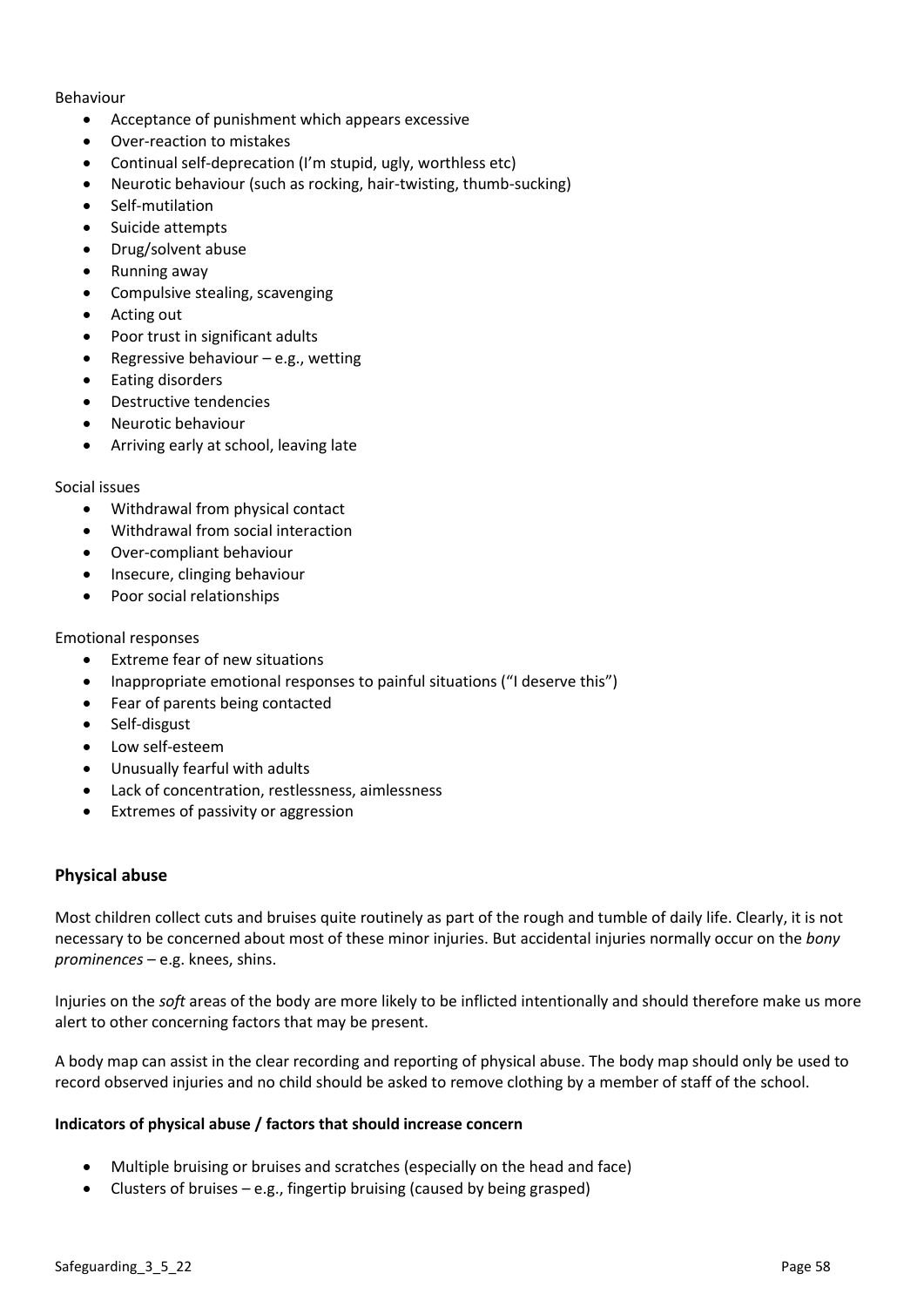- Bruises around the neck and behind the ears the most common abusive injuries are to the head
- Bruises on the back, chest, buttocks, or on the inside of the thighs
- Marks indicating injury by an instrument e.g., linear bruising (stick), parallel bruising (belt), marks of a buckle
- Bite marks
- Deliberate burning may also be indicated by the pattern of an instrument or object e.g., electric fire, cooker, cigarette
- Scalds with upward splash marks or *tide marks*
- Untreated injuries
- Recurrent injuries or burns
- Bald patches.

In the context of the school, it is normal to ask about a noticeable injury. The response to such an enquiry is generally light-hearted and detailed. So, most of all, concern should be increased when:

- the explanation given does not match the injury
- the explanation uses words or phrases that do not match the vocabulary of the child (adults words)
- no explanation is forthcoming
- the child (or the parent/carer) is secretive or evasive
- the injury is accompanied by allegations of abuse or assault

You should be concerned if a child:

- is reluctant to have parents/carers contacted
- runs away or shows fear of going home
- is aggressive towards themselves or others
- flinches when approached or touched
- is reluctant to undress to change clothing for sport
- wears long sleeves during hot weather
- is unnaturally compliant in the presence of parents/carers.
- has a fear of medical help or attention
- admits to a punishment that appears excessive.

### **Sexual abuse**

Sexual abuse is often perpetrated by people who are known and trusted by the child  $-e.g.,$  relatives, family friends, neighbours, babysitters, and people working with the child in school, faith settings, clubs or activities. Children can also be subject to child sexual exploitation.

Sexual exploitation is seen as a separate category of sexual abuse. The **SSCP CSE Screening Tool** provides school staff with information regarding indicators of CSE (further information about CSE is available above).

Characteristics of child sexual abuse:

- it is often planned and systematic people do not sexually abuse children by accident, though sexual abuse can be opportunistic
- grooming the child people who abuse children take care to choose a vulnerable child and often spend time making them dependent (this may occur online)
- grooming the child's environment abusers try to ensure that potential adult protectors (parents and other carers especially) are not suspicious of their motives.

Most people who sexually abuse children are men, but some women sexually abuse too.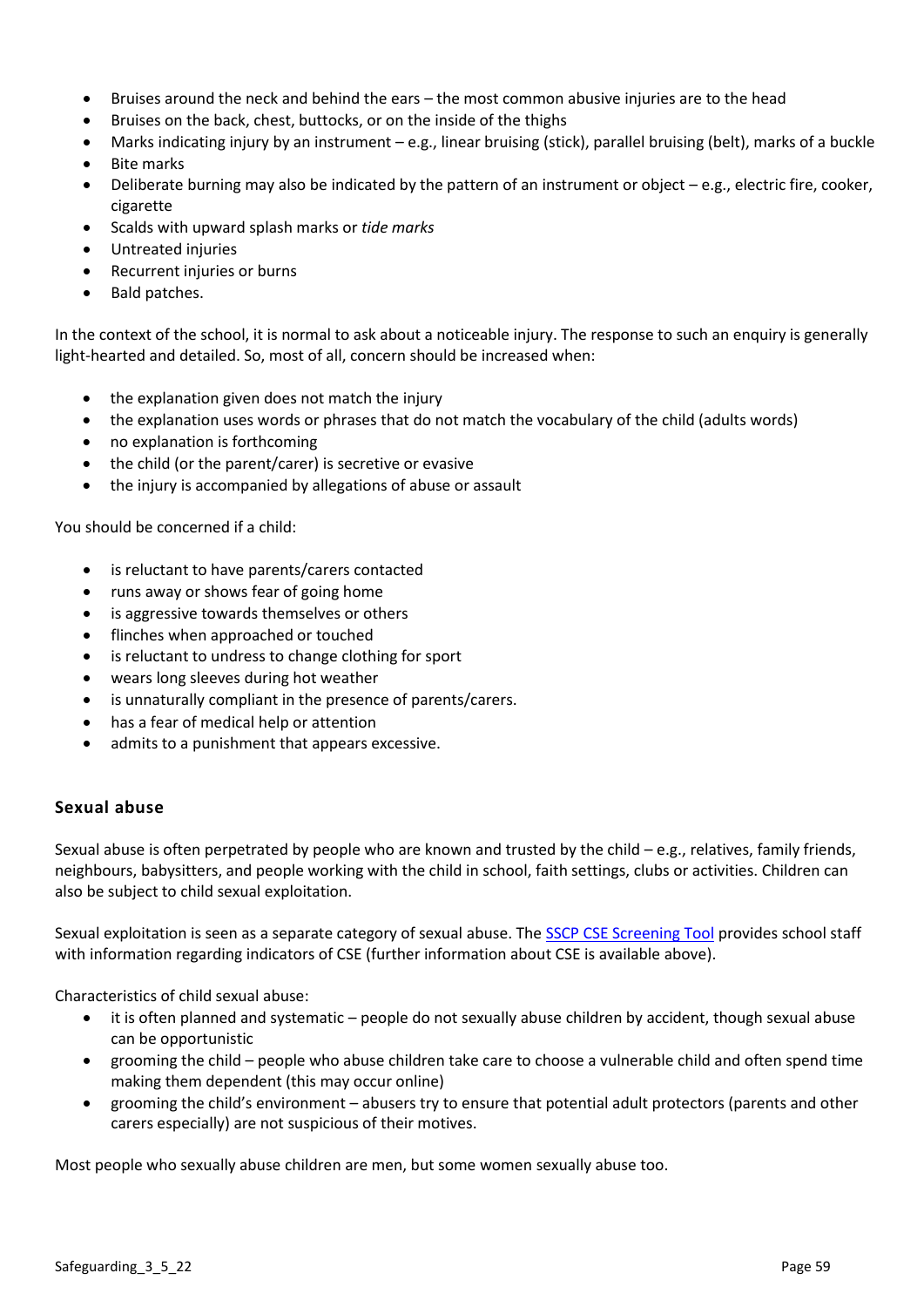### **Indicators of sexual abuse**

Physical observations:

- Damage to genitalia, anus or mouth
- Sexually transmitted diseases
- Unexpected pregnancy, especially in very young girls
- Soreness in genital area, anus or mouth and other medical problems such as chronic itching
- Unexplained recurrent urinary tract infections and discharges or abdominal pain

Behavioural observations:

- Sexual knowledge inappropriate for age
- Sexualised behaviour or affection inappropriate for age
- Sexually inappropriate behaviour
- Hinting at sexual activity
- Inexplicable decline in education progress
- Depression or other sudden apparent changes in personality as becoming insecure
- Lack of concentration, restlessness, aimlessness
- Socially isolated or withdrawn
- Overly-compliant behaviour
- Acting out, aggressive behaviour
- Poor trust or fear concerning significant adults
- Regressive behaviour,
- Onset of wetting, by day or night; nightmares
- Arriving early at school, leaving late, running away from home
- Suicide attempts, self-mutilation
- Suddenly drawing sexually explicit pictures
- Eating disorders or sudden loss of appetite or compulsive eating
- Regressing to younger behaviour patterns such as thumb sucking or bringing out discarded cuddly toys
- Become worried about clothing being removed
- Trying to be 'ultra-good' or perfect; overreacting to criticism.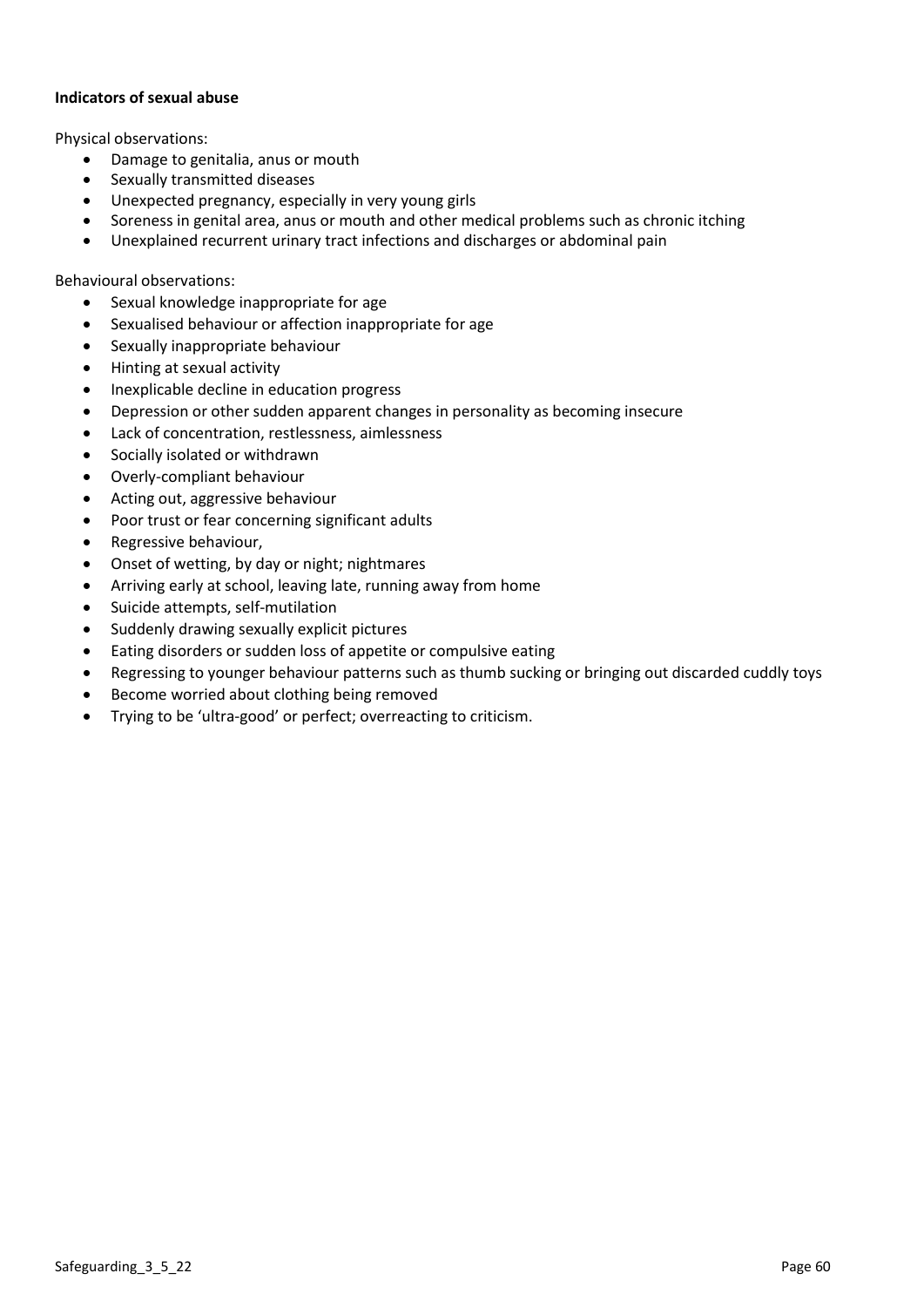# **Appendix 2** *-* **Harmful sexual behaviour**

The boundary between what is abusive and what is part of normal childhood or youthful experimentation can be blurred. The determination of whether behaviour is developmental, inappropriate or abusive will hinge around the related concepts of true consent, power imbalance and exploitation. This may include children and young people who exhibit a range of sexually problematic behaviour such as indecent exposure, obscene telephone calls, fetishism, bestiality and sexual abuse against adults, peers or children.

**Developmental Sexual Activity** encompasses those actions that are to be expected from children and young people as they move from infancy through to an adult understanding of their physical, emotional and behavioural relationships with each other. Such sexual activity is essentially information gathering and experience testing. It is characterised by mutuality and of the seeking of consent.

**Inappropriate Sexual Behaviour** can be inappropriate socially, inappropriate to development, or both. In considering whether behaviour fits into this category, it is important to consider what negative effects it has on any of the parties involved and what concerns it raises about a child or young person. It should be recognised that some actions may be motivated by information seeking, but still cause significant upset, confusion, worry, physical damage, etc. It may also be that the behaviour is "acting out" which may derive from other sexual situations to which the child or young person has been exposed. If an act appears to have been inappropriate, there may still be a need for some form of behaviour management or intervention. For some children, educative inputs may be enough to address the behaviour.

Further information and advice to assist in identifying and responding appropriately to sexual behaviour is available from the Brook Sexual Behaviours Traffic Light Tool<sup>20</sup>. Assessment, Consultation and Therapy (ACT) 01306 745310 can also assist professionals in identifying sexual behaviour of concern in children and adolescents.

<sup>20</sup> <https://www.brook.org.uk/our-work/category/sexual-behaviours-traffic-light-tool>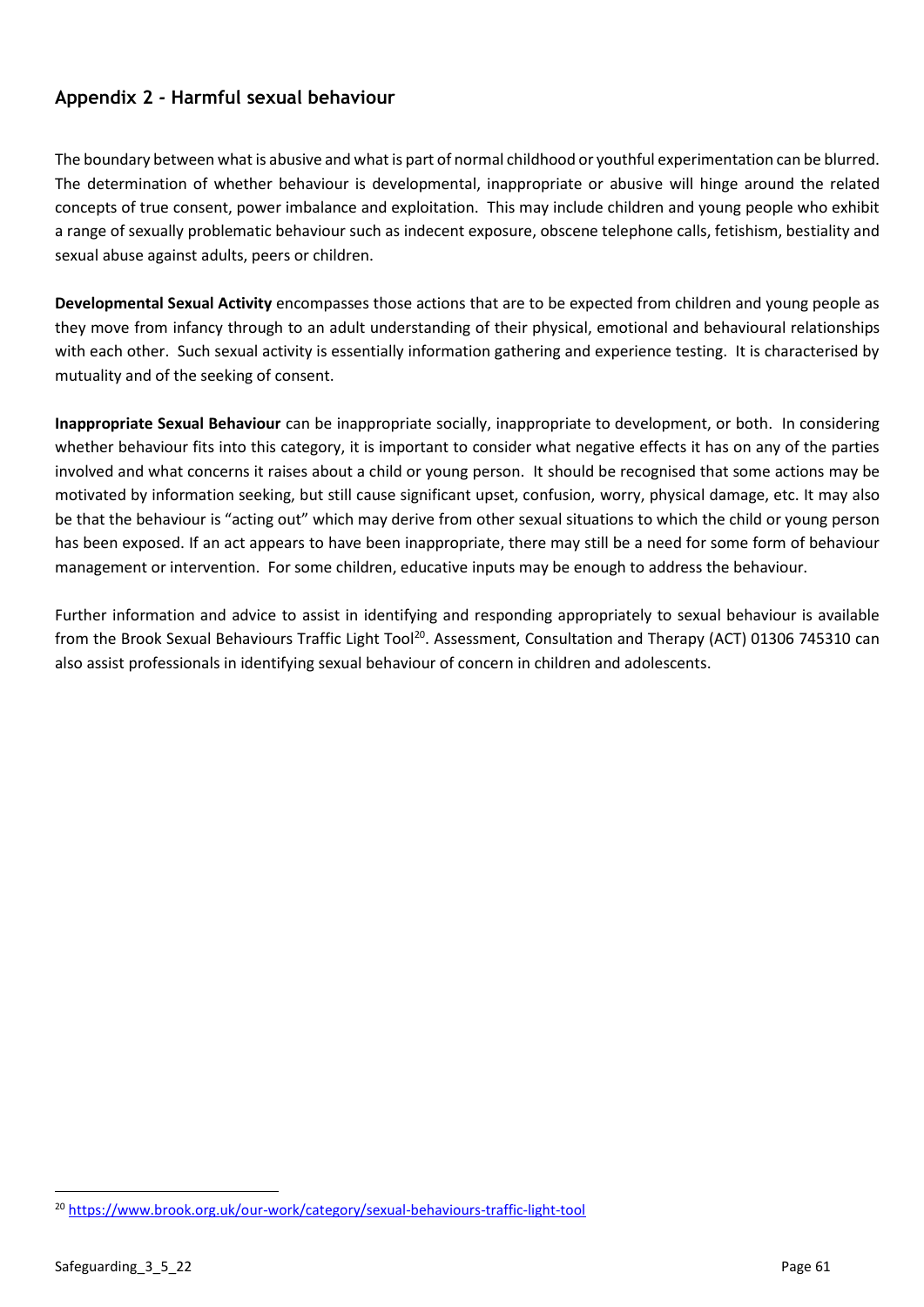# **Appendix 3 - Child Sexual Exploitation**

Staff should refer to Part A of 'Child Sexual Exploitation: Definition and a guide for practitioners, local leaders and decision makers working to protect children from child sexual exploitation' (2017)<sup>21</sup> for comprehensive guidance on Child Sexual Exploitation.

The following list of indicators is not exhaustive or definitive but it does highlight common signs which can assist professionals in identifying children or young people who may be victims of sexual exploitation.

Signs include:

- going missing from home or school
- regular school absence/truanting
- underage sexual activity
- inappropriate sexual or sexualised behaviour
- sexually risky behaviour, 'swapping' sex
- repeat sexually transmitted infections
- in girls, repeat pregnancy, abortions, miscarriage
- receiving unexplained gifts or gifts from unknown sources
- having multiple mobile phones and worrying about losing contact via mobile
- online safety concerns such as youth produced sexual imagery or being coerced into sharing explicit images.
- having unaffordable new things (clothes, mobile) or expensive habits (alcohol, drugs)
- changes in the way they dress
- going to hotels or other unusual locations to meet friends
- seen at known places of concern
- moving around the country, appearing in new towns or cities, not knowing where they are
- getting in/out of different cars driven by unknown adults
- having older boyfriends or girlfriends
- contact with known perpetrators
- involved in abusive relationships, intimidated and fearful of certain people or situations
- socialising with groups of older people, or anti-social groups, or with other vulnerable peers
- associating with other young people involved in sexual exploitation
- recruiting other young people to exploitative situations
- truancy, exclusion, disengagement with school, opting out of education altogether
- unexplained changes in behaviour or personality (chaotic, aggressive, sexual)
- mood swings, volatile behaviour, emotional distress
- self-harming, suicidal thoughts, suicide attempts, overdosing, eating disorders
- drug or alcohol misuse
- getting involved in crime
- police involvement, police records
- involved in gangs, gang fights, gang membership
- injuries from physical assault, physical restraint, sexual assault.

 $^{21}$ [https://www.gov.uk/government/uploads/system/uploads/attachment\\_data/file/591903/CSE\\_Guidance\\_Core\\_Document\\_13.0](https://www.gov.uk/government/uploads/system/uploads/attachment_data/file/591903/CSE_Guidance_Core_Document_13.02.2017.pdf) [2.2017.pdf](https://www.gov.uk/government/uploads/system/uploads/attachment_data/file/591903/CSE_Guidance_Core_Document_13.02.2017.pdf)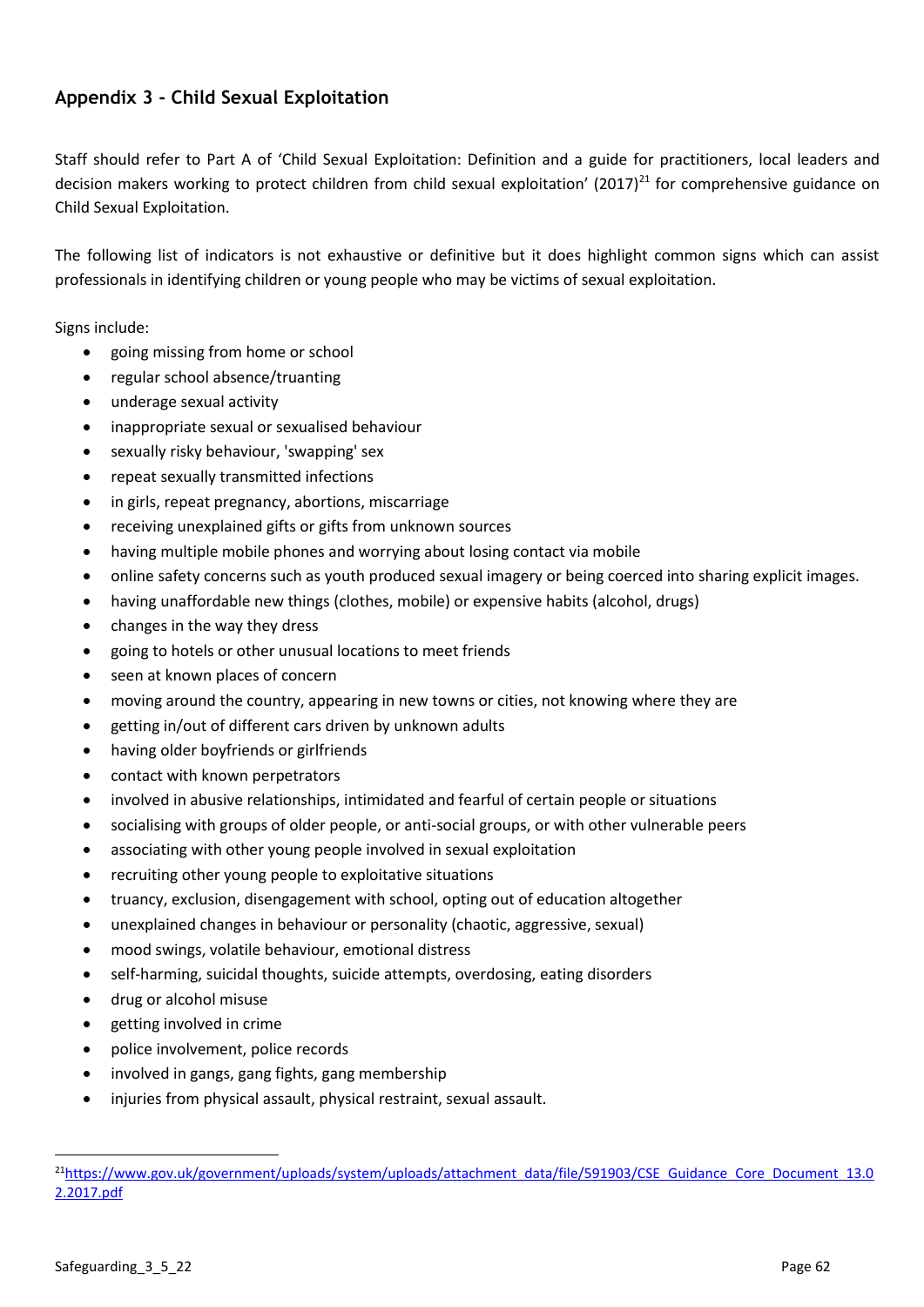# **Appendix 4 - Female Genital Mutilation (FGM)**

It is essential that staff are aware of FGM practices and the need to look for signs, symptoms and other indicators of FGM.

### **What is FGM?**

It involves procedures that intentionally alter/injure the female genital organs for non-medical reasons.

### 4 types of procedure:

Type 1 Clitoridectomy – partial/total removal of clitoris

Type 2 Excision – partial/total removal of clitoris and labia minora

Type 3 Infibulation entrance to vagina is narrowed by repositioning the inner/outer labia

Type 4 all other procedures that may include: pricking, piercing, incising, cauterising and scraping the genital area.

Why is it carried out?

Belief that:

- FGM brings status/respect to the girl social acceptance for marriage
- preserves a girl's virginity
- part of being a woman / rite of passage
- upholds family honour
- cleanses and purifies the girl
- gives a sense of belonging to the community
- fulfils a religious requirement
- perpetuates a custom/tradition
- helps girls be clean / hygienic
- is cosmetically desirable
- mistakenly believed to make childbirth easier

### **Is FGM legal?**

FGM is internationally recognised as a violation of human rights of girls and women. It is **illegal** in most countries, including the UK.

### **Circumstances and occurrences that may point to FGM happening are:**

- child talking about getting ready for a special ceremony
- family taking a long trip abroad
- child's family being from one of the 'at risk' communities for FGM (Kenya, Somalia, Sudan, Sierra Leone, Egypt, Nigeria, Eritrea as well as non-African communities including Yemeni, Afghani, Kurdistan, Indonesia and Pakistan)
- knowledge that the child's sibling has undergone FGM
- child talks about going abroad to be 'cut' or to prepare for marriage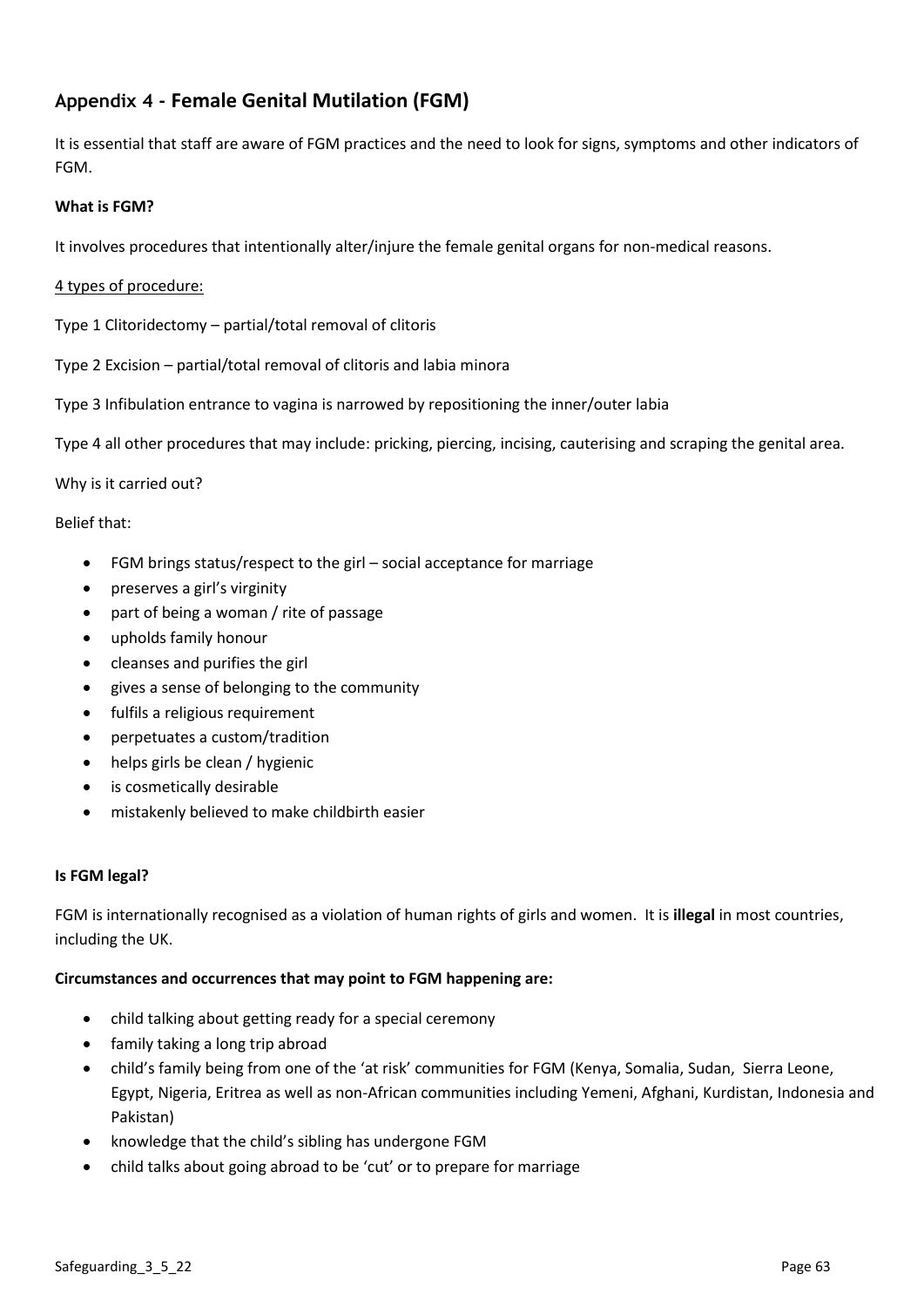Signs that may indicate a child has undergone FGM:

- Prolonged absence from school and other activities
- Behaviour change on return from a holiday abroad, such as being withdrawn and appearing subdued
- Bladder or menstrual problems
- Finding it difficult to sit still and looking uncomfortable
- Complaining about pain between the legs
- Mentioning something somebody did to them that they are not allowed to talk about
- Secretive behaviour, including isolating themselves from the group
- Reluctance to take part in physical activity
- Repeated urinal tract infection
- Disclosure

### **The 'One Chance' rule**

As with Forced Marriage there is the 'One Chance' rule. It is essential that settings /schools/colleges take action **without delay** and make a referral to children's services.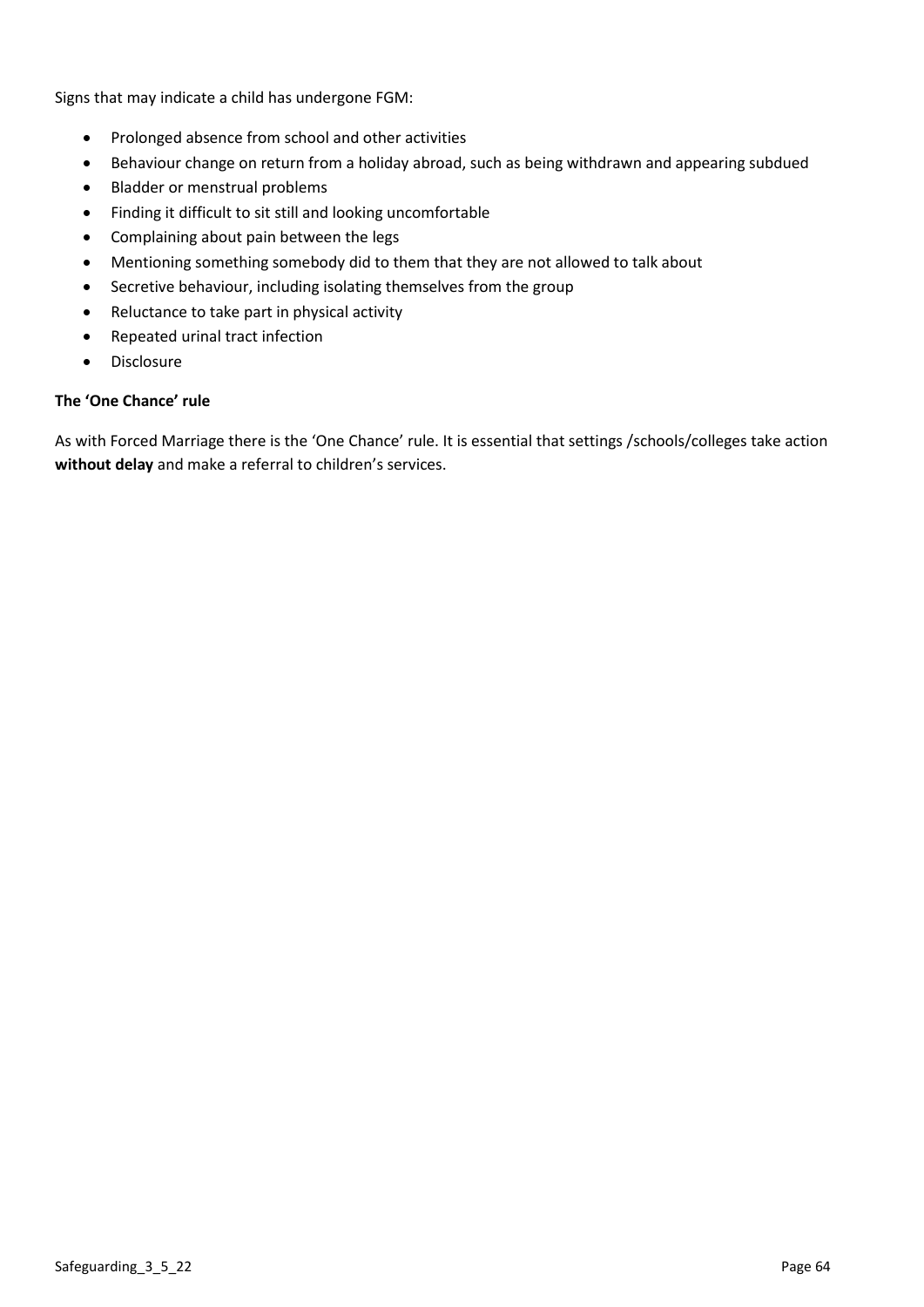# **Appendix 5 - Domestic Abuse**

### **How does it affect children?**

Children can be traumatised by seeing and hearing violence and abuse. They may also be directly targeted by the abuser or take on a protective role and get caught in the middle. In the long term this can lead to mental health issues such as depression, self harm and anxiety.

### **What are the signs to look out for?**

Children affected by domestic abuse reflect their distress in a variety of ways. They may change their usual behaviour and become withdrawn, tired, start to wet the bed and have behavioural difficulties. They may not want to leave their house or may become reluctant to return. Others will excel, using their time in your care as a way to escape from their home life. None of these signs are exclusive to domestic abuse so when you are considering changes in behaviours and concerns about a child, think about whether domestic abuse may be a factor.

### **What should I do if I suspect a family is affected by domestic abuse?**

Tell the School's Designated Safeguarding Lead, who will relay your concerns to the Surrey Domestic Abuse Helpline on 01483 776822 or talk to your local outreach service.

East Surrey Domestic Abuse Services - Covering Reigate & Banstead, Mole Valley and Tandridge - 01737 771350

Your Sanctuary Outreach Service Covering Woking, Runnymede and Surrey Heath - 01483 776822

North Surrey Outreach Service - Covering Epsom & Ewell, Elmbridge and Spelthorne - 01932 260690

South West Surrey Outreach Service - Covering Guildford and Waverley - 01483 577392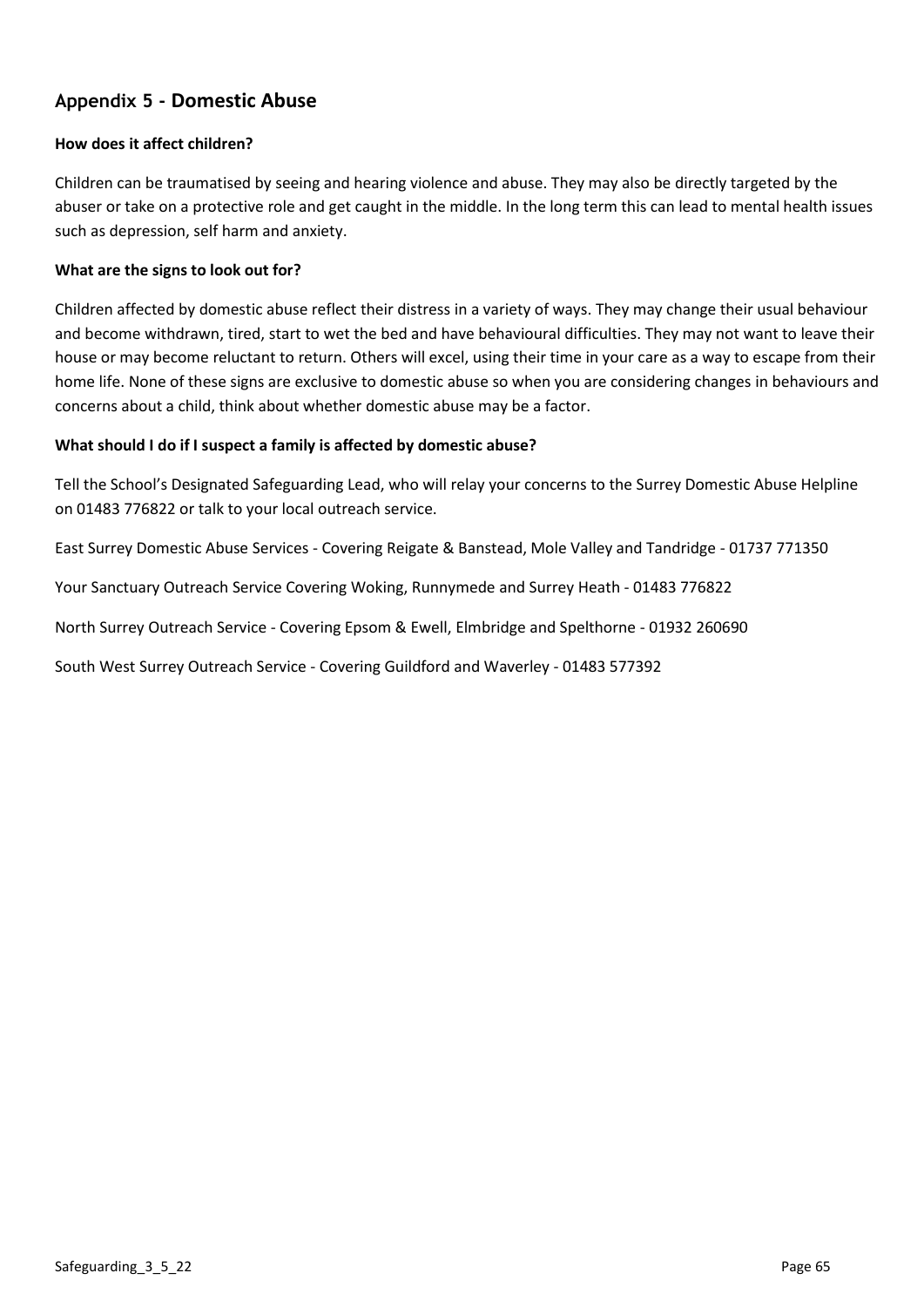# **Appendix 6 - Indicators of Vulnerability to Radicalisation**

- 1. Radicalisation refers to the process by which a person comes to support terrorism and forms of extremism leading to terrorism.
- 2. Extremism is defined by the Government in the Prevent Strategy as:
	- Vocal or active opposition to fundamental British values, including democracy, the rule of law, individual liberty and mutual respect and tolerance of different faiths and beliefs. We also include in our definition of extremism calls for the death of members of our armed forces, whether in this country or overseas.
- 3. Extremism is defined by the Crown Prosecution Service as: The demonstration of unacceptable behaviour by using any means or medium to express views which:
	- encourage, justify or glorify terrorist violence in furtherance of particular beliefs;
	- seek to provoke others to terrorist acts;
	- encourage other serious criminal activity or seek to provoke others to serious criminal acts; or
	- foster hatred which might lead to inter-community violence in the UK.
- 4. There is no such thing as a "typical extremist": those who become involved in extremist actions come from a range of backgrounds and experiences, and most individuals, even those who hold radical views, do not become involved in violent extremist activity.
- 5. Pupils may become susceptible to radicalisation through a range of social, personal and environmental factors - it is known that violent extremists exploit vulnerabilities in individuals to drive a wedge between them and their families and communities. It is vital that school staff are able to recognise those vulnerabilities.
- 6. Indicators of vulnerability include:
	- Identity Crisis the student / pupil is distanced from their cultural / religious heritage and experiences discomfort about their place in society;
	- Personal Crisis the student / pupil may be experiencing family tensions; a sense of isolation; and low self-esteem; he/she may have dissociated from their existing friendship group and become involved with a new and different group of friends; he/she may be searching for answers to questions about identity, faith and belonging;
	- Personal Circumstances migration; local community tensions; and events affecting the student / pupil's country or region of origin may contribute to a sense of grievance that is triggered by personal experience of racism or discrimination or aspects of Government policy;
	- Unmet Aspirations the student / pupil may have perceptions of injustice; a feeling of failure; rejection of civic life;
	- Experiences of Criminality which may include involvement with criminal groups, imprisonment, and poor resettlement / reintegration;
	- Special Educational Need students / pupils may experience difficulties with social interaction, empathy with others, understanding the consequences of his/her actions and awareness of the motivations of others.
- 7. However, this list is not exhaustive, nor does it mean that all young people experiencing the above are at risk of radicalisation for the purposes of violent extremism.
- 8. More critical risk factors could include:
	- being in contact with extremist recruiters;
	- accessing violent extremist websites, especially those with a social networking element;
	- possessing or accessing violent extremist literature;
	- using extremist narratives and a global ideology to explain personal disadvantage;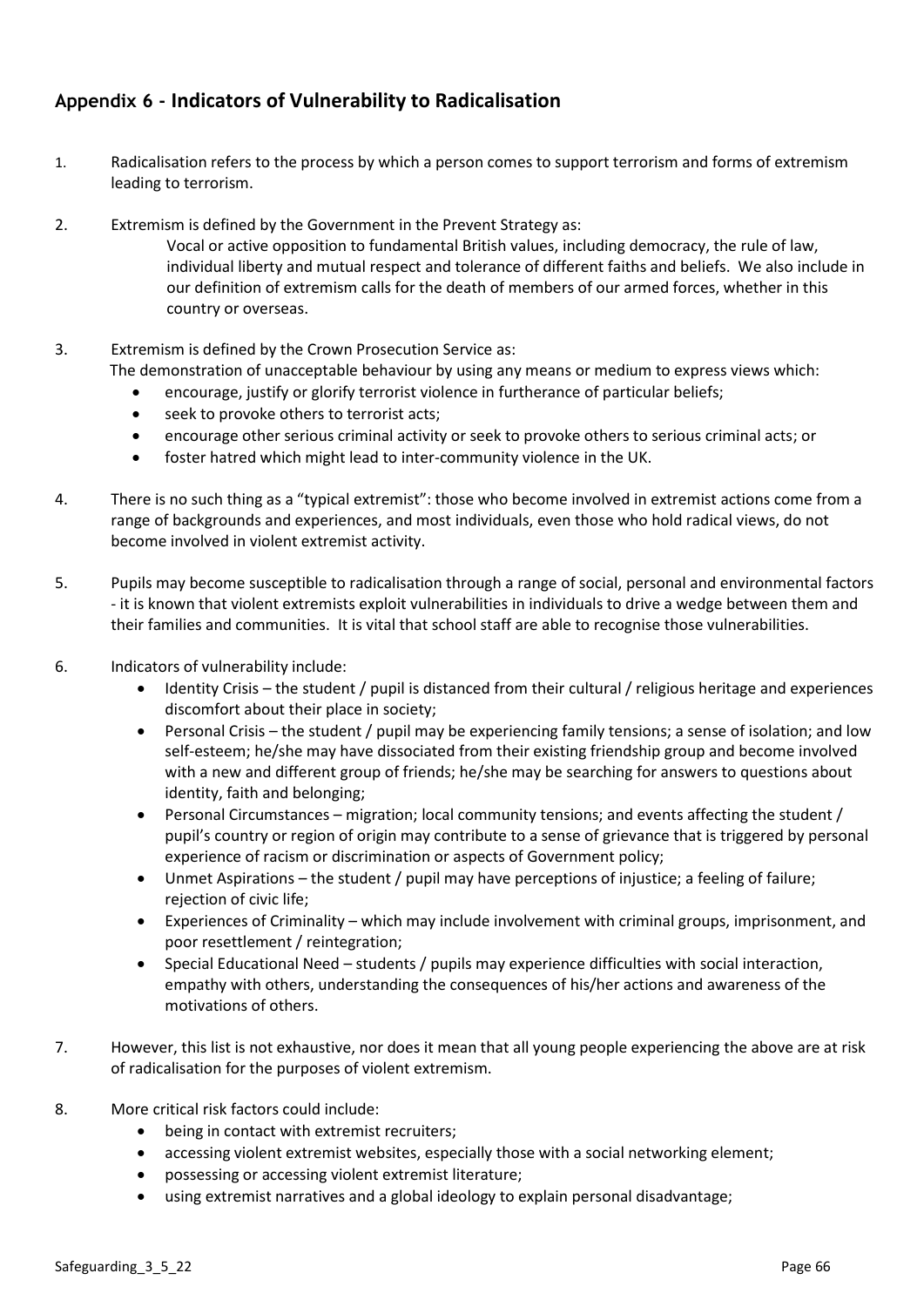- justifying the use of violence to solve societal issues;
- joining or seeking to join extremist organisations; and
- significant changes to appearance and / or behaviour;
- experiencing a high level of social isolation resulting in issues of identity crisis and / or personal crisis.

The Department of Education guidance [The Prevent Duty](https://www.gov.uk/government/uploads/system/uploads/attachment_data/file/439598/prevent-duty-departmental-advice-v6.pdf) can be accessed via this link.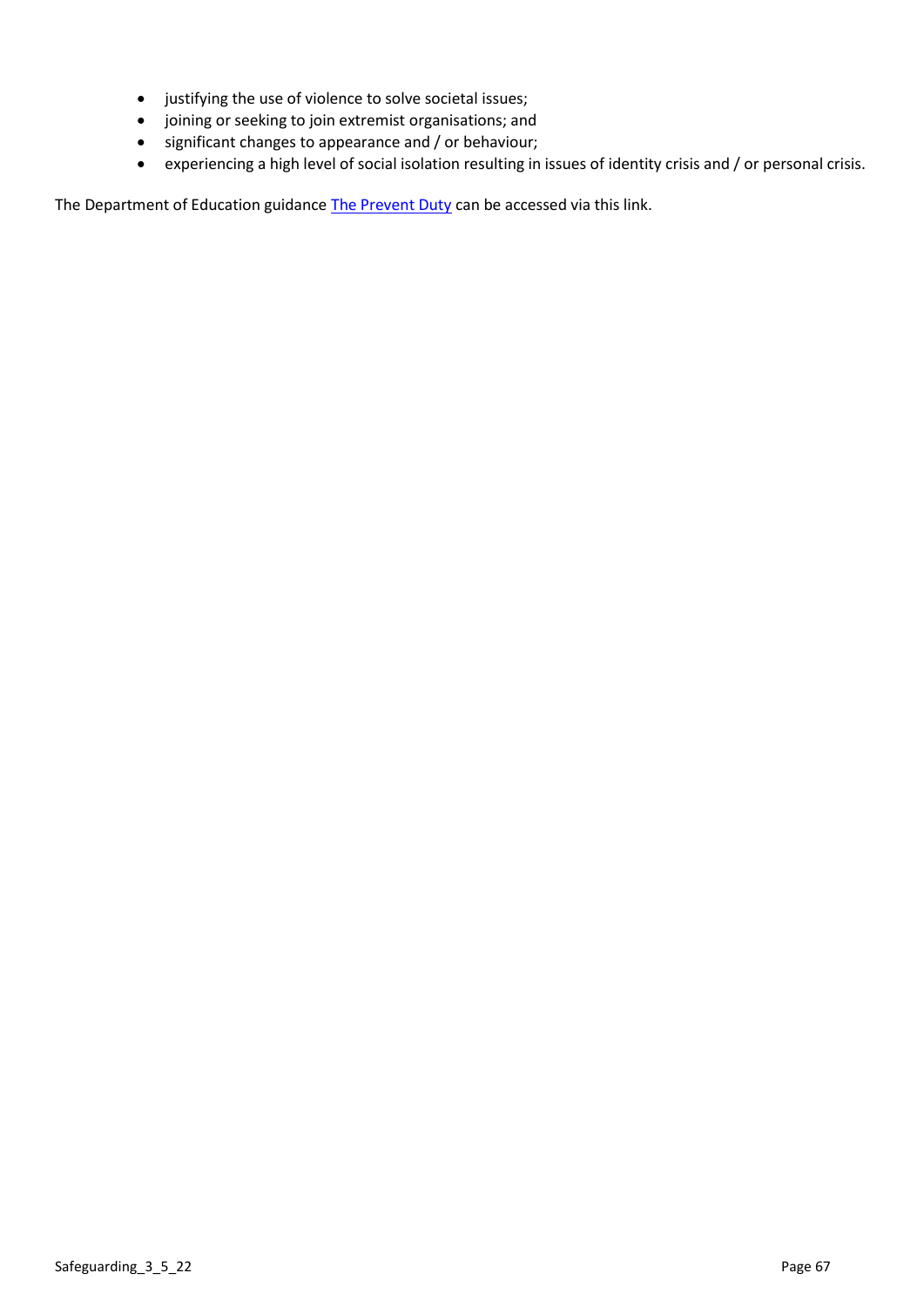# **Appendix 7 - Further advice**

**Further advice on child protection is available from:**

**NSPCC: <http://www.nspcc.org.uk/>**

**Childline: <http://www.childline.org.uk/pages/home.aspx>**

**CEOPSThinkuknow:<https://www.thinkuknow.co.uk/>**

**Anti-Bullying Alliance: <http://anti-bullyingalliance.org.uk/>**

**Beat Bullying: <http://www.beatbullying.org/>**

**Childnet International –making the internet a great and safe place for children. Includes resources for professionals and parents<http://www.childnet.com/>**

**Thinkuknow (includes resources for professionals and parents)<https://www.thinkuknow.co.uk/>**

**Safer Internet Centre<http://www.saferinternet.org.uk/>**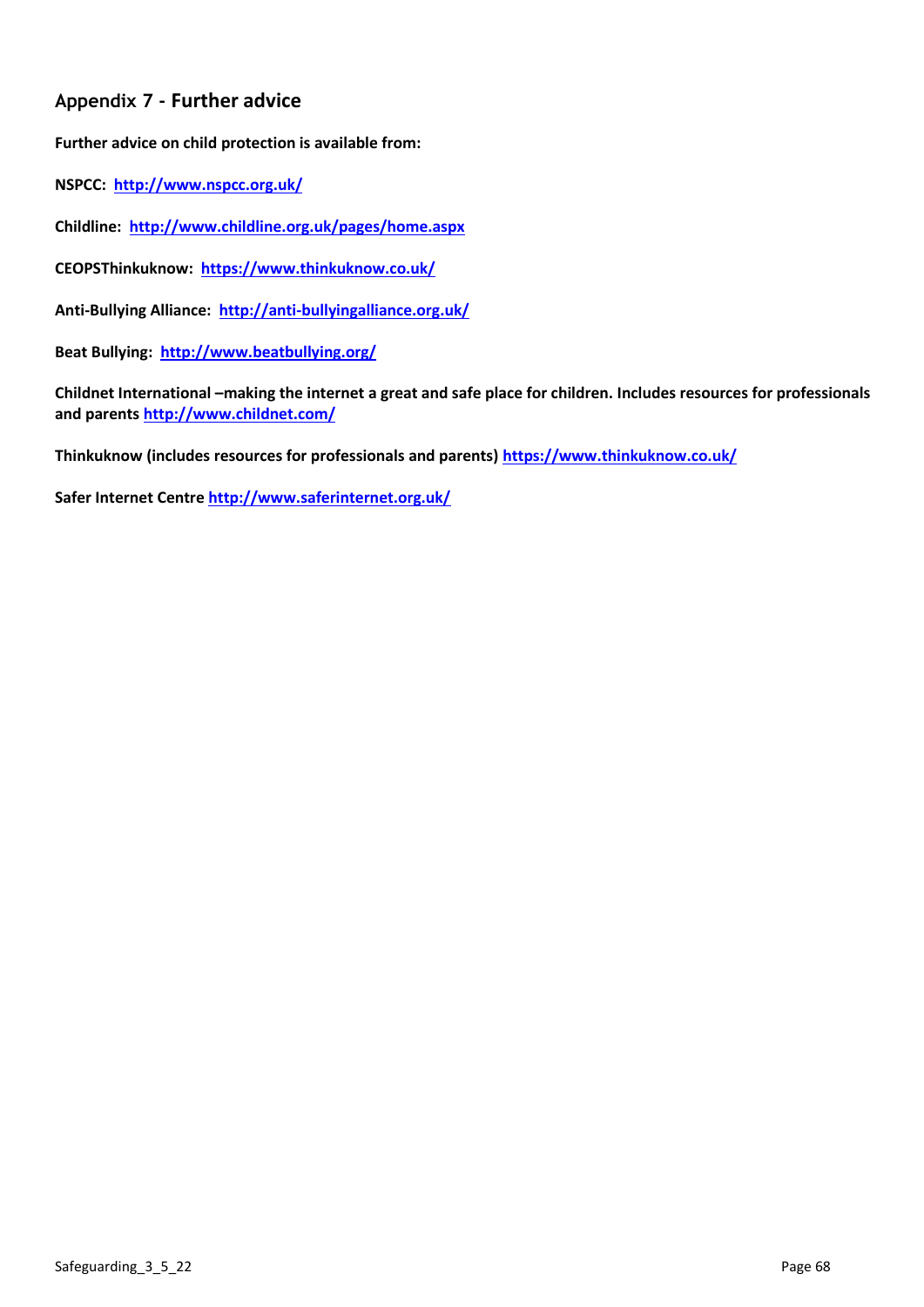# **Appendix 8 - Staff Code of Conduct**

### *Introduction*

A relationship between an adult and a child or young person is not a relationship between equals. As a result of their knowledge, position and/or the authority invested in their role, all adults working in educational settings are in positions of trust in relation to the young people in their care. Broadly speaking, a relationship of trust can be described as one in which one party is in a position of power or influence over the other by virtue of their work or the nature of their activity. It is vital for all those in positions of trust to understand the power this can give them over those they care for and the responsibility they must exercise as a consequence of this relationship. There is potential for exploitation and harm of vulnerable young people. Adults therefore have a responsibility to ensure that an unequal balance of power is not used for personal advantage or gratification.

This policy should be read as guidance for all working at The City of London Freemen's School regardless of their position or specific department. Information about how the School deals with breaches of the School's Code of Conduct can be found at the end of this Code.

### *Basic principles of staff conduct at Freemen's*

To meet and maintain our responsibilities towards pupils, we need to agree standards of good practice which form a code of conduct for all staff. Good practice must include:

- Treating all pupils with respect.
- Setting the highest standards of personal conduct.
- Involving pupils in decisions that affect them.
- Encouraging positive, respectful and safe behaviour among pupils at all times.
- Being prepared to listen.
- Being alert to changes in pupils' behaviour that may indicate that they are having problems.
- Reading, understanding and following the school's safeguarding policy and other policies relating to the welfare of pupils in the school.
- Maintaining appropriate standards of conversation and interaction with and between pupils and avoiding the use of sexualised or derogatory language.
- Applying the use of reasonable force only as a last resort and in compliance with the School's *Physical Restraint Policy*.
- Referring all concerns about a pupil's safety and welfare to the Designated Safeguarding Lead.
- Respecting pupils' privacy when getting changed for activities, or in a residential setting such as Walbrook (the boarding house) or on a school trip.
- Abiding by the School's policy on alcohol consumption by staff on school trips
- Abiding by the School's policy on smoking
- Taking opportunities to promote Fundamental British Values, and never undermining them
- Observing the School's Staff Dress Code, especially the imperative to dress modestly and professionally at all times
- Being alert to conflicts of interest (e.g. if a member of staff is also a Freemen's parent), and declaring them to a member of SLT if any arise

### *Confidentiality*

When considering whether or not to share any piece of sensitive or personal information, a balance must be struck between respecting privacy and ensuring that school staff are not unaware of information that would help them to support the pupil or member of staff concerned. At Freemen's, such information is therefore shared on a 'need-toknow' basis. Typically, any decision about who needs to know something and in what level of detail will be made by a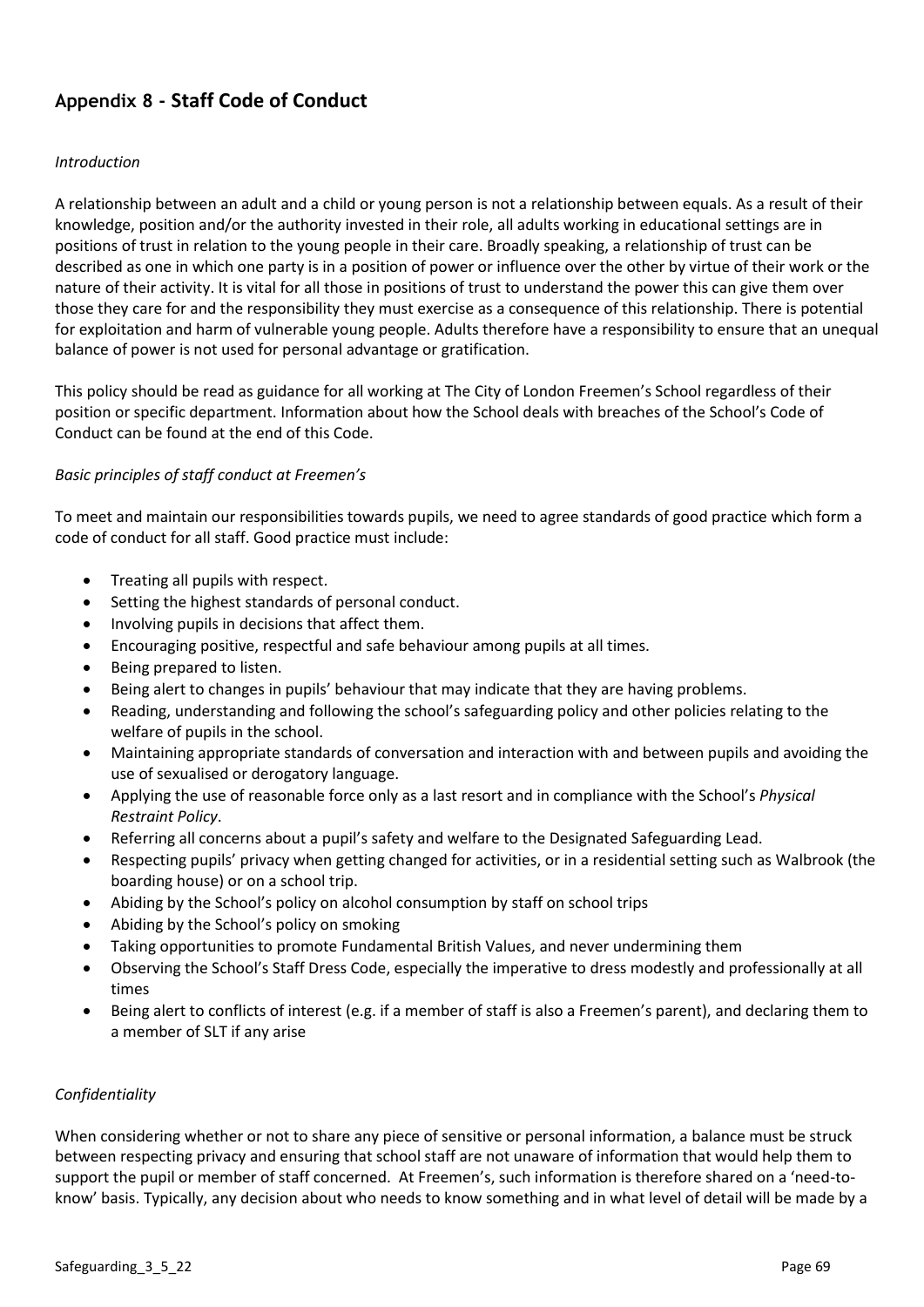middle or senior leader. Therefore, if a colleague receives a piece of sensitive information, he/she should not pass it on further without being told to do so. In the case of sensitive pastoral information about a child, typically only the Form Tutor, Head of Year and Designated Safeguarding Leads will be party to it.

Staff should take particular care when sending sensitive information via e-mail, checking that it is only sent to intended recipients. The use of initials instead of full names is encouraged, and e-mails should be marked Confidential.

Gossip should always be avoided; it is unprofessional, potentially harmful and not motivated by concern for the best interests of children or colleagues.

## *Maintaining Professional Boundaries*

All adults should clearly understand the need to maintain appropriate boundaries in their contacts with pupils. Adults should always maintain appropriate professional boundaries and avoid behaviour that might be misinterpreted by others. They should report and record any incident with this potential.

Inevitably, teachers and other staff will need, on occasions to have one to one contact with pupils. In these circumstances, ensure that the setting is appropriate and that the situation cannot be misinterpreted. The door of the room should be kept open and any blinds raised, and particular care should be taken to keep a clear physical space between pupil and member of staff. If a colleague is concerned about meeting a certain pupil one-to-one, he/she should arrange for a colleague to be present, or, if that is not possible or appropriate, notify a senior member of staff of where and when the meeting is happening.

In general terms, we must maintain professional boundaries by:

- being friendly to all pupils but a friend to none;
- not having 'favourites' nor acting in a way that could be interpreted as this being the case;
- never sharing or keeping secrets with pupils; not promising or demanding secrecy from pupils;
- if told pastoral information by a pupil, sharing it with the appropriate colleague(s);
- not engaging in gossip about other members of staff or other pupils.
- not allowing a relaxed atmosphere inside or outside of the schoolroom to develop into an unprofessional informality.
- not engaging in social activity with pupils.

## *Physical contact*

Although there are occasions when it is entirely appropriate and proper for staff to have physical contact with children, it is crucial that they only do so in ways appropriate to their professional role. Such occasions could include: using physical restraint to avoid a pupil harming himself/herself or others<sup>22</sup>; comforting a distressed younger child; helping a pupil to master a technique in a sport or musical instrument.

When physical contact is made with children it must be in response to their needs at that time, of minimum duration, sensitive to the respective genders of pupil and adult, and age-appropriate. In general, the older the child the fewer the circumstances in which it would be appropriate for there to be physical contact.

Staff must seek the child's permission before initiating contact or else wait for the pupil to initiate contact. Staff must observe and take note of the child's reaction or feelings.

Staff must never touch a child in a manner or on a part of the body that may be considered inappropriate. Staff must not engage in rough play, tickling or fun fights with pupils. Physical contact must never be secretive, for the

<sup>22</sup> see the School's *Physical Restraint Policy*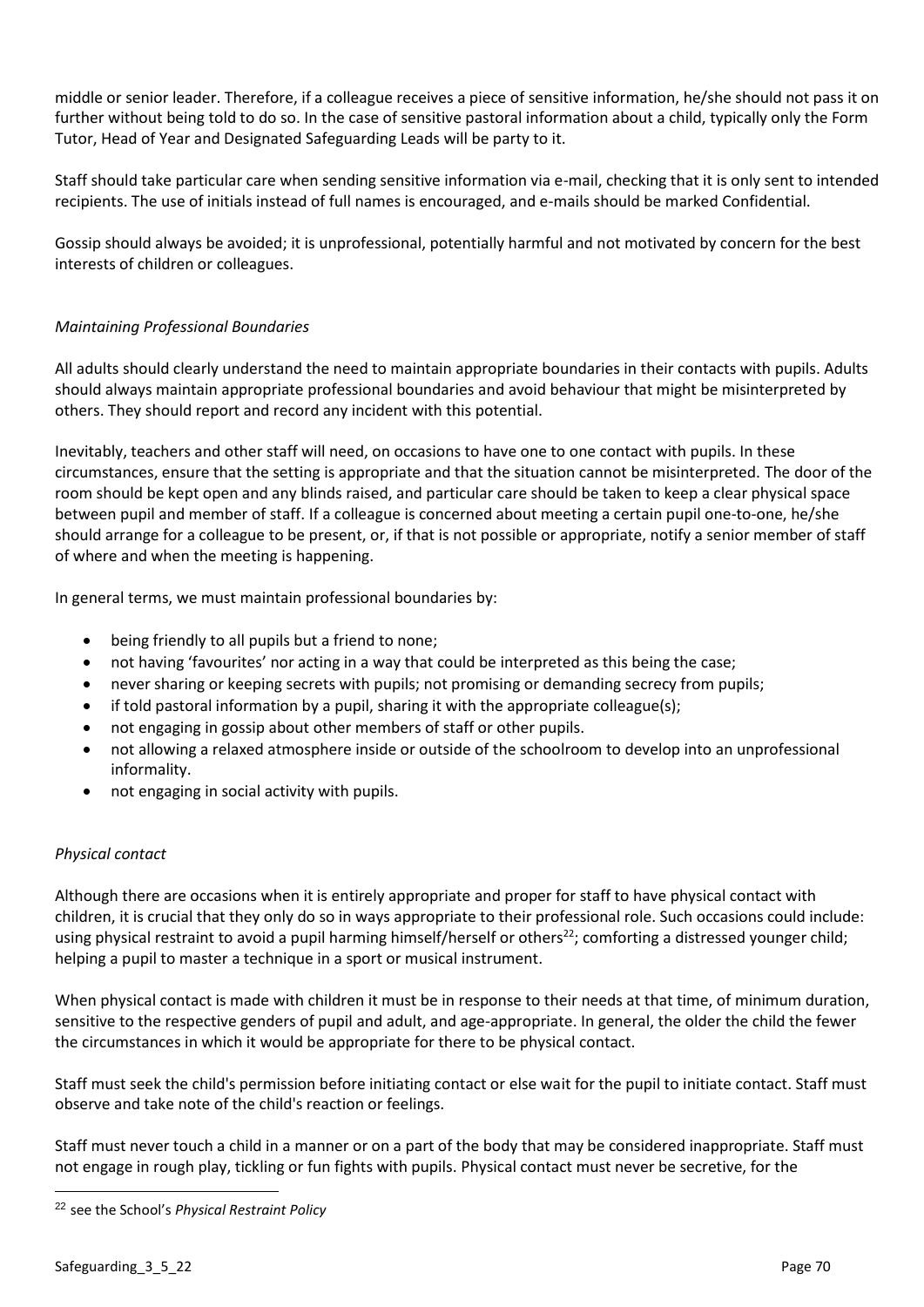gratification of the adult or abuse a position of trust. Staff should not apply sun cream to pupils but rather invite pupils to ask a friend to do this.

If a member of staff is concerned that an episode of physical contact may have been misinterpreted, or if he/she has been subject to unwanted physical contact from a pupil, he/she should record the incident and share it with the DSL.

More detailed guidance regarding physical contact during sporting activities can be found in the *PE and Games Staff Handbook*.

### *Intimate Care*

Given the age of Freemen's pupils, it is rare that intimate care is needed outside the Medical Centre. However, if, say, a KS2 pupil urgently needs help in the toilet, one member of staff will go in to help and a second wait just outside the door.

### *Pupil privacy when changing*

The following protocol is to be observed around changing rooms:

- We recognise that pupils who are changing fall under our duty of care and need supervising, especially given that changing rooms are places that afford the opportunity for bad behaviour and/or bullying to take place
- Standards of behaviour in changing rooms are made clear to pupils at regular intervals, as well as the fact that staff may legitimately enter if they have good reason to do so
- By default, changing is supervised by a same-sex member of staff being positioned just outside the changing rooms with the door kept open (unless to do so opens up a line of sight to pupils who are changing)
- Supervising teachers only enter the changing rooms with a good reason to do so e.g. they suspect bad behaviour, an accident has happened, or proactive supervision of pupils with special needs
- Male staff never enter girls' changing rooms and vice versa for female staff
- Before entering, teachers announce their intention to enter
- The minimum time possible is spent in the changing rooms before leaving and, while there, teachers behave in a way that is mindful of pupils' privacy and sensitive to the potential for embarrassment
- Other than in an emergency, teachers do not use any digital devices while in a changing room

When it is necessary to enter pupils' rooms on a school trip, this task is undertaken by a member of staff of the same sex (other than in an emergency). He/she announces his/her intention to enter so that pupils have the opportunity to cover up.

The privacy of boarders is respected by staff. Details of how this works in practice can be found in the School's *Boarding Staff Handbook*.

### *Communication (including the use of electronic technology)*

Many of our newer staff are of an age where they have grown up with new and emerging technologies. The use of smart phones means that access to the internet and social networking sites is available whenever and wherever we are.

- The Acceptable use policies (AUP) for staff should be consulted and adhered to regarding use of social media.
- Many pupils will search to see if staff have a social networking account such as Facebook and Instagram and may attempt to contact them through this media. Staff need to use their professional judgement in dealing with such contacts and where necessary explain to the pupil that they will not respond to friend requests from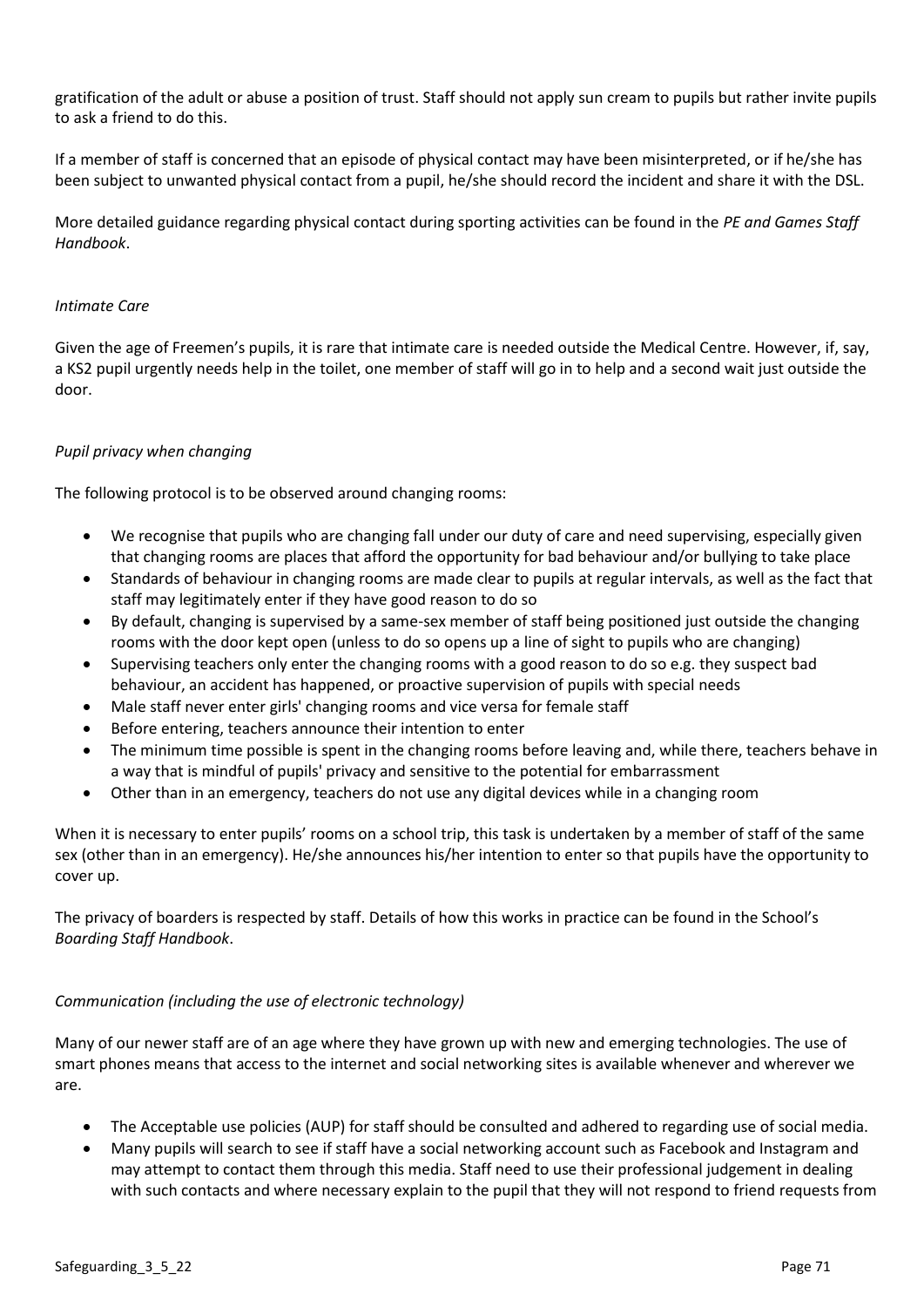them as they are adults in a professional position not their friend. Where pupils do attempt to make contact through social networking sites, staff should bring the matter to the attention of the DSL.

- Staff should be judicious in their contact including social media contact with recent leavers and exercise professional care and judgement at all times.
- Staff members rightly use new technologies on a daily basis to support and enhance the curriculum and use internal email systems and school email addresses to communicate with pupils and their parents. However, new technologies should never be used to start or encourage a friendship or relationship with a pupil and communication should never fall into a loose informality.
- Adults should not as a general rule share any personal information with a pupil unless it is absolutely necessary.
- They should not request, or respond to, any personal information from the pupil, other than that which might be appropriate as part of their professional role.
- Adults should ensure that all communications are transparent and open to scrutiny.
- Adults should also be careful in their communications with pupils so as to avoid any possible misinterpretation of their motives or any behaviour which could be construed as grooming.
- Staff should not give any of their personal contact details to pupils or parents, including email, home or mobile telephone numbers.
- Staff should only send e-mails to pupils' school e-mail addresses.
- School mobile telephones ought to be used on school trips, with personal mobile 'phones only used as a last resort. If used, any pupil telephone numbers stored on the 'phone for safety purposes must be deleted as soon as the trip is finished.
- E-mail or text communications between an adult and a pupil outside agreed protocols may lead to disciplinary and/or criminal investigations.
- They should ensure that personal social networking sites are set at private and that pupils are never listed as approved contacts.

## *Transporting pupils in private vehicles*

As a general rule, staff should not use their private vehicles to transport pupils. However, this is permitted either in an emergency (e.g. to take a boarder to hospital) or if there is no practicable alternative and it is planned well in advance with the permission of the Deputy Head. In all cases:

- travel must be in line with the City's travel policies, including the vehicle and driver being authorised as 'grey fleet'

- two or more pupils should be in the car wherever possible, and pupils should sit on the back seat unless space does not permit
- the member of staff ensures that seatbelts are worn by all occupants
- the Deputy Head is informed at the earliest possible opportunity

## *Favouritism*

Staff should exercise care when selecting pupils for school teams, productions, trips and/or specific work tasks in order to avoid perceptions of favouritism or injustice. Similar care should be exercised when pupils are excluded from an activity. Methods of selection and exclusion should always be subject to transparent, agreed criteria.

Whilst the paragraph above puts emphasis on avoiding favouritism, it is equally important to acknowledge that exclusion from activity can be used as a form of humiliation and abuse.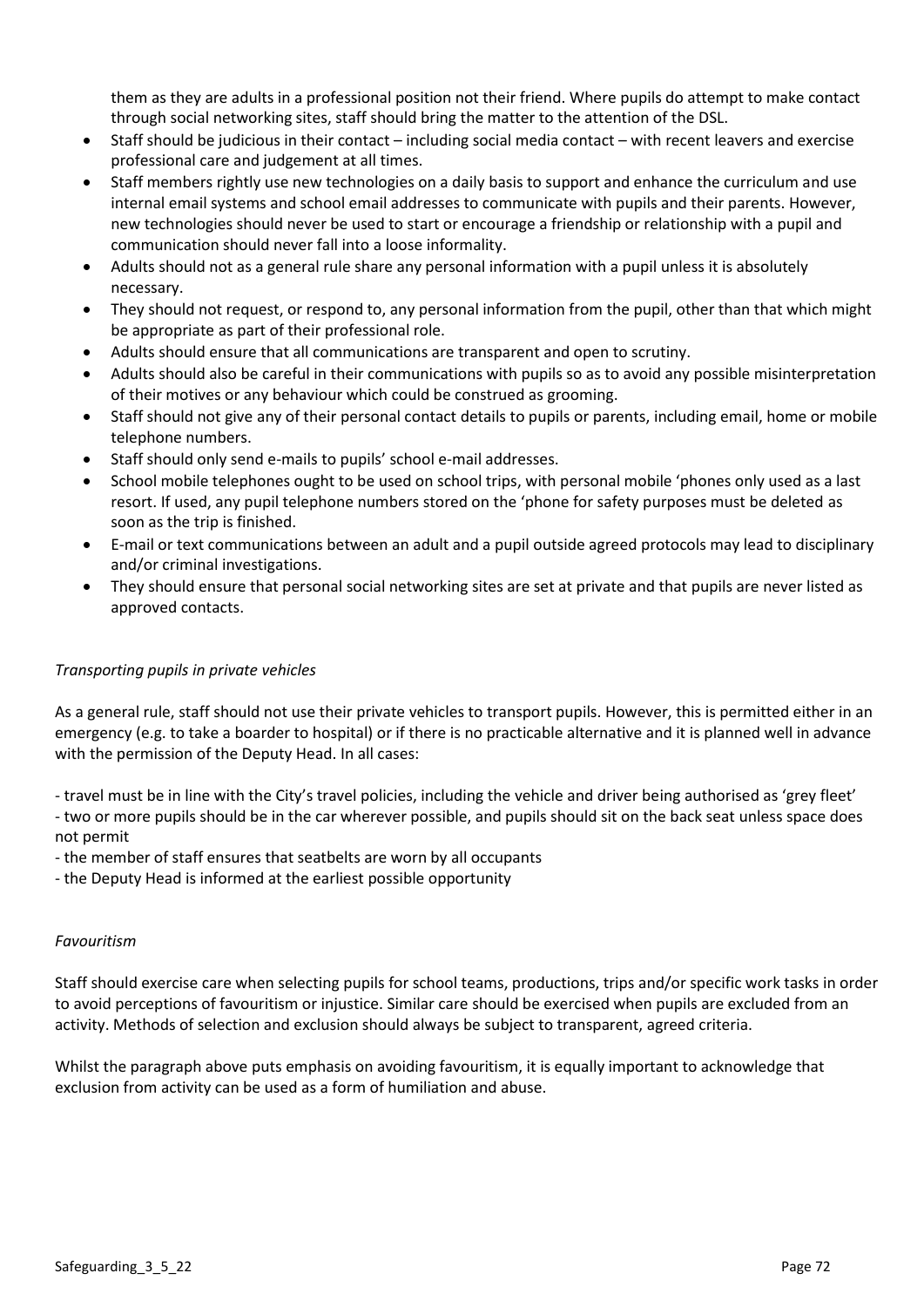# *Gifts and rewards*

The City of London Corporation has a clear policy regarding the receipt of gifts and rewards and this should be followed very carefully.

### *Anti-Corruption Policy*

- The giving of gifts or rewards to pupils should be part of an agreed policy for supporting positive behaviour or recognising particular achievements: for example, prizes. In some situations, the giving of gifts as rewards may be accepted practice for a group of students for example a small reward from the Houseparent for good work in supporting House life, whilst in other situations the giving of a gift to an individual pupil will be part of an agreed plan, recorded and discussed with senior management.
- The guidance does acknowledge that there may be specific occasions when a member of staff may consider it appropriate to give a pupil a small, personal gift of insignificant value but this should only happen with the agreement of the line manager.
- If gifts are given it should be done openly and not based on favouritism. Adults need to be aware however, that the giving of gifts can be misinterpreted by others as a gesture either to bribe or 'groom' a young person.
- The receiving of gifts is also an issue to be addressed and staff must not accept any gift that might be construed as a bribe by others, or lead the giver to expect preferential treatment (see the policy above). It is fashionable now for parents to buy 'thank you' cards and gifts for members of staff at the end of the academic year and it is recognised that they could cause offence by not accepting them.

#### *Social Contact*

Adults should not establish or seek to establish social contact with pupils for the purpose of securing a friendship or to pursue or strengthen a relationship. If a pupil or parent seeks to establish social contact, or if this occurs coincidentally, the member of staff should exercise his/her professional judgement in making a response and ensure that the Deputy Head is aware. There will be occasions when there are social contacts between pupils and staff, where for example the parent and member of staff are part of the same social circle. These contacts however, will be easily recognised and openly acknowledged.

#### *Infatuation*

Occasionally, a pupil may develop an infatuation with an adult member of staff. These adults should deal with these situations sensitively and appropriately to maintain the dignity and safety of all concerned. They should remain aware, however, that such infatuations carry a high risk of words or actions being misinterpreted and should therefore make every effort to ensure that their own behaviour is above reproach and that they keep the Deputy Head fully informed.

#### *Grooming*

All staff should be aware that a person intent on sexual abuse of children will groom children and the adults around them to ensure that they can carry out their abusive behaviour and to ensure that they do not raise anybody's suspicion or that they make other people scared to blow the whistle. Some of the behaviours described above have been employed by sex offenders to cover up or to explain away their behaviour. It is important that staff do not behave in a way that could be misinterpreted, leaving themselves open to suspicion.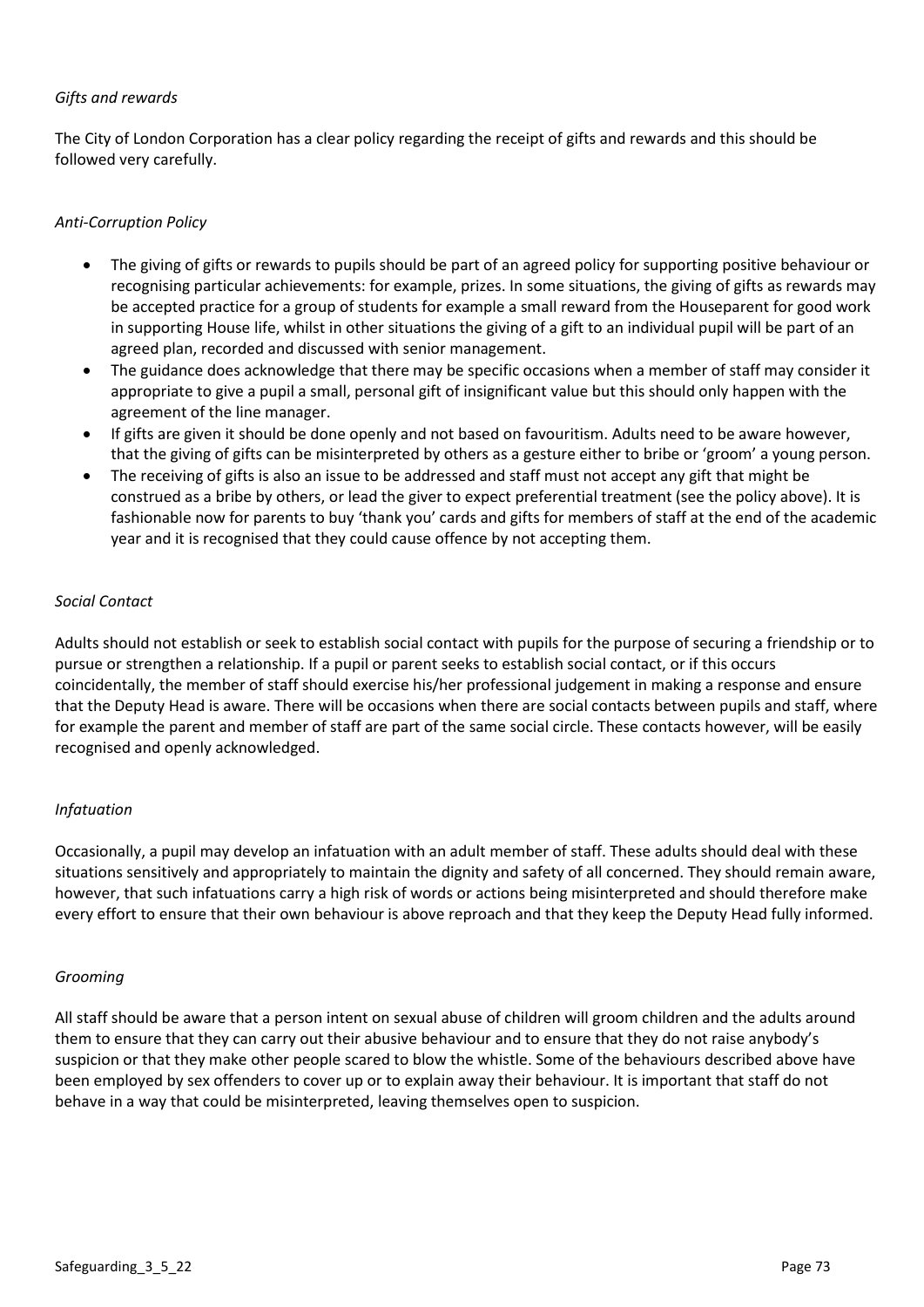## *The sexual exploitation of children and young people*

The sexual exploitation of children and young people has been identified throughout the UK, in both rural and urban areas, and in all parts of the world. It affects boys and young men as well as girls and young women. It robs children of their childhood and can have a serious long-term impact on every aspect of their lives, health and education. It damages the lives of families and carers and can lead to family break-ups. Sexual exploitation of children and young people is completely unacceptable and we must to do all we can to help eradicate it. Children who are sexually exploited are the victims of sexual abuse and should be safeguarded from further harm. All staff should ensure that they are aware of vulnerability demonstrated by colleagues and pupils and respond appropriately.

# *Protecting children from the risk of radicalisation*

In order for schools and childcare providers to fulfil the Prevent duty, it is essential that all members of staff are able to identify children and colleagues who may be vulnerable to radicalisation, and know what to do when they are identified. Protecting children from the risk of radicalisation should be seen as part of the wider safeguarding duties.

Schools and childcare providers can also build pupils' resilience to radicalisation by promoting fundamental British values and enabling them to challenge extremist views. It is important to emphasise that the Prevent duty is not intended to stop pupils debating controversial issues. On the contrary, schools should provide a safe space in which children, young people and staff can understand the risks associated with terrorism and develop the knowledge and skills to be able to challenge extremist arguments.

## *The Legal Position*

All school staff are aware that inappropriate behaviour towards pupils is unacceptable and that their conduct towards children and young adults must be beyond reproach. Breaches of this code may well result in serious disciplinary action and may fall into the category of gross misconduct resulting in dismissal.

In addition, staff should understand that, under the Sexual Offences Act 2003, it is an offence for a person over the age of 18 to have a sexual relationship with a person under the age of 18, where that person is in a position of trust, even if the relationship is consensual. This means that any sexual activity between a member of the school staff and a pupil under 18 may be a criminal offence, even if that pupil is over the age of consent. Colleagues need to properly understand the law. This offence has nothing to do with the legal age of consent; it deals specifically with the abuse of a position of trust. This means that whether the young person consented is not the issue that determines whether the offence is committed and even if it is shown that a young person did consent to the relationship this does not detract from the seriousness of the offence. The legal definition of a child is a person under the age of 18 and all staff must be aware of this fact. If convicted of this offence, a person is likely to serve a custodial sentence and have their name added to the sex offender register.

The sexual activity referred to does not just involve physical contact including penetrative and non-penetrative acts, it may also include non-contact activities, such as causing children to engage in or watch sexual activity or the production of pornographic material. This description of sexual activity includes the sending of explicit sexual images, emails and texts.

#### *Whistleblowing*

If staff have concerns about safeguarding practices within the School, they should report them and feel encouraged to do so. In such circumstances, the City's *Whistleblowing Policy* should be followed.

#### *Staff conduct in Walbrook (the boarding house)*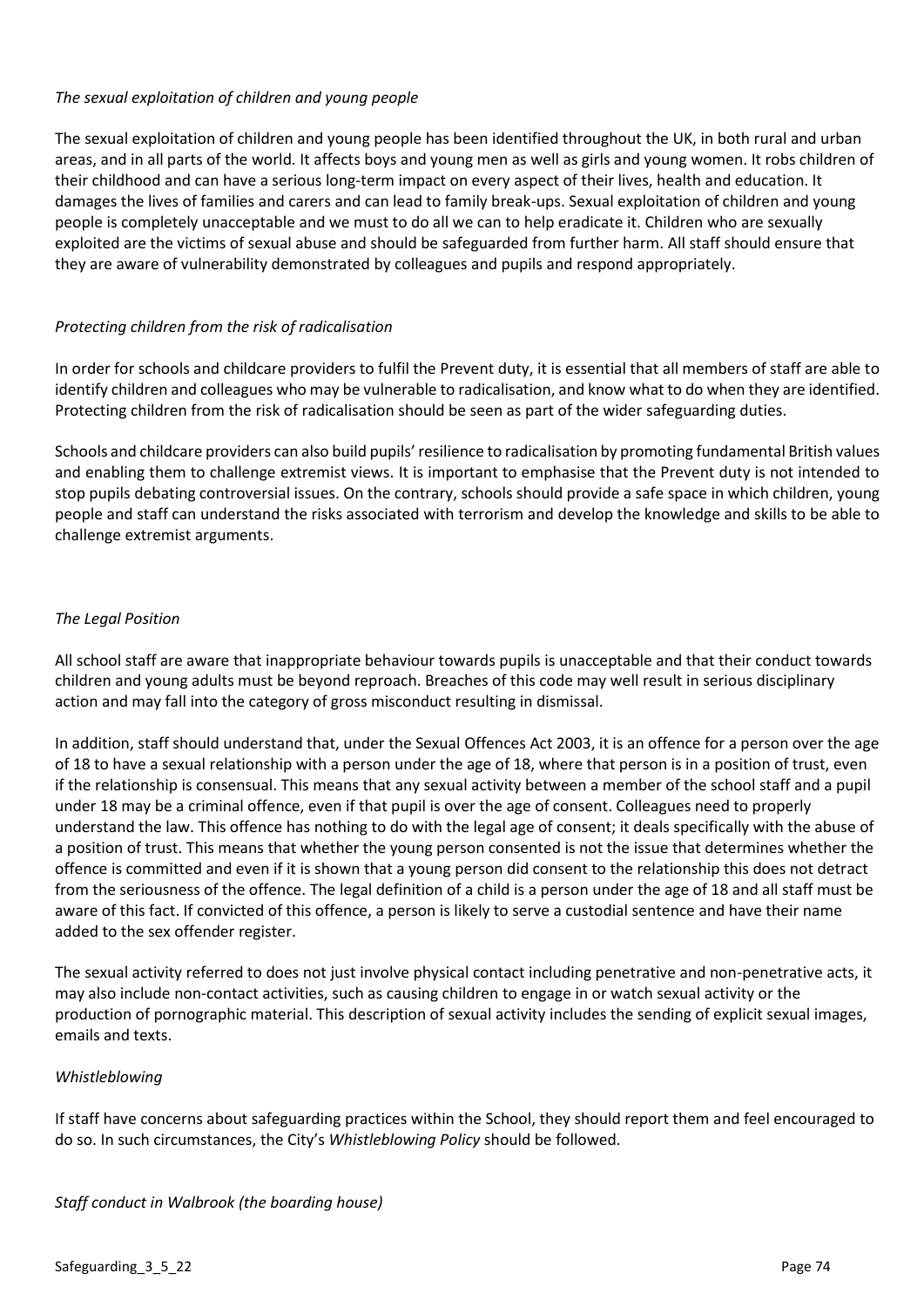There are additional standards of staff behaviour to be observed when in Walbrook, even if spending time there as a visitor, and these can be found in the *Boarding Staff Handbook*.

# *Procedures for dealing with breaches of this Code*

Any breaches of this Code generally fall into one of three categories:

- 1. Behaviour or alleged behaviour that meets the harm threshold as defined in Part 4 of *Keeping Children Safe in Education*
- 2. Behaviour or alleged behaviour that meets the definition of a 'low-level concern' as set out in *Keeping Children Safe in Education*
- 3. Behaviour or alleged behaviour that breaches the Code but does not fall into either of the categories defined in *Keeping Children Safe in Education*- i.e., is in no way safeguarding-related

The School's procedures in respect of 1 and 2 are set out in the School's *Safeguarding Policy* under the section on Allegations against staff.

Behaviour breaching the Code of Conduct that is in no way safeguarding-related (or allegations of the same) is responded to in line with the City's *Disciplinary Policy*.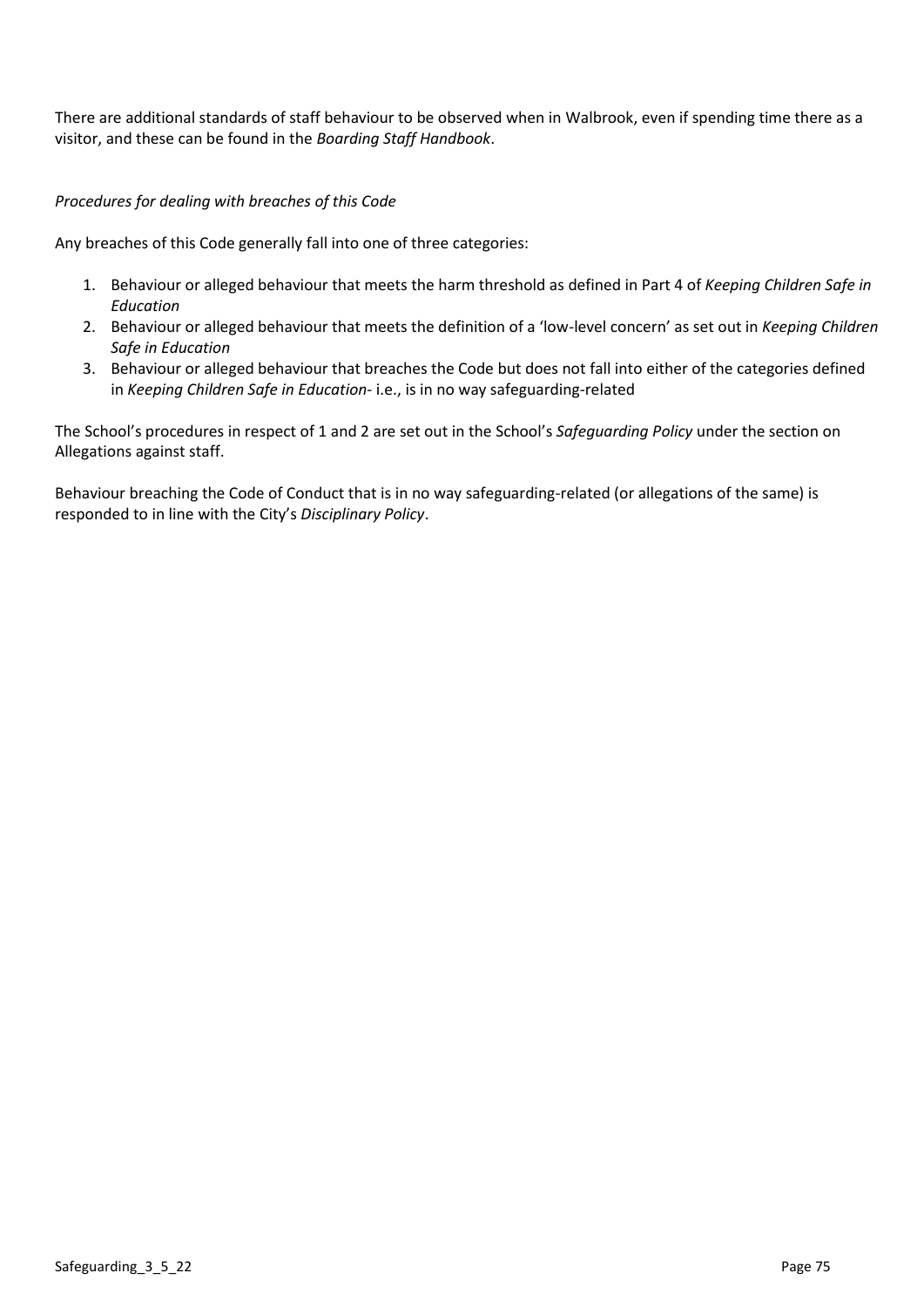# **Appendix 9** - **Types of abuse and neglect**

The following definitions are taken from *Working Together to Safeguard Children* (2018). In addition to these definitions, it should be understood that children can also be abused by being sexually exploited, honour based abuse, forced marriage or female genital mutilation. To support the local context, all staff have access to the [Surrey](https://www.surreyscp.org.uk/wp-content/uploads/2021/02/Effective-family-resilience-SSCP-Dec-2020-v7.pdf)  [Safeguarding Children Partnership Levels of Need Threshold Document.](https://www.surreyscp.org.uk/wp-content/uploads/2021/02/Effective-family-resilience-SSCP-Dec-2020-v7.pdf)

## **What is abuse and neglect?**

Abuse and neglect are forms of maltreatment of a child. Somebody may abuse or neglect a child by inflicting harm, or by failing to act to prevent harm. Children may be abused in a family or in an institutional or community setting, by those known to them or, more rarely, by a stranger. They may be abused by an adult or adults, or another child or children.

#### **Physical abuse**

Physical abuse may involve hitting, shaking, throwing, poisoning, burning or scalding, drowning, suffocating, or otherwise causing physical harm to a child. Physical harm may also be caused when a parent or carer fabricates the symptoms of, or deliberately induces, illness in a child.

#### **Emotional abuse**

The persistent emotional maltreatment of a child such as to cause severe and persistent adverse effects on the child's emotional development.

It may involve conveying to a child that they are worthless or unloved, inadequate, or valued only insofar as they meet the needs of another person. It may include not giving the child opportunities to express their views, deliberately silencing them or 'making fun' of what they say or how they communicate. It may feature age or developmentally inappropriate expectations being imposed on children.

These may include interactions that are beyond a child's developmental capability, as well as overprotection and limitation of exploration and learning, or preventing the child participating in normal social interaction. It may involve seeing or hearing the ill-treatment of another.

It may involve serious bullying (including cyber bullying), causing children frequently to feel frightened or in danger, or the exploitation or corruption of children. Some level of emotional abuse is involved in all types of maltreatment of a child, although it may occur in isolation.

#### **Sexual abuse**

Involves forcing or enticing a child or young person to take part in sexual activities, not necessarily involving a high level of violence, whether or not the child is aware of what is happening.

The activities may involve physical contact, including assault by penetration (for example, rape or oral sex) or nonpenetrative acts such as masturbation, kissing, rubbing and touching outside of clothing. They may also include noncontact activities, such as involving children in looking at, or in the production of, sexual images, watching sexual activities, encouraging children to behave in sexually inappropriate ways, or grooming a child in preparation for abuse (including online).

Sexual abuse is not solely perpetrated by adult males. Women can also commit acts of sexual abuse, as can other children.